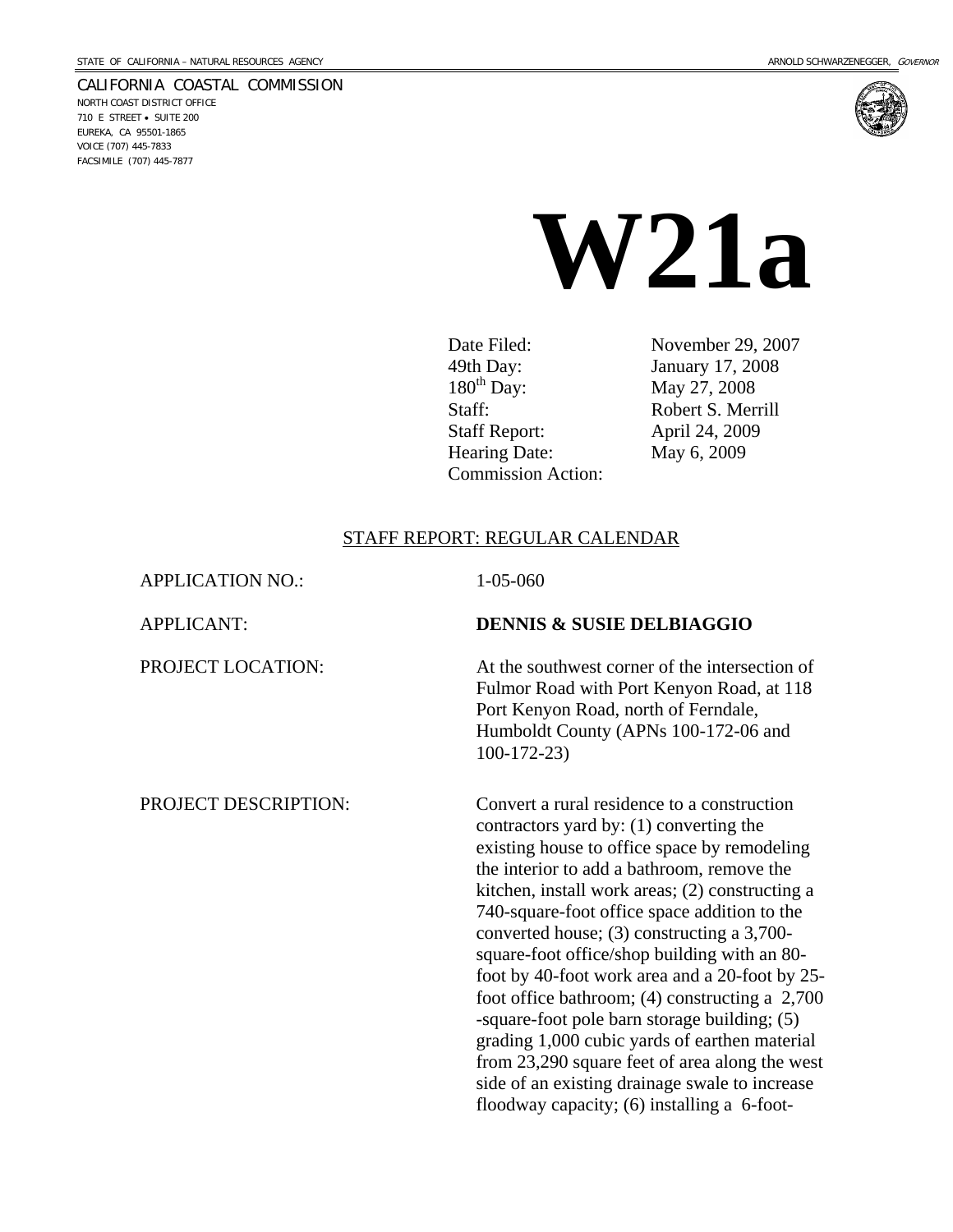|                                    | high wood fence around site; (7) planting 18<br>trees along the outside of the fence; $(8)$<br>installing asphalt parking and driveway area;<br>and (9) upgrading the existing septic system. |
|------------------------------------|-----------------------------------------------------------------------------------------------------------------------------------------------------------------------------------------------|
| <b>LOCAL PLAN DESIGNATIONS:</b>    | APNs 100-172-06: Commercial General (CG);<br>APNs 100-172-23: Exclusive Agriculture (CHECK)                                                                                                   |
| <b>LOCAL ZONING DESIGNATIONS:</b>  | APNs 100-172-06: Commercial General with<br>Flood Hazard Area Combining Zone (CG/F)                                                                                                           |
|                                    | APNs 100-172-23: Agriculture Exclusive<br>(AE)                                                                                                                                                |
| <b>LOCAL APPROVALS RECEIVED:</b>   | Humboldt County Conditional Use Permit<br>$(CUP 02-32)$                                                                                                                                       |
| <b>OTHER APPROVALS REQUIRED:</b>   | None required                                                                                                                                                                                 |
| <b>SUBSTANTIVE FILE DOCUMENTS:</b> | (1) Humboldt County Local Coastal Program                                                                                                                                                     |

## SUMMARY OF STAFF RECOMMENDATION:

Staff recommends that the Commission approve with conditions the coastal development permit application.

The applicants propose to convert a rural residence to a construction contractor's office and yard at 118 Port Kenyon Road, approximately one mile north of Ferndale near the Salt River in Humboldt County. The proposed development includes (1) converting the existing house to office space by remodeling the interior to add a bathroom, remove the kitchen, install work areas; (2) constructing a 740-square-foot office space addition to the converted house; (3) constructing a 3,700- square-foot office/shop building with an 80-foot by 40-foot work area and a 20-foot by 25-foot office bathroom; (4) constructing a 2,700 square-foot pole barn storage building; (5) grading 1,000 cubic yards of earthen material from 23,290 square feet of area along the west side of an existing drainage swale to increase floodway capacity; (6) installing a 6-foot-high wood fence around site; (7) planting 18 trees along the outside of the fence; (8) installing asphalt parking and driveway area; and (9) upgrading the existing septic system. Elements of the conversion project have already been completed, and the applicant is seeking after-the-fact authorization for those portions of the project.

The principal issue raised by the development is whether the development would minimize risks to life and property in areas of high flood hazard, as required by Section 30253 of the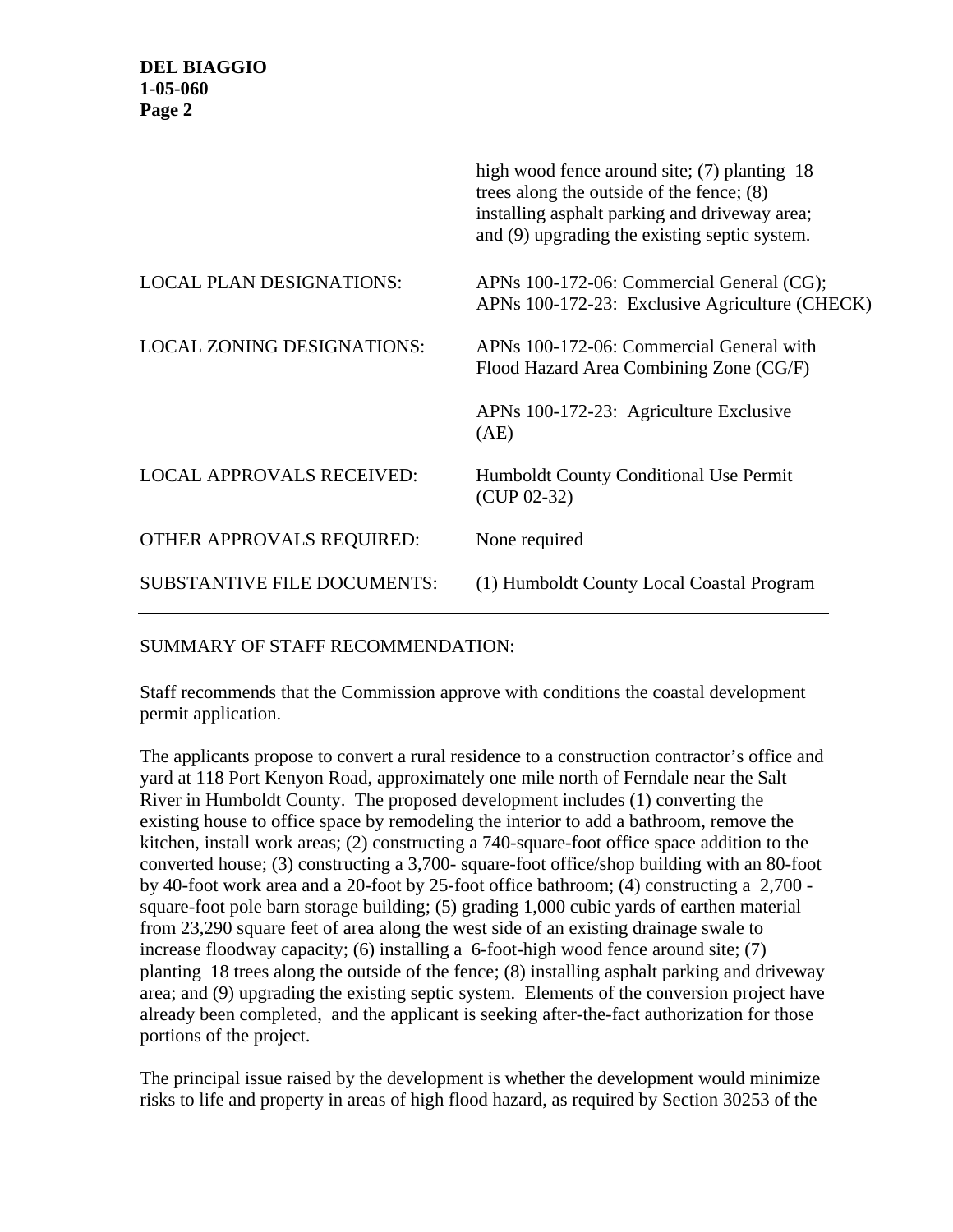Coastal Act. The subject property is located in the lower Eel River Valley and is within the flood plain of both the Salt and Eel Rivers. The Salt River is a tributary of the Eel and is located just north of the subject property across Port Kenyon Road and an adjoining row of parcels. Both rivers flood periodically. Because of the flooding hazards, the area where the subject property is located has been identified both as "an area of special flood hazard" and as being within a "floodway" by the Federal Insurance Administration (FIA) of the Federal Emergency Management Agency (FEMA).

The fact that the subject property is located both within an area of special flood hazard and within a floodway means there are two principal kinds of flood risk are associated with development at the site. First, there is the risk that the development itself will be inundated with flood waters during times of flood which not only directly threatens the health and safety of people and causes damage to property on the site itself, but also threatens those downstream by sweeping up materials that could contain hazardous substances or become projectiles that could increase the danger to downstream properties. Second, there is the risk that the development within the floodway will increase the risk of flooding of other property on nearby lands by displacing the capacity of the existing floodway to convey flood waters and thereby causing flood waters to spread to a wider area.

To minimize hazards associated with the hazards associated with inundation of the property, staff is recommending Special Condition No. 3 which would require that the new office/shop building and the addition to the existing structure that has been converted from a house to an office be constructed in a manner that elevates the lowest floor of the structures at least one foot above the base flood elevation. The condition would also require that lumber to stored in the open side pole barn storage structure that will have no floor must be stored on elevated platforms or racks where the lumber could be stored one foot or more above base flood level. The condition also would require that the structures and platforms be anchored and designed to withstand the forces of flood currents and requires that final plans for all of the structures be submitted with certifications from an engineer or architect that the structures as shown in the final plans will conform with the floor and platform height requirements and the anchoring and design standards. Constructing the structures as conditioned would elevate the occupants and contents of the building to an elevation that would remain safe and dry during anticipated flood events in a manner that conforms with federal and local flood damage prevention requirements. In addition, staff recommends Special Condition No. 2 which would require certain operational measures be applied to monitor and respond to forecasted flood events to further minimize flood hazard risks. Staff recommends that the Commission finds that development of the office/shop building as conditioned would minimize risks to life and property from flood inundation hazards.

To minimize hazards associated with displacement of floodway capacity by the new development, the applicants propose to grade and excavate 1,000 cubic yards of material along the south side of the drainage swale is proposed to expand the floodway to compensate for the reduction in floodway capacity. The grading plan produced by the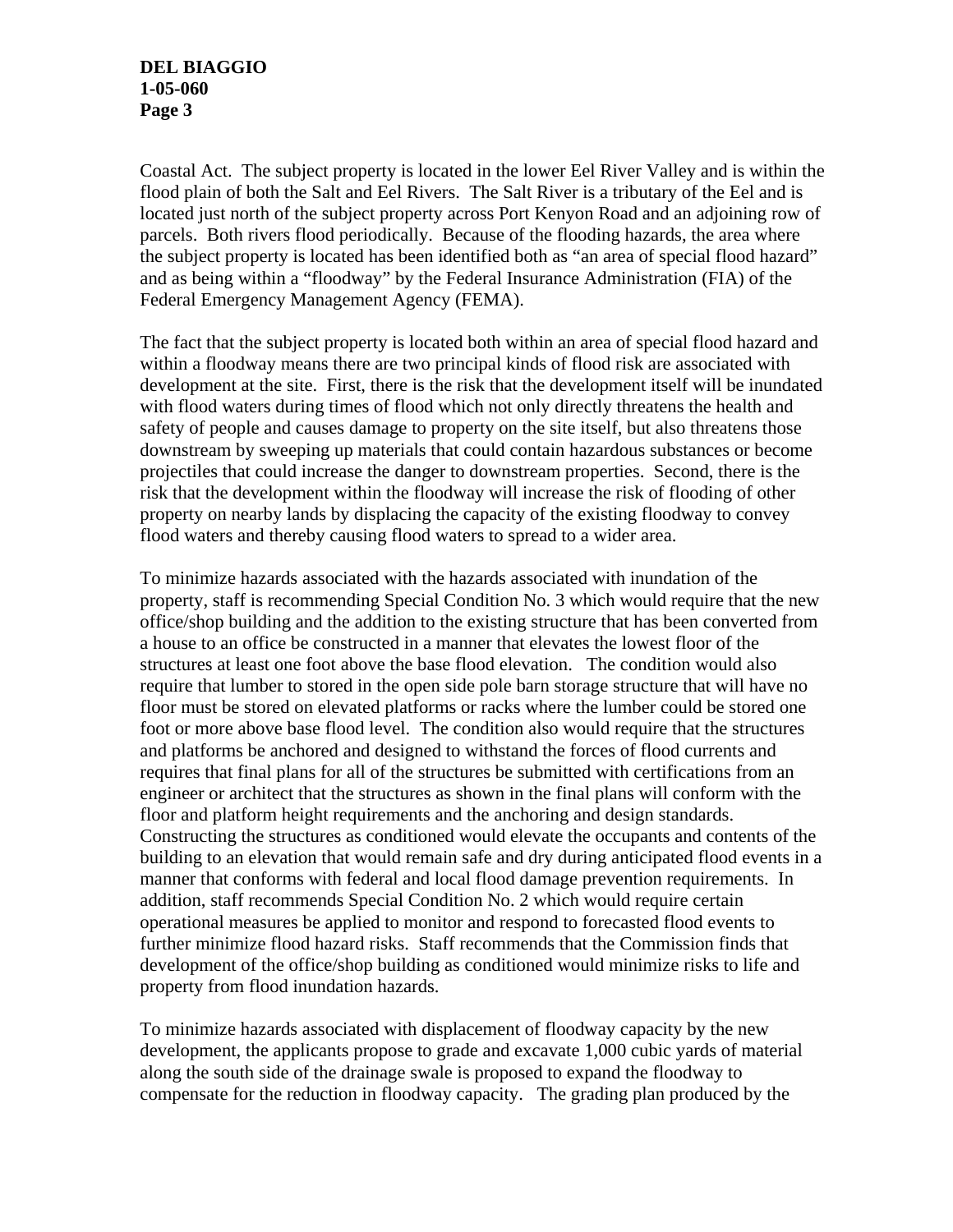applicants' engineers indicates that excavating a 23,476-square-foot area along the south side of the drainage swale that cuts through the property to an average depth of 1.1 feet will remove 25,824 cubic feet or 956 cubic yards of material to expand the floodway capacity by that amount. The applicants' engineers have indicated to Coastal Commission staff that the total displacement of floodway volume by the proposed development will be less than that amount. Thus, as designed, the development will not reduce the floodway capacity. To ensure that the floodway capacity is expanded as proposed in a timely manner, staff recommends Special Condition No. 3(D). The special condition would require the applicants to submit a final grading plan that provides for completion of the proposed grading of material from the south side of the drainage swale to expand the floodway capacity prior to construction of any of the new buildings or building addition authorized by this permit. In addition, the special condition would require that the plans be accompanied by certification by a qualified engineer or architect that the proposed grading will sufficiently offset the encroachment of all of the new structures authorized by the permit into the floodway and will not result in any increase in flood levels during the occurrence of the base flood discharge.

To ensure that the development is visually compatible with the visual character of the area, staff is recommending special conditions that would require that trees that have been planted around the perimeter of the yard compound and the perimeter wooden fence be maintained and replaced as needed over the life of the project.

The proposed development does not encroach into the large wetland swale that bisects the property and there is no other known environmentally sensitive habitat present on the site. To ensure that (a) the development will not significantly degrade the wetland ESHA and will be compatible with the continuance of the wetland habitat area in a manner consistent with Section 30240 of the Coastal Act, and (b) the development will maintain and enhance the biological productivity and functional capacity of the habitat consistent with Section 30231, staff is recommending special conditions that would require submittal of an erosion and runoff control plan and a hazardous materials management plan. These plans would be required to include provisions to prevent water quality impacts that might degrade the wetland habitat.

As conditioned, staff believes that the project is fully consistent with the Chapter 3 policies of the Coastal Act.

**The motion to adopt the staff recommendation of approval with conditions in found on page 3**.

## **STAFF NOTES**

## **1. Standard of Review**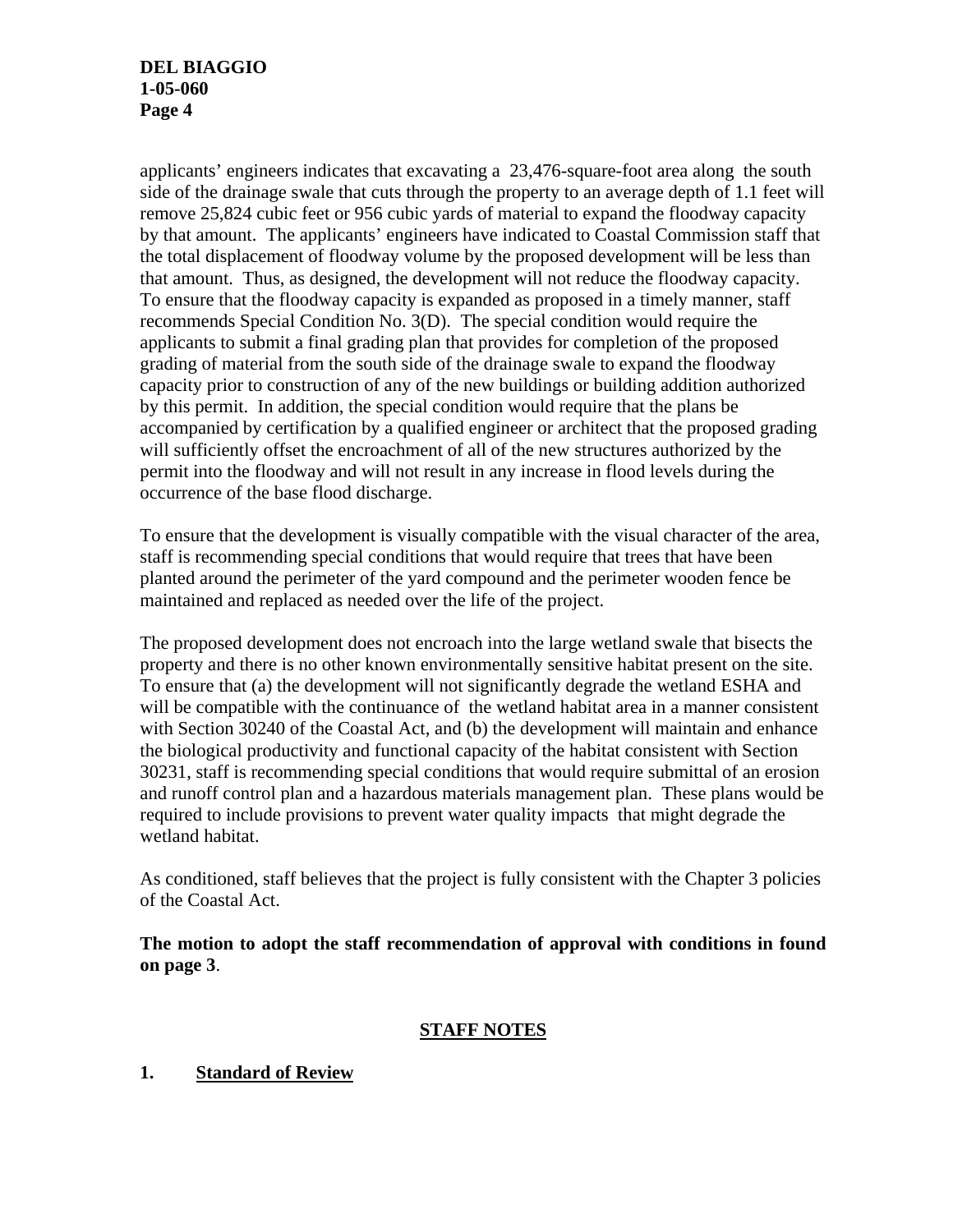The proposed project is located in the Commission's retained jurisdiction. Humboldt County has a certified LCP, but the site is within an area shown on State Lands Commission maps over which the state retains a public trust interest. Therefore, the standard of review that the Commission must apply to the project is the Chapter 3 policies of the Coastal Act.

The proposed project area is bisected by the boundary between the retained coastal development permit (CDP) jurisdiction of the Commission and the CDP jurisdiction delegated to Humboldt County by the Commission through the County's certified Local Coastal Program. The proposed development involving the conversion of a residence to the contractor's construction yard on the northerly of the two parcels of the subject property is located entirely within the retained CDP jurisdiction of the Commission. Portions of the excavation work to expand the floodway proposed on the southerly of the two parcels of the subject property are located within the County's permit jurisdiction.

The Coastal Act was amended by Senate Bill 1843 in 2006, effective January 1, 2007. The amendment added Section 30601.3 to the Coastal Act. Section 30601.3 authorizes the Commission to process a consolidated coastal development permit application when requested by the local government and the applicant and approved by the Executive Director for projects that would otherwise require coastal development permits from both the Commission and from a local government with a certified LCP**.** In this case, the Humboldt County Board of Supervisors adopted a resolution and both the applicants and the County submitted letters requesting consolidated processing of the coastal development permit application by the Commission for the subject project, which was approved by the Executive Director.

The policies of Chapter 3 of the Coastal Act provide the legal standard of review for a consolidated coastal development permit application submitted pursuant to Section 30601.3. The local government's certified LCP may be used as guidance.

## **I. MOTION, STAFF RECOMMENDATION AND RESOLUTION:**

The staff recommends that the Commission adopt the following resolution:

## **Motion:**

I move that the Commission approve Coastal Development Permit No. 1-05-060 pursuant to the staff recommendation.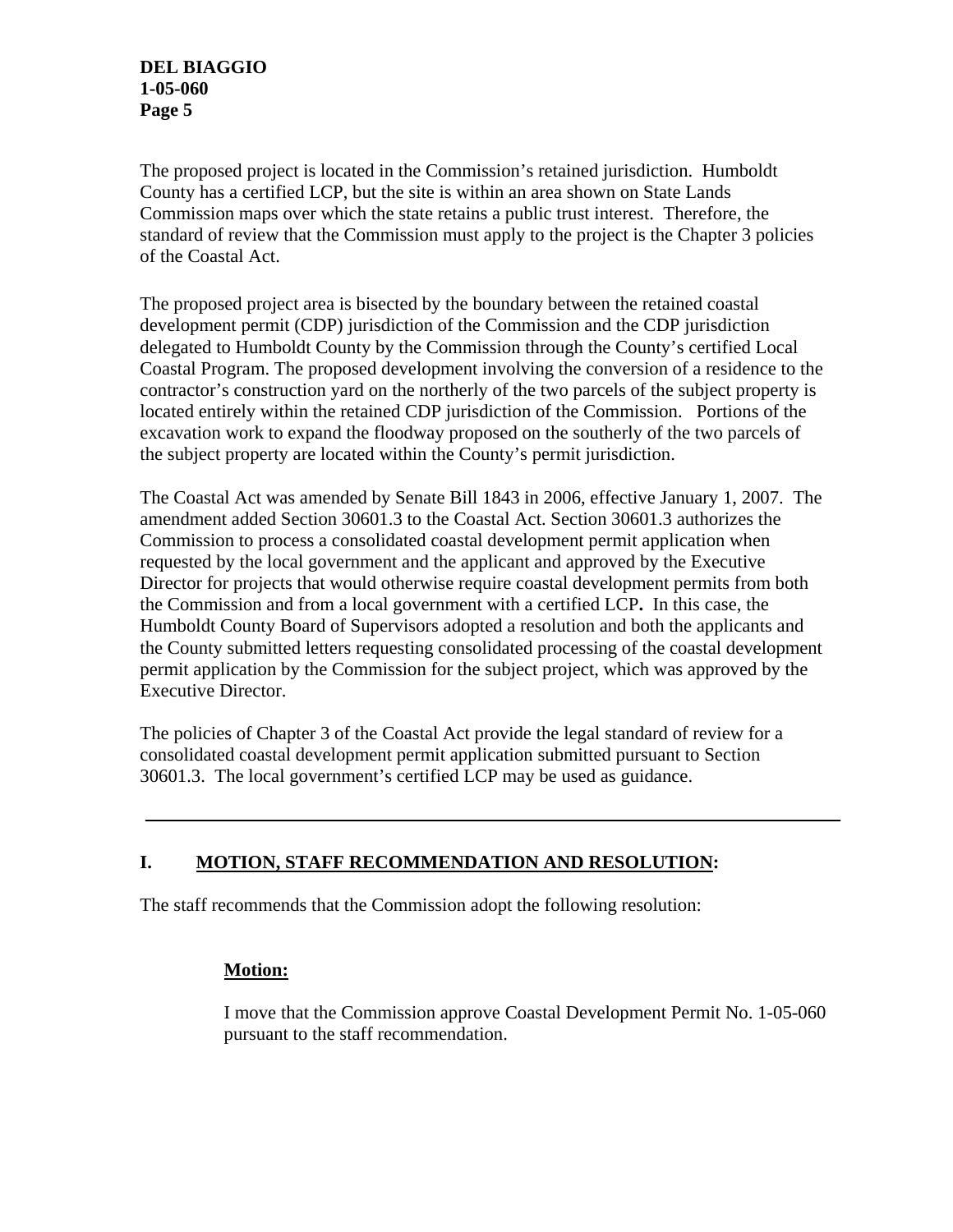## **STAFF RECOMMENDATION OF APPROVAL:**

Staff recommends a **YES** vote. Passage of this motion will result in approval of the permit as conditioned and adoption of the following resolution and findings. The motion passes only by affirmative vote of a majority of the Commissioners present.

## **RESOLUTION TO APPROVE THE PERMIT:**

The Commission hereby approves a coastal development permit for the proposed development and adopts the findings set forth below on grounds that the development as conditioned will be in conformity with the policies of Chapter 3 of the Coastal Act. Approval of the permit complies with the California Environmental Quality Act because feasible mitigation measures and/or alternatives have been incorporated to substantially lessen any significant adverse effects of the development on the environment.

# **II. STANDARD CONDITIONS: See Attachment A.**

# **III. SPECIAL CONDITIONS:**

## **1. Permit Expiration and Condition Compliance**

Because some of the proposed development has already commenced, this coastal development permit shall be deemed issued upon the Commission's approval and will not expire. Failure to comply with the special conditions of this permit may result in the institution of an action to enforce those conditions under the provisions of Chapter 9 of the Coastal Act.

## **2. Flood Hazard Minimization and Response Responsibilities**

The permittee shall comply with the following flood hazard minimization and response requirements:

A. Any storage of hazardous, flammable, explosive, and buoyant materials on the subject property shall only occur within approved structures in storage areas that are elevated at least one foot above the final certified base flood elevation, preliminarily determined to be 24.5 feet above mean sea level (NGVD 1929 Datum).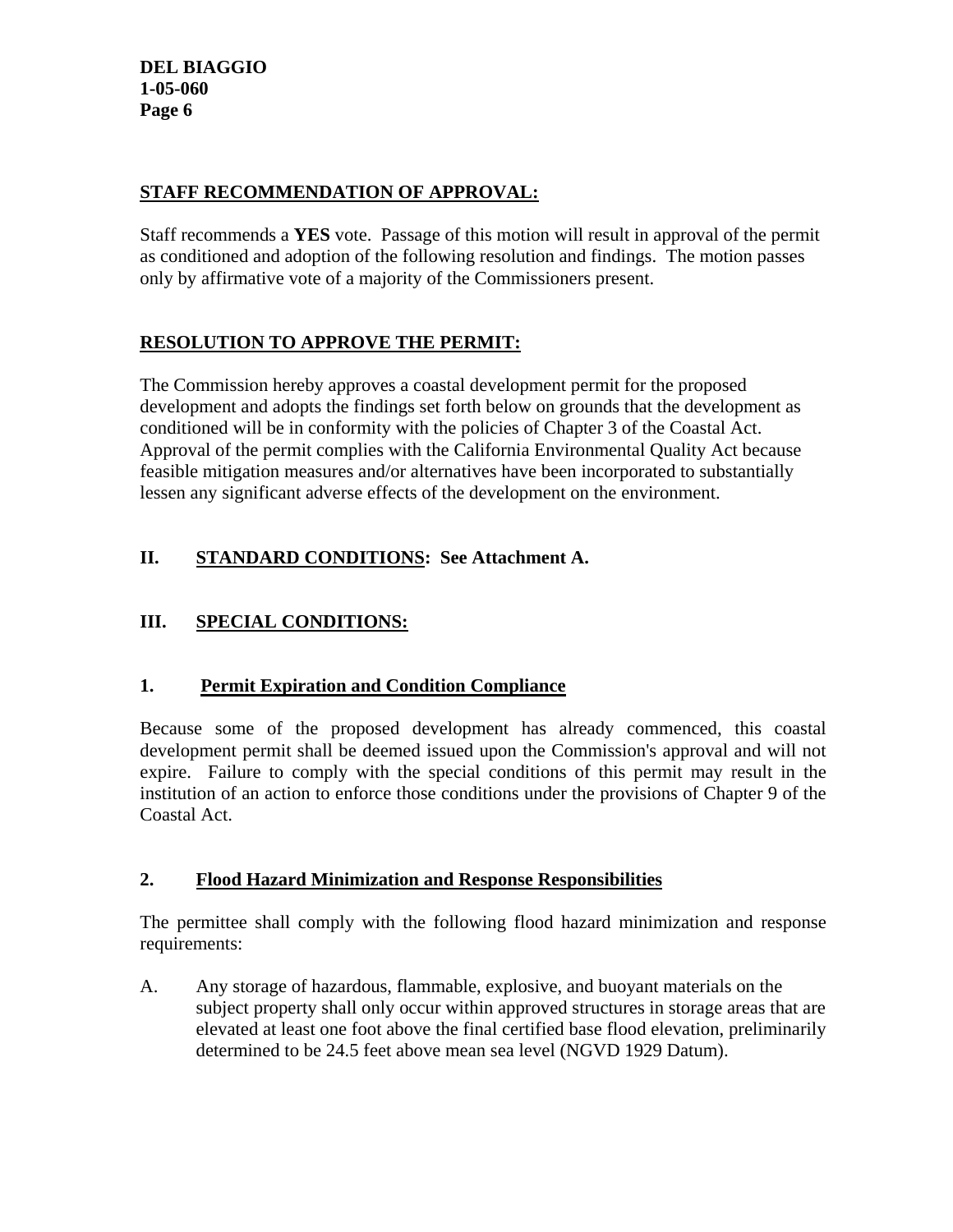- B. Storage within the pole barn structure shall be limited to construction trucks and other equipment used in the construction contractor's business, metal form brackets, and lumber. Any lumber stored in the pole barn structure shall be stored on pallets on an elevated platform or rack designed to withstand hydrostatic and hydrodynamic loads and effects of buoyancy that will keep the pallets of lumber at least one foot above the final certified base flood elevation.
- C. A fork lift capable of quickly removing pallets of stored lumber from the pole barn structure shall be kept at the site in running order.
- D. All trucks and other equipment stored on the site shall be in running order and able to transport to other locations above flood waters in case of flooding.
- E. Rain fall and river conditions shall be monitored throughout the winter. Vehicles and construction equipment shall be moved to off-site locations above forecasted flood elevations in the event of forecasted floods higher than the lowest ground elevations of APN 100-172-006, or above 16 feet above mean sea level (NGVD 1929 Vertical Datum). Lumber stored one foot above the final certified base flood elevation within the pole barn storage structure consistent with the requirements of Section (B) above shall be moved to off-site locations above forecasted flood elevations in the event of forecasted floods higher than the final certified base flood elevation, preliminarily determined to be approximately 23.5 feet above mean sea level (NGVD 1929 datum).
- F. At all times during the winter, an employee of the contractor's business shall be assigned the responsibility to implement the requirements of this condition including, but not limited to, taking action to move vehicles, equipment, and materials to off-site locations in the event of forecasted floods.

### **3. Final Construction and Grading Plans and Minimization of Flood Hazards**

## A. **PRIOR TO COMMENCEMENT OF CONSTRUCTION OF THE NEW**

**OFFICE/SHOP BUIDING, the applicant shall submit for the review and approval** of the Executive Director (1) final construction plans for the new office/shop building, (2) certification by a qualified engineer or architect that the lowest floor of the office/shop building as shown in the final plans will be elevated at least one foot above the base flood elevation (preliminarily determined to be approximately 24.5 feet above mean sea level, NGVD 1929 Datum) or the building will be designed to be flood-proofed and capable of resisting hydrostatic and hydrodynamic loads and effects of buoyancy, (3) certification by a qualified engineer or architect that the office/shop building as shown in the final plans will be anchored to prevent flotation, collapse, or lateral movement of the structure resulting from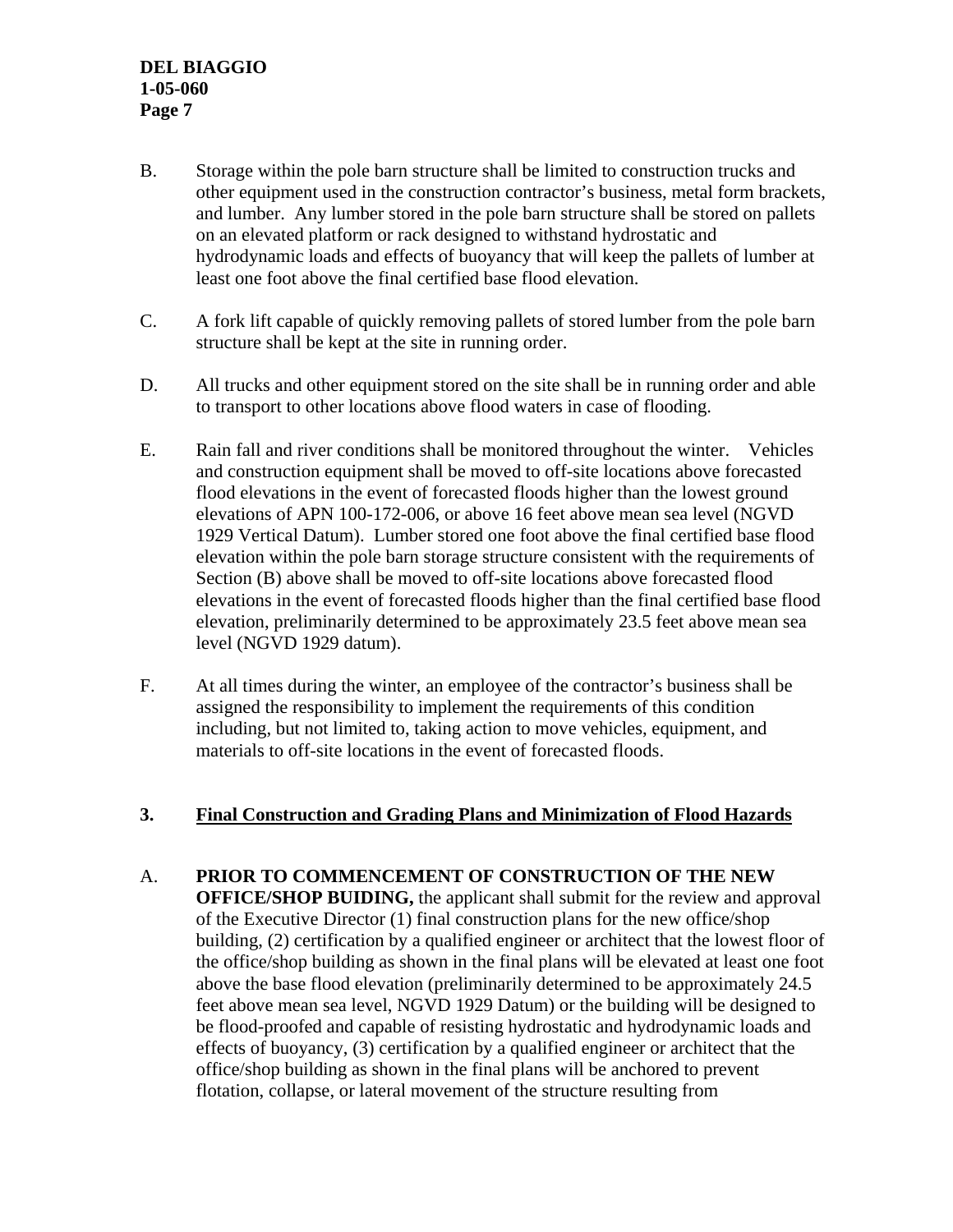hydrodynamic and hydrostatic loads, including the effect of buoyancy, and (4) evidence that the final plans and certifications required in sections (1)-(3) above have been approved by the Humboldt County Building Department

# B. **PRIOR TO COMMENCEMENT OF CONSTRUCTION OF THE ADDITION TO THE HOUSE THAT HAS BEEN CONVERTED TO AN**

**OFFICE**, the applicant shall submit for the review and approval of the Executive Director (1) final construction plans for the addition showing that the floor of the addition will be elevated at least one foot above the base flood elevation, (2) certification by a qualified engineer or architect that the lowest floor of the addition as shown in the final plans will be elevated at least one foot above the base flood elevation, (3) certification by a qualified engineer or architect that the addition as shown in the final plans will be anchored to prevent flotation, collapse, or lateral movement of the structure resulting from hydrodynamic and hydrostatic loads, including the effect of buoyancy, and (4) evidence that the final plans and certifications required in sections (1)-(3) above have been approved by the Humboldt County Building Department. The required floor elevation may be attained either by designing the addition as a split level from the floor of the existing building or as a continuous floor by raising the floor of the entire building and the addition to the required elevation.

- C. **PRIOR TO COMMENCEMENT OF CONSTRUCTION OF THE NEW POLE BARN STORAGE STRUCTURE,** the applicant shall submit for the review and approval of the Executive Director (1) final construction plans for the new pole barn storage structure that either provide for the installation of platforms or racks within the structure for the storage of lumber at an elevation at least one foot above the base flood elevation or states that no lumber shall be stored within the structure, (2) certification by a qualified engineer or architect that the storage area of any platforms or racks for the storage of lumber to be included in the pole barn as shown in the final plans will be elevated at least one foot above the base flood elevation, (3) certification by a qualified engineer or architect that the pole barn storage structure and any platforms or racks for the storage of lumber to be included in the pole barn structure as shown in the final plans will be anchored to prevent flotation, collapse, or lateral movement of the structure resulting from hydrodynamic and hydrostatic loads, including the effect of buoyancy, and (4) evidence that the final plans and certifications required in sections (1)-(3) above have been approved by the Humboldt County Building Department
- D. **PRIOR TO COMMENCEMENT OF GRADING OF THE EXPANDED FLOODWAY AND PRIOR TO COMMENCEMENT OF CONSTRUCTION OF THE APPROVED BUILDINGS,** the applicant shall submit for the review and approval of the Executive Director (1) a final grading plan that provides for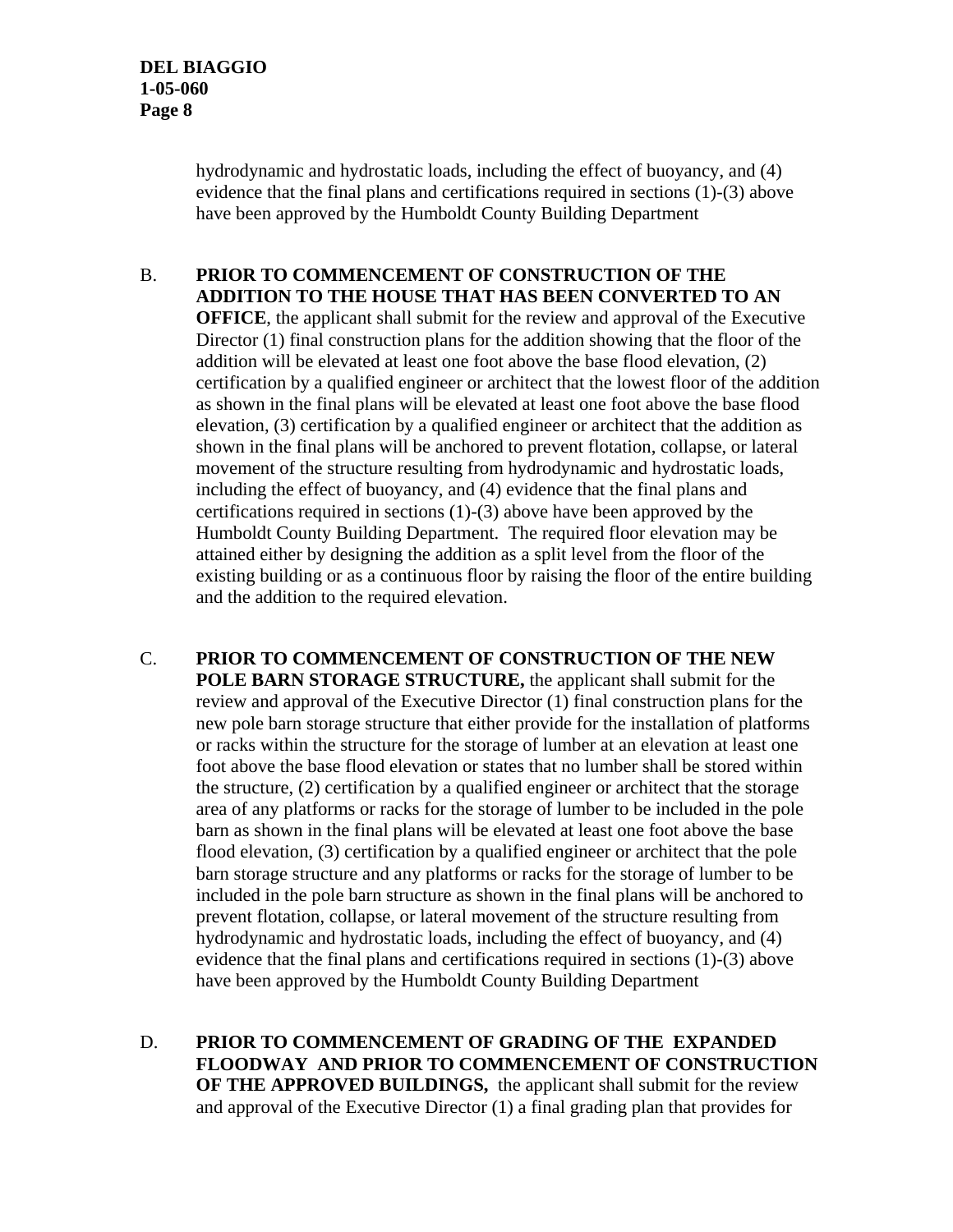completion of the proposed grading of 956 cubic yards of material from the 22,390 square-foot area from the south side of the drainage swale on APN 100-172-023 to expand the floodway capacity prior to construction of any of the new buildings or building addition authorized by this permit, (1) certification by a qualified engineer or architect that the proposed grading will sufficiently offset the encroachment of all of the new structures authorized by Coastal Development Permit No. 1-05-060 into the floodway and will not result in any increase in flood levels during the occurrence of the base flood discharge, (3) evidence that the certification required in section (1) above has been approved by the Humboldt County Building Department.

E. The permittee shall undertake development in accordance with the approved final plans. Any proposed changes to the approved final plans shall be reported to the Executive Director. No changes to the approved final plans shall occur without a Commission amendment to this coastal development permit unless the Executive Director determines that no amendment is legally required.

## **4. Assumption of Risk**

By acceptance of this permit, the applicant acknowledges and agrees (i) that the site may be subject to hazards from flooding; (ii) to assume the risks to the applicant and the property that is the subject of this permit of injury and damage from such hazards in connection with this permitted development; (iii) to unconditionally waive any claim of damage or liability against the Commission, its officers, agents, and employees for injury or damage from such hazards; and (iv) to indemnify and hold harmless the Commission, its officers, agents, and employees with respect to the Commission's approval of the project against any and all liability, claims, demands, damages, costs (including costs and fees incurred in defense of such claims), expenses, and amounts paid in settlement arising from any injury or damage due to such hazards.

## **5. Future Development Restriction**

This permit is only for the development described in Coastal Development Permit No. 1- 05-060. Pursuant to Title 14 California Code of Regulations section 13253(b)(6), the exemptions otherwise provided in Public Resources Code Section 30610(b) shall not apply to the development governed by Coastal Development Permit No. 1-05-060. Accordingly, any future improvements to the single family house authorized by this permit, including but not limited to repair and maintenance identified as requiring a permit in Public Resources section 30610(d) and Title 14 California Code of Regulations sections 13252(a)-(b), shall require an amendment to CDP Permit No. 1-05-060 from the Commission or shall require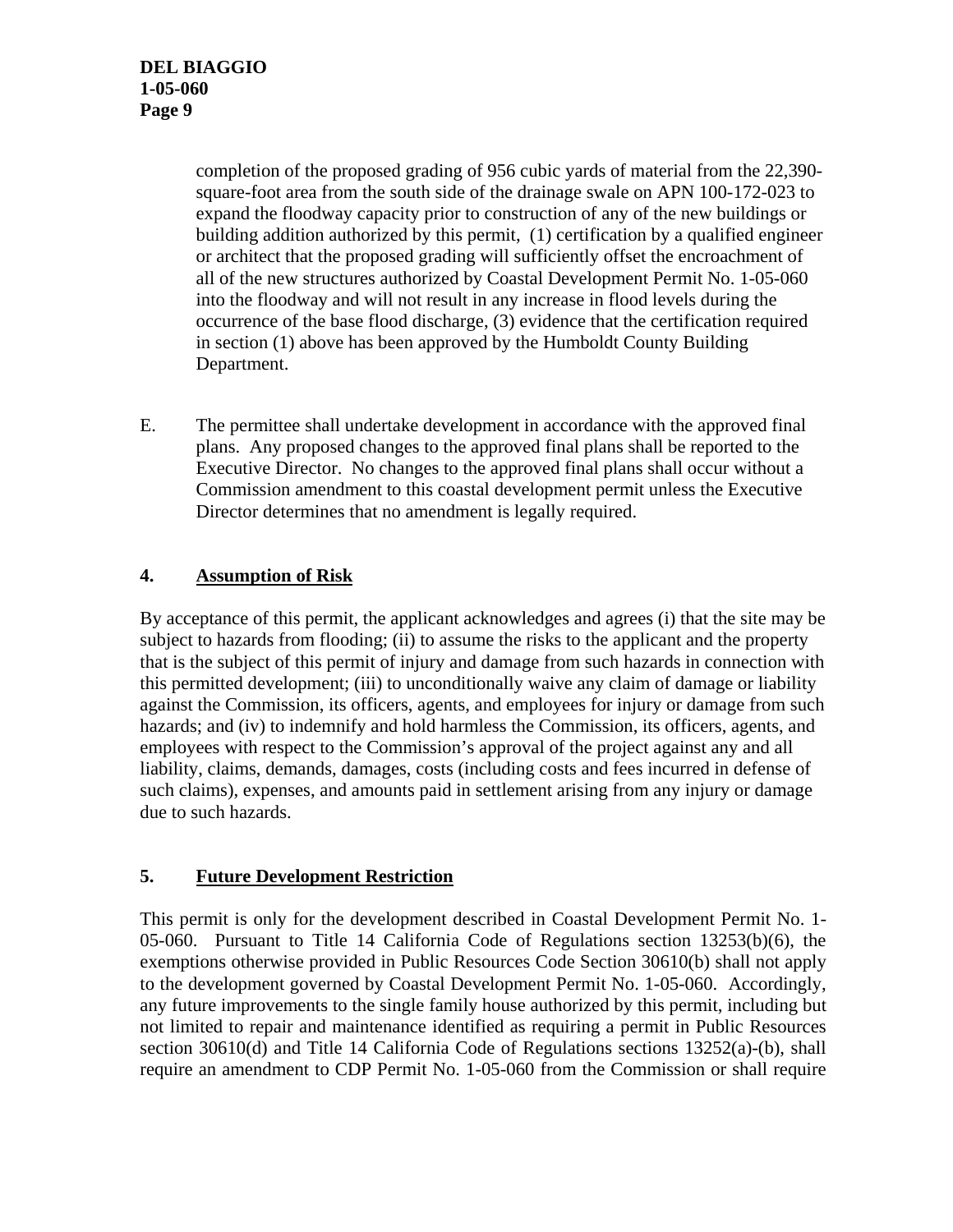an additional coastal development permit from the Commission or from the applicable certified local government

## **6. Erosion and Runoff Control Plan**

- A. **PRIOR TO COMMENCEMENT OF ANY ADDITIONAL DEVELOPMENT AFTER MAY 6, 2009**, the applicants shall submit an Erosion and Runoff Control Plan for review and approval of the Executive Director. The Erosion and Runoff Control Plan shall incorporate design elements and/or Best Management Practices (BMPs) which will serve to minimize the volume and velocity of stormwater runoff leaving the developed site, and to capture sediment and other pollutants contained in stormwater runoff from the development, by facilitating on-site infiltration and trapping of sediment generated from construction. The final drainage and runoff control plan shall at a minimum include the following provisions:
	- 1. Silt fencing shall be installed at the upland/wetland boundary (17-foot contour, NGVD 1929 datum) adjacent to the area of APN 100-172-23 to be excavated to expand floodway capacity prior to, and maintained throughout, the excavation work to contain runoff from the area to be graded, trap entrained sediment and other pollutants, and prevent discharge of sediment and pollutants to the adjacent wetlands;
	- 2. Vegetation at the site shall be maintained to the maximum extent possible. Onsite vegetation shall be maintained to the maximum extent possible during construction activities;
	- 3. Any disturbed areas shall be replanted or seeded with sterile non-native grasses or native vegetation obtained from local genetic stocks immediately following project completion. If documentation is provided to the Executive Director that demonstrates that native vegetation from local genetic stock is not available, native vegetation obtained from genetic stock outside the local area may be used. No plant species listed as problematic and/or invasive by the California Native Plant Society, the California Invasive Plant Council, or as may be identified from time to time by the State of California, shall be employed or allowed to naturalize or persist on the site. No plant species listed as a 'noxious weed' by the governments of the State of California or the United States shall be utilized within the property;
	- 4. All on-site debris stockpiles shall be covered and contained at all times;
	- 5. Runoff from the roof, paved driveway and vehicle parking areas, and other impervious surfaces of the development shall be collected and directed in a non-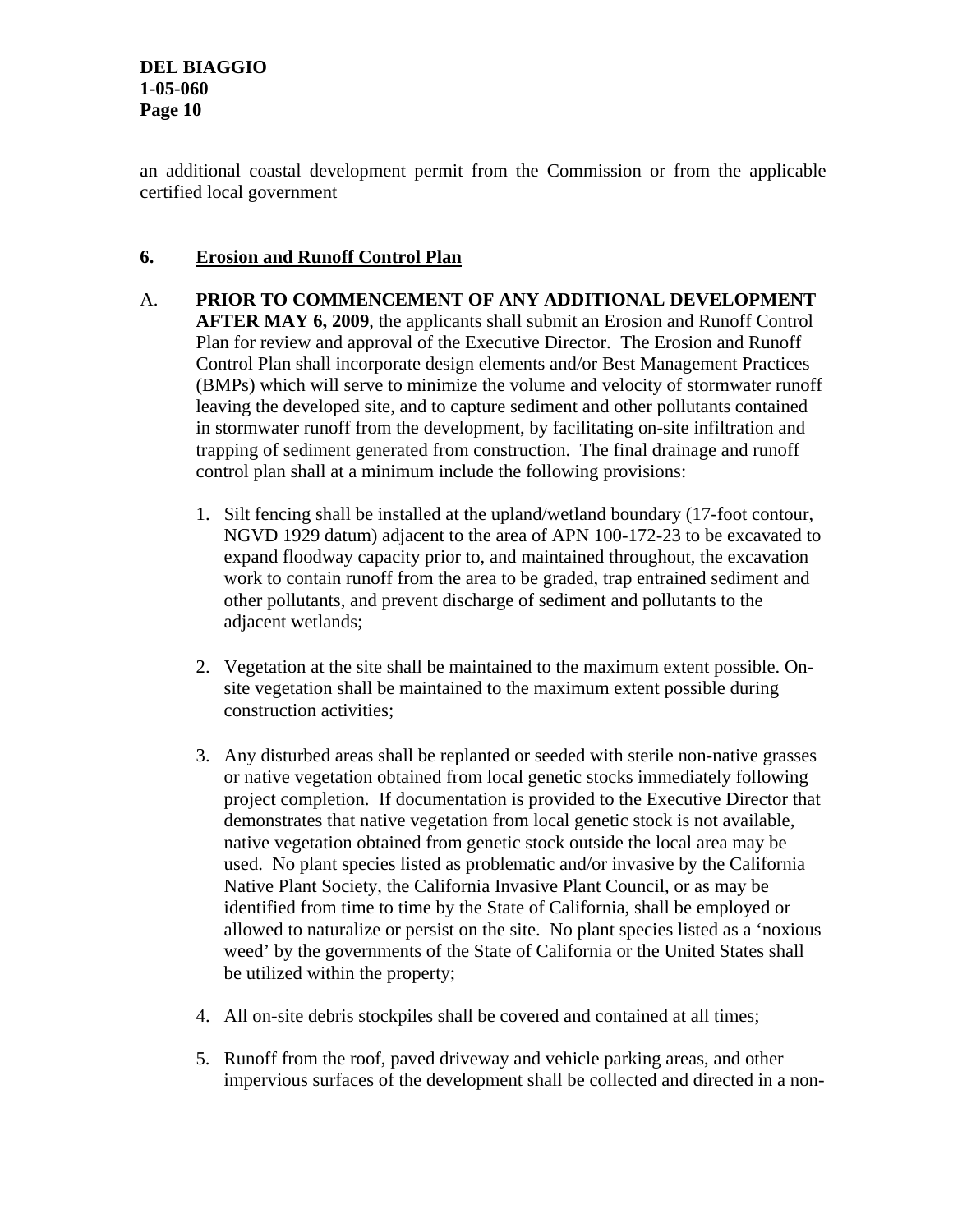erosive manner into pervious areas of the site (i.e. undeveloped vegetated areas, landscaped areas) to achieve infiltration to the maximum extent practicable;

- 6. The washing-out of concrete delivery vehicles, disposal of solid waste, or release of any hazardous materials on the parcel shall be prohibited, and any accidental spill of such materials shall be promptly cleaned up and restored;
- 7. Staging and stockpiling of construction equipment and materials shall be limited to upland areas outside of wetland habitat areas;
- 8. Any excess excavated material and other construction debris resulting from construction activities shall be removed immediately upon completion of construction and shall be disposed of at a locally authorized disposal site outside the coastal zone or within the coastal zone pursuant to a valid coastal development permit; and
- 9. All grading and excavation work to expand the floodway shall be limited to the dry season between April  $15<sup>th</sup>$  and October  $30<sup>th</sup>$ .
- 10. A schedule for the installation and maintenance of the required best management practices that will ensure installation and maintenance during construction and for the completed development, and a statement designating who shall be responsible for the long-term management of the devices.
- B. The permittee shall undertake development in accordance with the approved Erosion and Runoff Control plan. Any proposed changes to the approved plan shall be reported to the Executive Director. No changes to the approved plan shall occur without a Coastal Commission approved amendment to this coastal development permit unless the Executive Director determines that no amendment is legally required.

## **7. Hazardous Materials Management Plan**

- A. **PRIOR TO COMMENCEMENT OF ANY ADDITIONAL DEVELOPMENT AFTER MAY 6, 2009**, the applicant shall submit, for the review and written approval of the Executive Director, a plan to reduce impacts to water quality from the use and management of hazardous materials on the site. The plan shall be prepared by a licensed engineer with experience in hazardous material management.
	- 1. The plan, at a minimum, shall provide for the following:
		- (a) Equipment fueling shall occur only during daylight hours in designated fueling areas;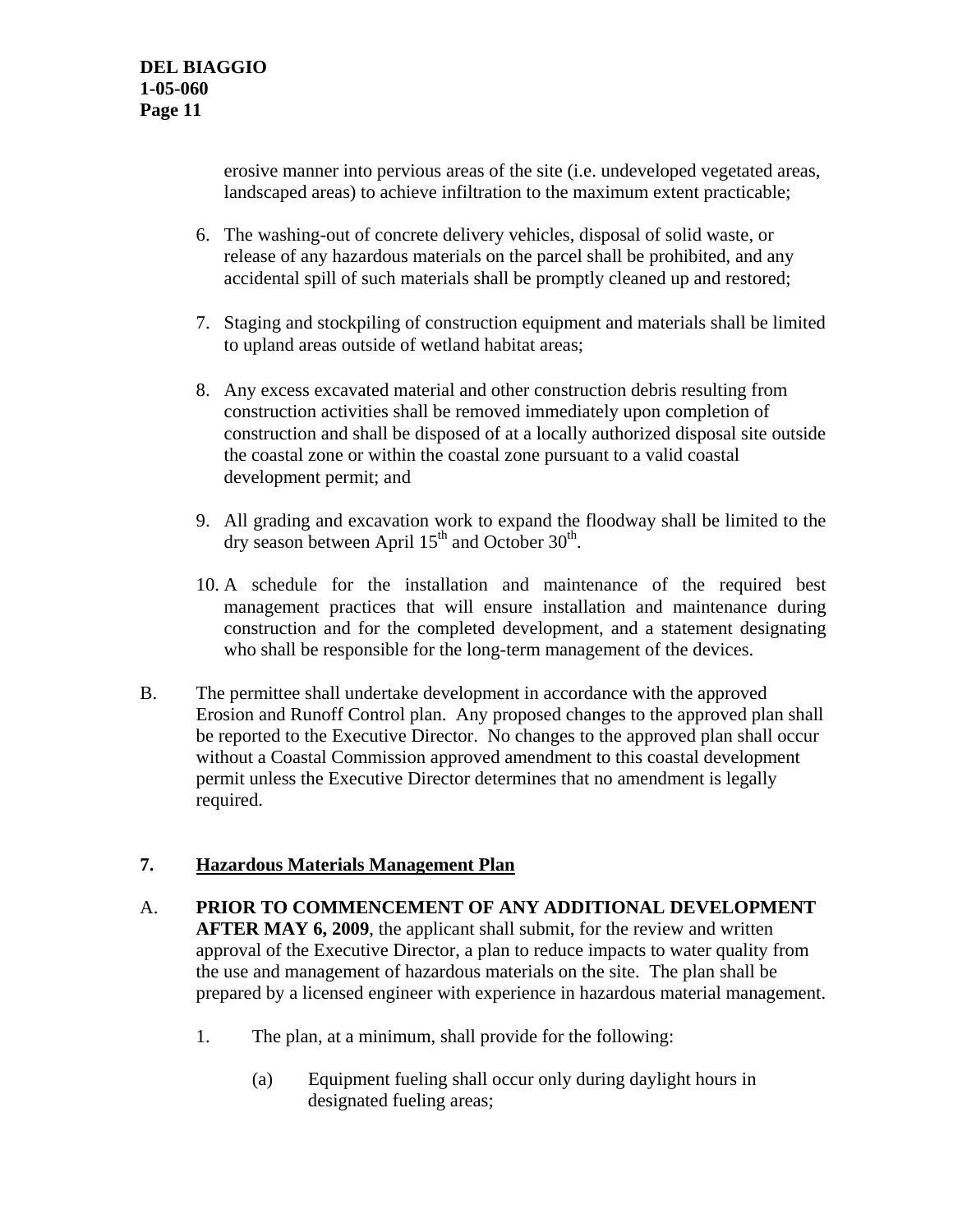- (b) Oil absorbent booms and/or pads shall be on site at all times;
- (c) All vehicles or equipment stored or used at the site shall be kept free of oil and fuel leaks at all times;
- (d) Provisions for the handling, cleanup and disposal of any hazardous or non-hazardous materials used at the site including, but not limited to, cement, equipment fuel, paints, solvents, oil, and other chemicals stored at the site; and
- (e) Reporting protocols to the appropriate public and emergency services agencies in the event of a spill.
- B. The permittee shall undertake development in accordance with the approved final plan. Any proposed changes to the approved final plan shall be reported to the Executive Director. No changes to the approved final plan shall occur without a Commission amendment to this coastal development permit unless the Executive Director determines that no amendment is legally required.

## **8. Landscaping Restrictions**

- A. All existing trees and all trees planted pursuant to the proposed planting plan submitted with the application prepared by Ontiveros & Associates entitled, "Phase One Planting Plan Dennis Del Biaggio APN #100-172-006 and dated July 28, 2005 shall be maintained in good growing condition throughout the life of the project. If any of the trees become decadent, rotten, or weakened by decay or disease, or are removed for any reason, they shall be immediately replaced with native noninvasive tree species common to the area that will grow to a similar or greater girth and height. All proposed plantings shall be obtained from local genetic stocks within Humboldt County. If documentation is provided to the Executive Director that demonstrates that native vegetation from local genetic stock is not available, native vegetation obtained from genetic stock outside the local area, but from within the adjacent region of the floristic province, may be used.
- B. No plant species listed as problematic and/or invasive by the California Native Plant Society, the California Exotic Pest Plant Council, or by the State of California shall be used to replace trees as required by Section B above. No plant species listed as a 'noxious weed' by the State of California or the U.S. Federal Government shall be used as a replacement planting within the property.
- C. Rodenticides containing any anticoagulant compounds, including but not limited to, Bromadiolone, Brodifacoum, or Diphacinone, shall not be used.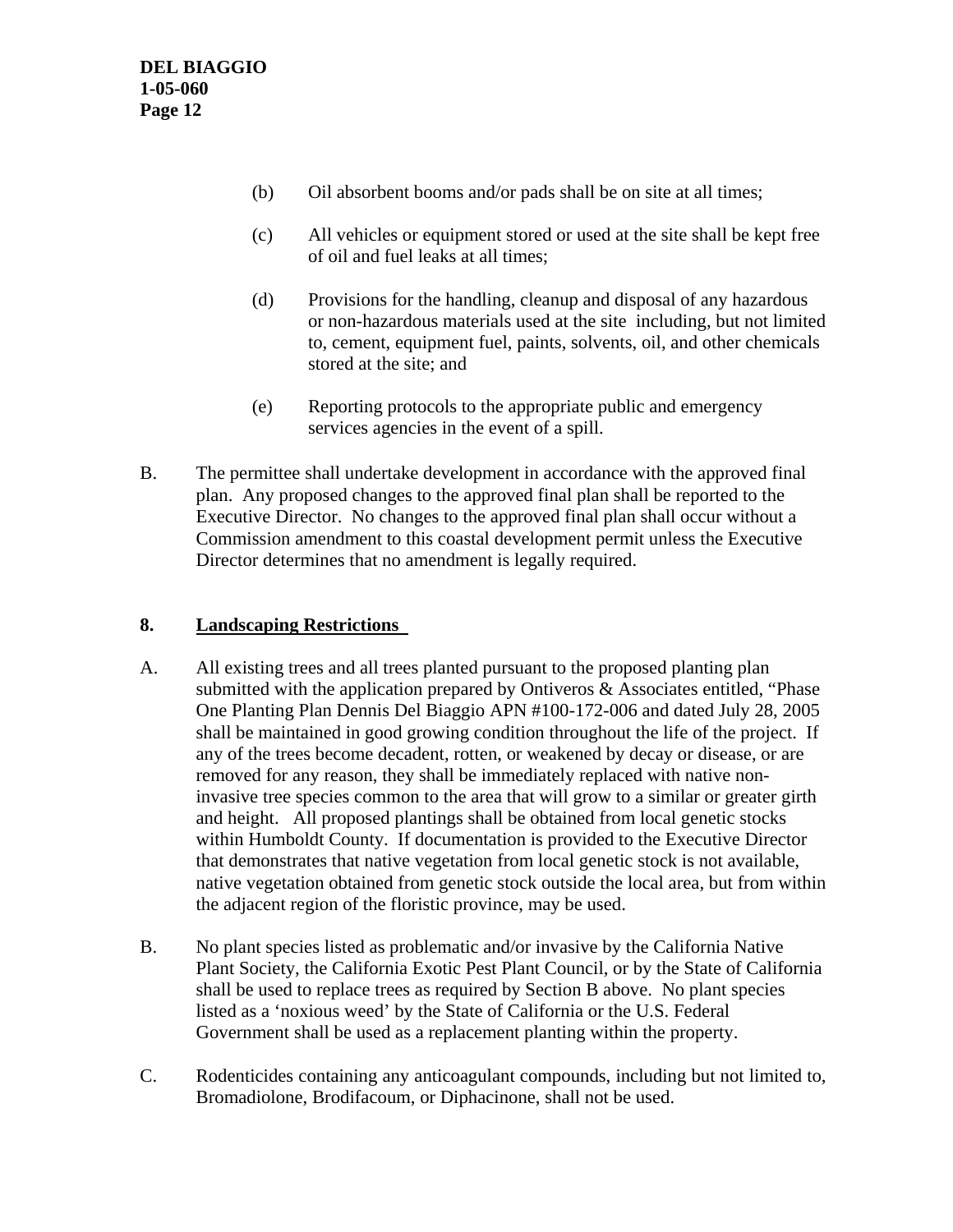## **9. Design Restrictions**

- A. The wooden fencing installed pursuant to this authorization around the perimeter of the proposed construction contractor's office and yard shall be maintained throughout the life of the project. Any portions of the fencing that collapse or are otherwise damaged or removed shall be immediately repaired or replaced in-kind with wooden fencing. The fence shall be maintained in natural wood tone colors.
- B. All exterior lights, including any lights attached to the outside of the buildings, shall be the minimum necessary for the safe ingress, egress, and use of the structures, and shall be lowwattage, non-reflective, shielded, and have a directional cast downward such that no light will be directed to shine beyond the boundaries of the northerly parcel fronting on Port Kenyon Road (APN 100-172-06).

## **10. Deed Restriction**

## **PRIOR TO COMMENCEMENT OF ANY ADDITIONAL DEVELOPMENT**

**AFTER MAY 6, 2009**, the applicant shall submit to the Executive Director for review and approval documentation demonstrating that the applicant has executed and recorded against the parcel(s) governed by this permit a deed restriction, in a form and content acceptable to the Executive Director: (1) indicating that, pursuant to this permit, the California Coastal Commission has authorized development on the subject property, subject to terms and conditions that restrict the use and enjoyment of that property; and (2) imposing the Special Conditions of this permit as covenants, conditions and restrictions on the use and enjoyment of the Property. The deed restriction shall include a legal description of the entire parcel or parcels governed by this permit. The deed restriction shall also indicate that, in the event of an extinguishment or termination of the deed restriction for any reason, the terms and conditions of this permit shall continue to restrict the use and enjoyment of the subject property so long as either this permit or the development it authorizes, or any part, modification, or amendment thereof, remains in existence on or with respect to the subject property.

## **11. State Lands Commission Review**

## **PRIOR TO COMMENCEMENT OF ANY ADDITIONAL DEVELOPMENT**

**AFTER MAY 6, 2009**, the applicant shall submit to the Executive Director, for review and approval, a written determination from the State Lands Commission that:

A. No State or public trust lands are involved in the development; or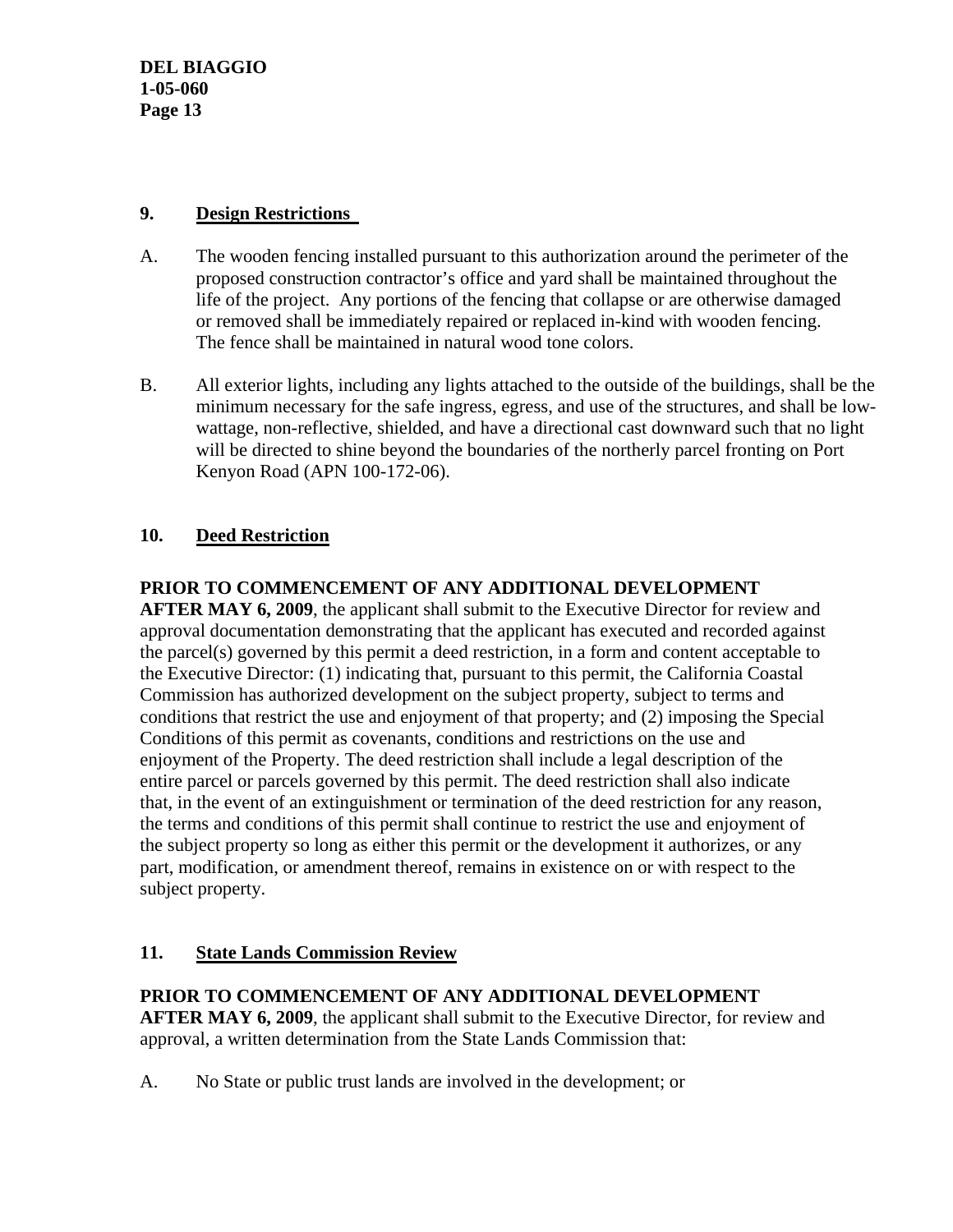- B. State or public trust lands are involved in the development and all permits required by the State Lands Commission for the approved project as conditioned by the Commission have been obtained; or
- C. State or public trust lands may be involved in the development, but pending a final determination, an agreement has been made with the State Lands Commission for the approved project as conditioned by the Commission to proceed without prejudice to that determination.

## **12. Humboldt County Encroachment Permit**

### **PRIOR TO COMMENCEMENT OF ANY ADDITIONAL DEVELOPMENT AFTER MAY**

**6, 2009**, the applicant shall submit for the review and approval of the Executive Director a copy of an Encroachment Permit issued by Humboldt County Department of Public Works for the construction of the proposed driveway, or evidence that no permit is required. The applicant shall inform the Executive Director of any changes to the project required by the County. Such changes shall not be incorporated into the project until the applicant obtains a Commission amendment to this coastal development permit, unless the Executive Director determines that no amendment is legally required.

## **IV. FINDINGS AND DECLARATIONS**

The Commission hereby finds and declares:

## **A. Site Description and Background**

The subject property is located approximately one mile north of Ferndale near the Salt River, a tributary of the Eel River in the lower Eel River Valley of Humboldt County. The property is adjacent to the south of the intersection of Fulmor Road with Port Kenyon Road, at 118 Port Kenyon Road. The southeastern boundary of the subject property borders on State Highway 211, the main road connecting the City of Ferndale with Fernbridge over the Eel River and U.S. Highway 101.

The surrounding area is mostly used and zoned for agricultural use with 60-acre minimum parcel sizes, although most of the parcels extending west from the subject property along Port Kenyon Road are zoned and developed for rural residential use. The residential parcels are generally a half-acre in size with smaller older single-family homes. Several parcels along Port Kenyon Road are zoned for commercial use. According to County staff, the mix of land use in the area is reflective of land use patterns of the early  $20<sup>th</sup>$ century when the area was first developed as a small agricultural community and small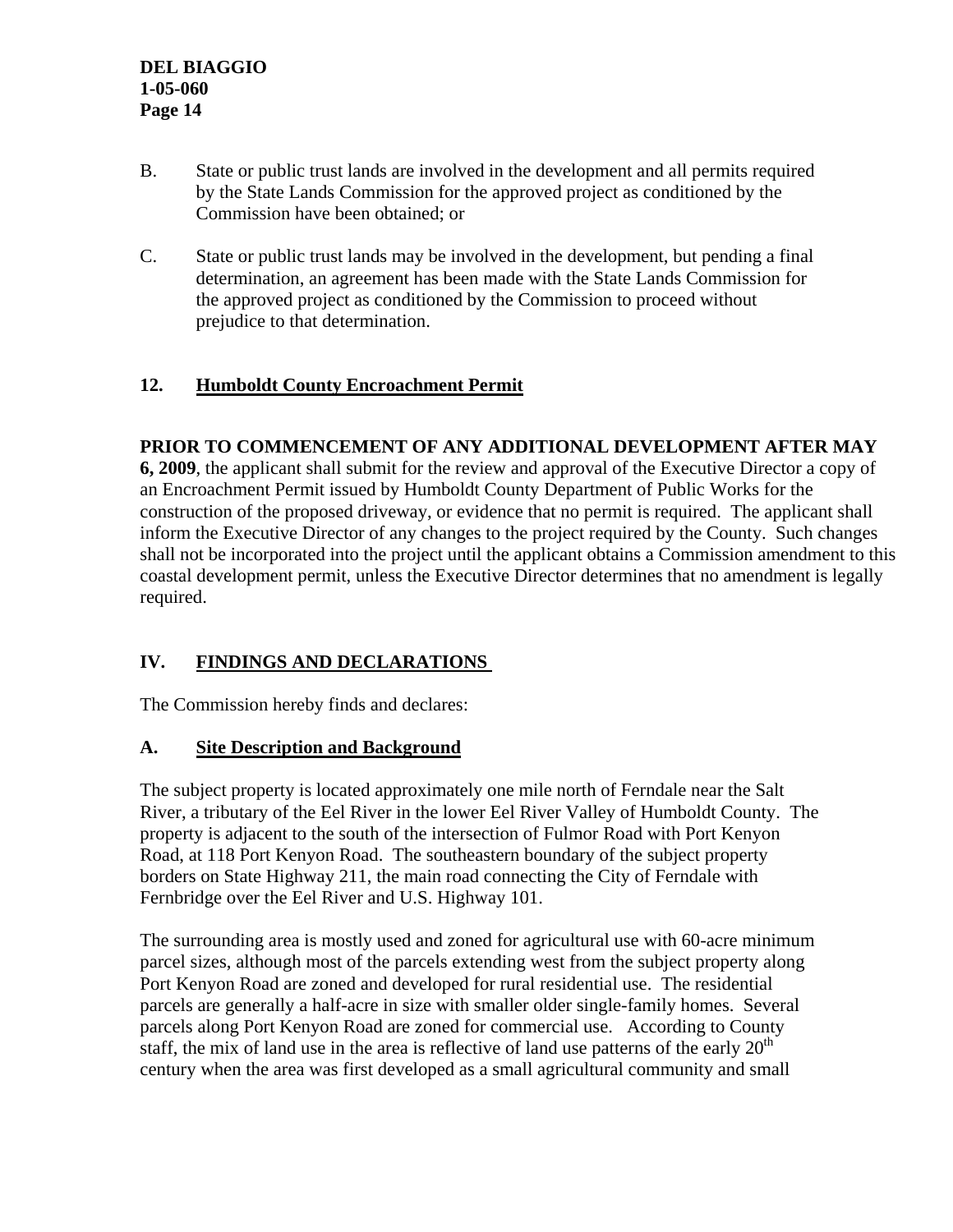commercial businesses mainly served the immediately adjoining farmers and other residents.

The subject property consists of two adjoining parcels. The approximately 1.2-acre northerly parcel (APN 100-172-06) adjacent to Port Kenyon Road is generally flat and has been previously developed over virtually all of its extent. The parcel is locally designated and zoned as Commercial General, although the site has been used primarily as residential property in the past. Within the last few years, this parcel has been converted from its former residential use to a construction contractor's office and yard. The roughly rectangular parcel currently contains (1) a 2,640-square-foot structure in the southwest corner of the parcel built originally as a house that has been converted to a construction contractor's business office, (2) a 2,060-square-foot accessory building along the southern boundary and near the middle of the parcel currently used for storing equipment and materials for the construction contractor business, (3) a graveled area on the eastern side of the parcel used for storage of vehicles and construction materials used in the business, (4) paved driveway and parking areas located approximately in the middle of the parcel, (5) a septic system in the northwest corner of the parcel that has been recently upgraded, (6) an existing propane tank on a foundation located along the southern parcel boundary between the two buildings, (7) an existing well located between the southern parcel boundary and the accessory building, and (8) fencing and landscaping around most of the perimeter of the parcel. The site is served by community water.

The approximately 3.2-acre undeveloped southerly parcel (APN 100-172-23) extends south from the northerly parcel to Highway 211. The roughly traphezoidal-shaped parcel is locally designated and zoned as Agricultural Exclusive and has been used for cattle grazing. As a result of its past use, the parcel is vegetated mostly by imported pasture grasses and other herbaceous vegetation and is largely devoid of trees. The dominant topographic feature of the otherwise generally flat site is an approximately 150-foot-wide drainage swale that extends from underneath a bridge along Highway 211 to the east and crosses approximately 350 feet through the entire middle of the property in a southeast to northwest direction. The approximately 30-40-foot deep swale has been characterized as a Palustrine emergent wetland that is inundated to varying degrees depending on the season and amount of rainfall. A wetland delineation has determined that the wetland portion of the swale extends from the bottom of the swale to approximately the 17-foot (NGVD 29 Datum) contour line on the south side of the swale. No other known environmentally sensitive habitat is located on the subject property.

The subject property is located within an area designated on FEMA Flood Insurance Rate Maps as a 100-year flood hazard area. The County zoning for the property includes a Flood Hazard Area combining zone In addition, all of the property is mapped on FEMA maps as within a designated flood way.

The subject property is not located within a designated highly scenic area. In addition, there are no known archaeological resources present on the site.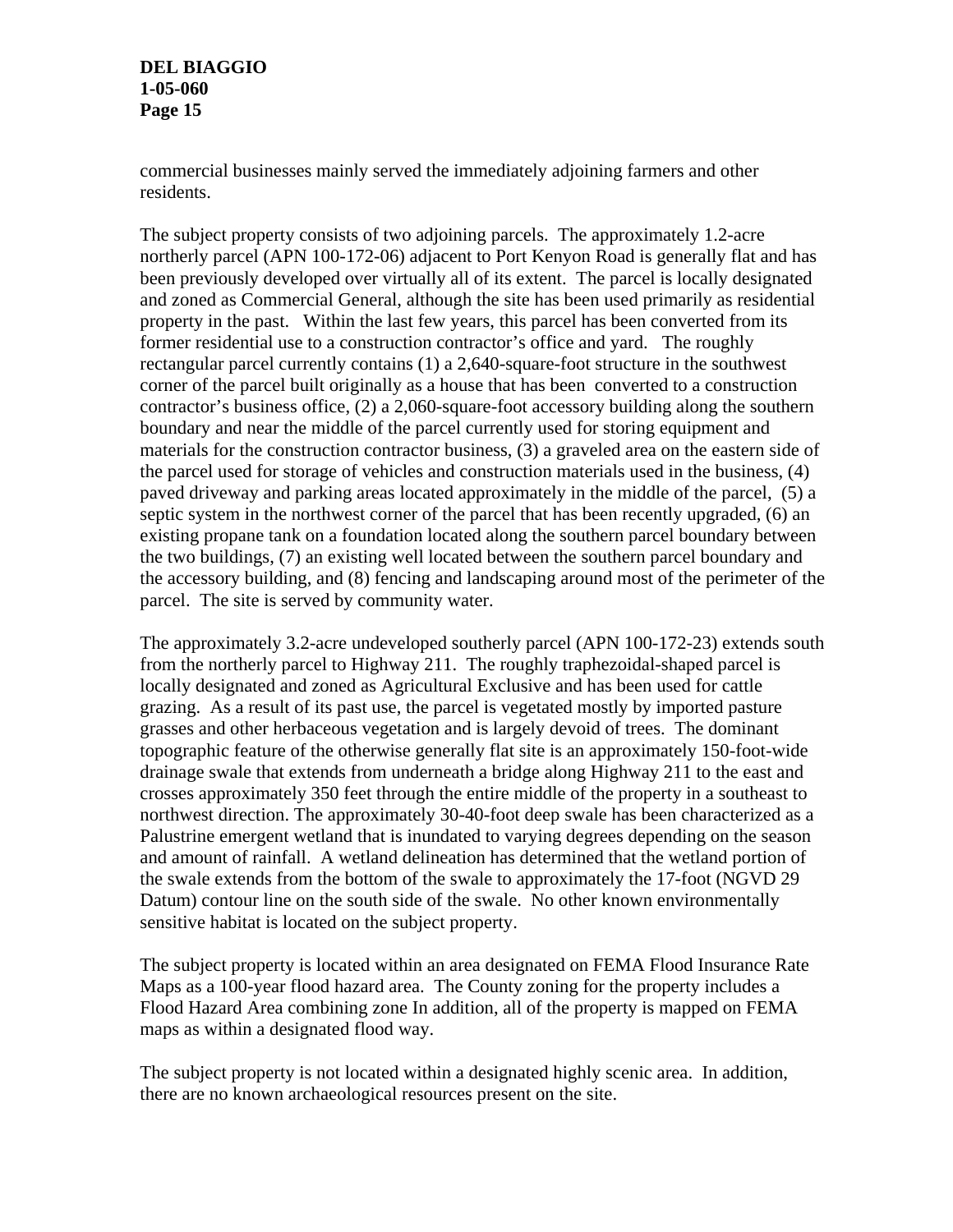The proposed project area is bisected by the boundary between the retained coastal development permit (CDP) jurisdiction of the Commission and the CDP jurisdiction delegated to Humboldt County by the Commission through the County's certified Local Coastal Program. The entire northerly parcel and approximately two-thirds of the southerly parcel are within the Commission's retained jurisdiction. Most of the area south of the drainage swale is within the County's coastal development permit jurisdiction.

## **B. Project Description**

The proposed project involves the conversion of a rural residential property to a construction contractor's office and yard. Elements of the conversion project have already been completed and the applicant is seeking after-the-fact authorization for these project elements including: (1) remodelling the 2,640-square-foot single-story former residence in the southwest corner of the parcel located at 118 Port Kenyon Road for conversion into a business office, (2) conversion of the 2,060-square-foot accessory building along the southern boundary and near the middle of the parcel as a storage facility for storing equipment and materials, (3) grading and gravelling a 23,476-square-foot area on the eastern side of the parcel for storage of vehicles and construction materials, (4) paving to construct a larger driveway and a parking area north of the two structures, (5) upgrading an existing septic system in the northwest corner of the parcel, (6) installing fencing around most of the perimeter of the parcel consisting of a 6-foot-high solid wooden fence around the north, west, and east sides of the northerly parcel and a wooden split rail fence along the south side of the parcel, and (7) installing landscaping along the perimeter and outside of the new fencing improvements to supplement the 10 existing trees that exist in these areas. The landscaping that has been installed as part of the project includes the installation of 18 trees, including 8 Leyland Cypress, 6 Pittosporun Tenufloum trees, 4 Mayten trees, 4 Strawberry trees, and 7 Redtip Photina trees. In addition, the planting plan included the installation of approximately 9,500 square feet of turf within the interior of the facility.

The applicant is also seeking authorization for proposed additional improvements to complete the conversion and development of the site into the construction contractor's business and storage yard. These additional improvements include: (8) the construction of a 740-square-foot addition along the north side of the new office that had been converted from a house; (9) constructing a 3,700- square-foot office/shop building with an 80-foot by 40-foot work area and a 20-foot by 25-foot office bathroom in the northeast corner of the parcel; (4) constructing a 2,700 -square-foot pole barn storage building in the southeast portion of the parcel; and (5) grading 1,000 cubic yards of earthen material from 23,290 square feet of area along the south side of an existing drainage swale. The grading and excavation would be performed above the 17-foot contour in an upland area adjacent to the wetlands of the drainage swale to avoid disturbance of the wetlands. The grading and excavation work would essentially create a flat bench adjacent to and just above wetlands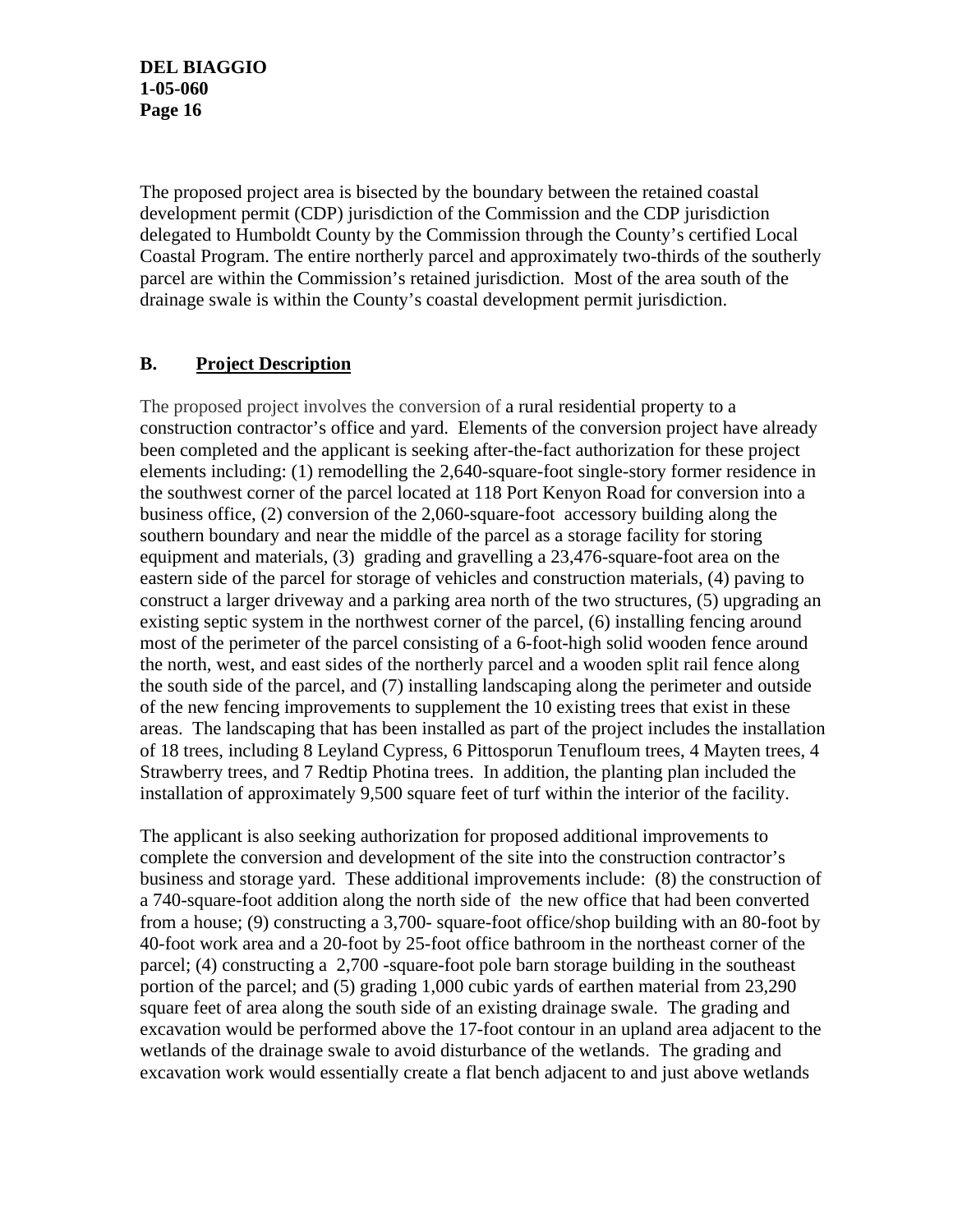of the existing drainage swale. The excavated material is proposed to be taken to an authorized disposal site outside of the coastal zone.

The proposed new structures are designed to take into account the location of the property within the FEMA designated flood plain and floodway. The proposed new pole barn structure consists essentially of a gravel-covered area covered by a roof supported by metal poles. The pole barn is designed without sides to allow flood waters to flow through the building and so as not to displace a volume of space equal to the size of the pole barn structure from the floodway. The County's Flood Damage Prevention Ordinance (FDPO) requires that development within a "design floodway" not result in a rise in flood height for the base flood event by reducing the capacity of the flood way to convey flood waters during major flood events and causing flood waters to spread to a wider area. The proposed grading and excavation of 1,000 cubic yards of material along the south side of the drainage swale is proposed to expand the floodway to compensate for the reduction in floodway capacity that will result from construction of the proposed new 3,700-square-foot office/shop building. In addition, the floor of the office/shop building will be positioned at an elevation of 24.5-feet, one foot above the anticipated flood elevation height (23.5 feet) as determined by engineering calculations using FEMA flood maps.

The applicant has also proposed a flood event plan specifying various operational measures that will be followed to reduce flood hazard risks. The applicant's flood event plan includes the following measures:

- 1. No storage of any hazardous materials shall be allowed in any area below the base flood elevation.
- 1. All lumber and materials stored under the pole barn roof cover shall be stacked on pallets so that it can be quickly and neatly removed from the site in case of a flood event.
- 2. All trucks and other equipment shall be in running order and easy to transport to other locations above flood waters, in case of flooding.
- 3. Rain fall and river conditions shall be monitored through-out the winter as the river comes to both warning and flood stage. Action will be taken to move vehicles, equipment, and materials in flood danger to off-site locations in the event of forecasted floods.
- 4. At all times during the winter an employee of the contractor's business shall be assigned the responsibility to implement the flood plan including taking action to move vehicles, equipment, and materials to off-site locations in the event of forecasted floods.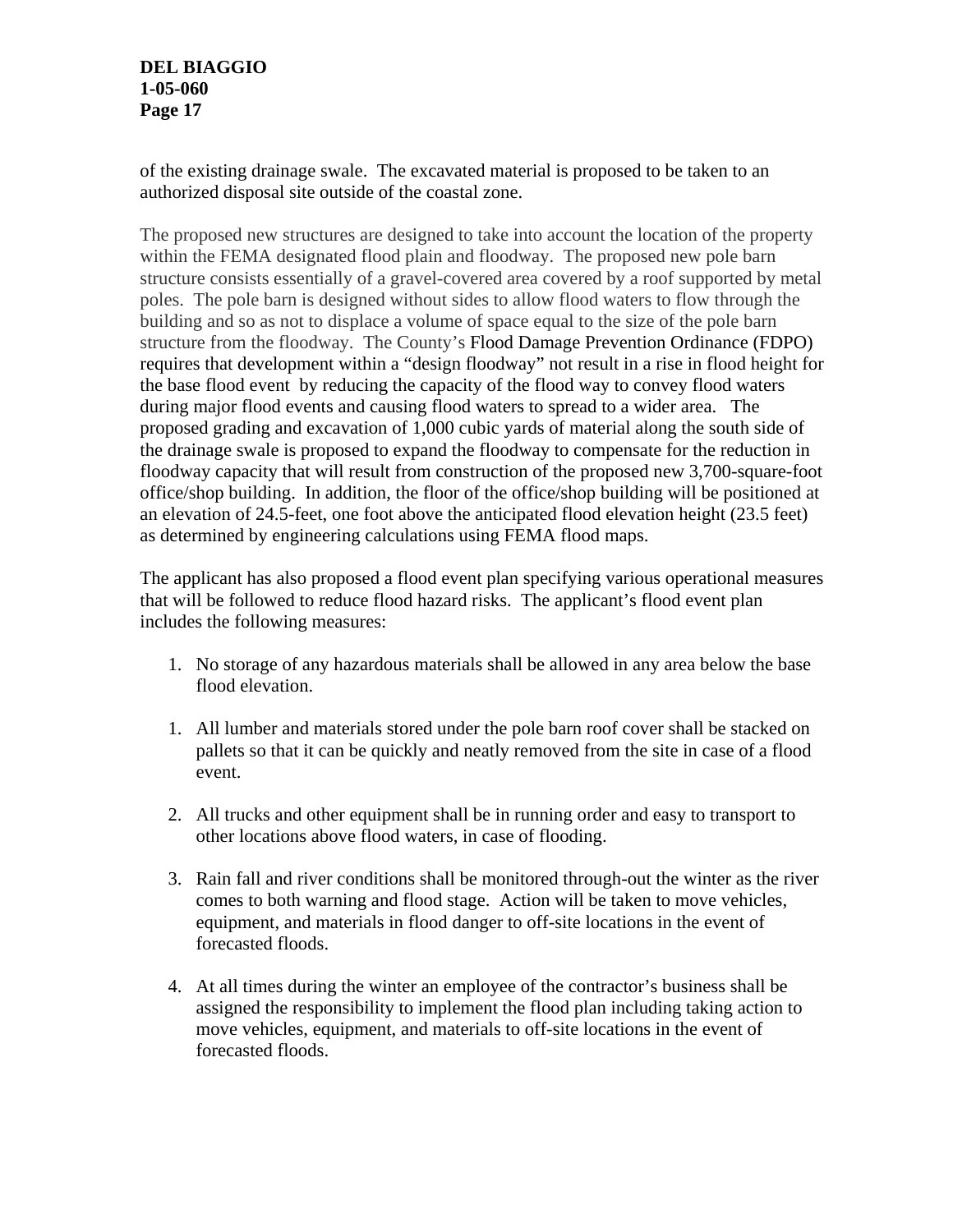5. A copy of the Flood Event Plan shall be posted in all buildings and become part of the operations.

## **C. Coastal Development Permit Review Background**

In 2003, Humboldt County approved a conditional use permit and variance to allow conversion of the residential use of the northerly parcel of the subject property to the contractor's yard. At the time, the County assumed in error that the parcel was within the County's coastal development permit jurisdiction and also granted a coastal development permit for the project. In 2005, the applicants applied to the County for certain permit amendments, at which time it was determined that the parcel for which the County had approved the coastal development permit is actually within the Commission's retained coastal development permit jurisdiction. Upon being informed of the error in jurisdiction, the applicants submitted Coastal Development Permit Application No. 1-05-043 to the Commission seeking authorization for the development that had occurred to that point, including (1) remodeling the interior of the existing house and accessory structure, (2) upgrading the septic system, (3) replacing the perimeter fence with the upgraded fence, and (4) installing landscaping.

The County's 2005 amendments to the County use permit authorized additional development. This additional development includes the proposed development described above that has not yet been developed, including 8) the construction of a 740-square-foot addition along the north side of the new office that had been converted from a house; (9) constructing a 3,700- square-foot office/shop building with an 80-foot by 40-foot work area and a 20-foot by 25-foot office bathroom in the northeast corner of the parcel; (4) constructing a 2,700 -square-foot pole barn storage building in the southeast portion of the parcel; and (5) grading 1,000 cubic yards of earthen material from 23,290 square feet of area along the south side of an existing drainage swale on the applicant's southerly parcel, APN 100-172-023. All of this additional development also requires coastal development permit authorization and is functionally-related to the development proposed in the initial coastal development permit application submitted to the Commission, CDP Application No. 1-05-043. After consulting with Commission staff, the applicant decided to withdraw the previously submitted coastal development application and replace it with the current application for Coastal Development Permit No. 1-05-060 which seeks coastal development permit authorization for the entire development, including both the development performed to date and the proposed additional development proposed to complete conversion of the former residential development to the construction contractor's office and yard.

## **D. Planning and Locating New Development**

Coastal Act Section 30250(a) states, in part, the following: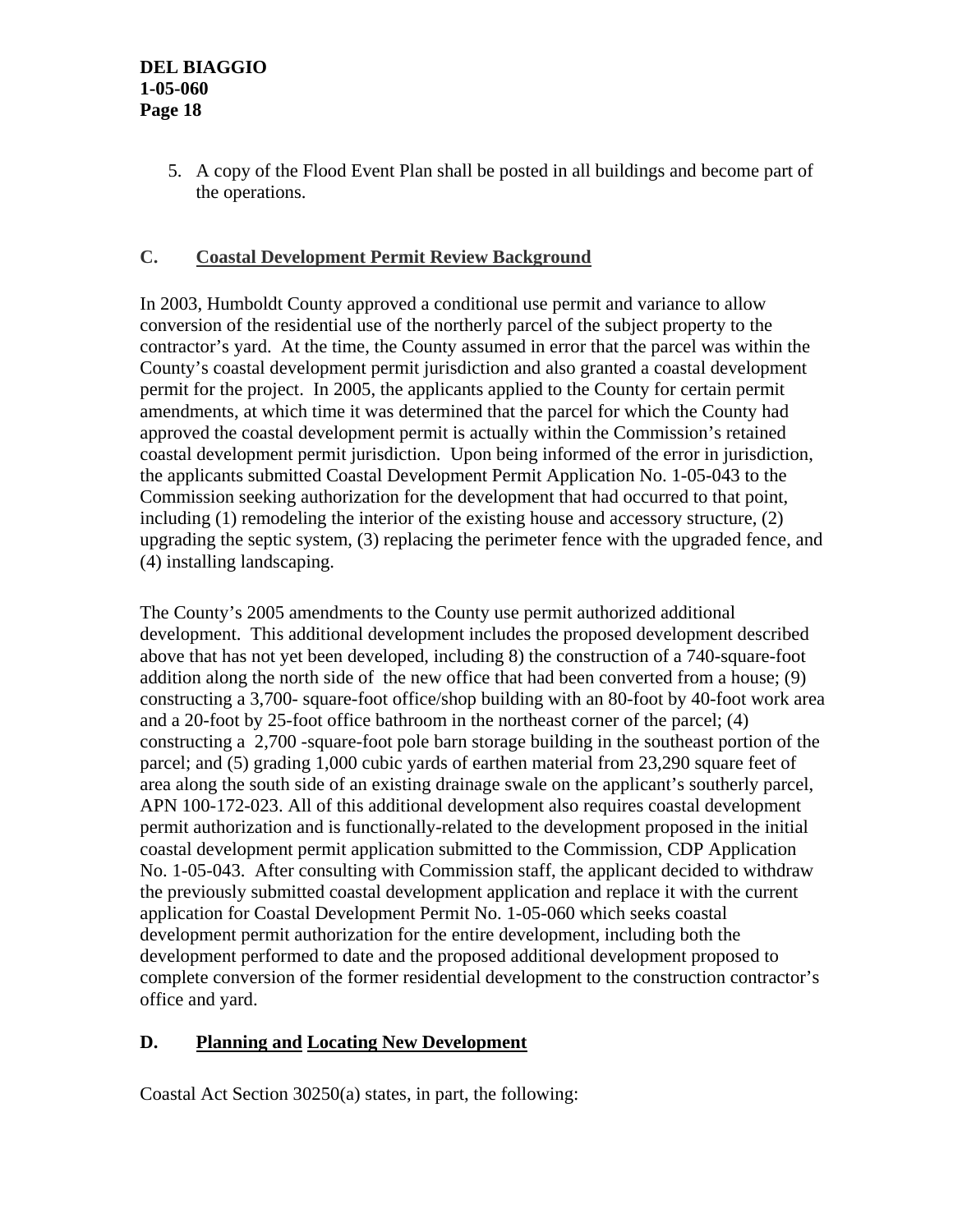*(a) New residential, commercial, or industrial development, except as otherwise provided in this division, shall be located within, contiguous with, or in close proximity to, existing developed areas able to accommodate it or, where such areas are not able to accommodate it, in other areas with adequate public services and where it will not have significant adverse effects, either individually or cumulatively, on coastal resources.* 

Section 30250(a) of the Coastal Act states that new development shall be located in or near existing developed areas able to accommodate it or in other areas with adequate public services and where it will not have significant adverse effects on coastal resources. The intent of this policy is to channel development toward more urbanized areas where services are provided and potential impacts to resources are minimized.

The proposed project involves the conversion of a parcel used for a single family residence to a construction contractor's office and yard and grading on an adjoining agricultural parcel also owned by the applicant to retain floodway capacity. The parcel of the subject property where the construction contractor's office and yard is proposed (APN 100-172-06) is located within a developed area and is planned and zoned locally as Commercial General. The proposed construction contractor's office and yard use conforms to the Heavy Commercial Use Type under Section 313-172.5 of the County zoning ordinance. This use type includes activities such as transfer, storage or processing of used, scrap or waste materials, including automobile wrecking, the sales, storage of building materials, construction and agricultural equipment, kennels, and animal hospitals. Heavy Commercial Uses are conditionally allowed within the Commercial General zoning district. The County approved a use permit for the development in October of 2003. The grading to be performed on the adjoining agricultural parcel (APN 100-172-23) does not change the use or affect the continued agricultural use of the parcel. Therefore, the proposed development is located in and adjacent to an existing developed area planned for such use.

The subject parcel is located in an area served by community water and an on-site sewage disposal system. The Humboldt County Department of Environmental Health approved the proposed upgrades to the septic system in 2001 as being adequate to serve the proposed use. As discussed above, the septic system upgrades have already been completed without benefit of a coastal development permit. The Health Department inspected and approved the final construction of the septic system upgrades in June of 2004. Therefore, there are adequate services in place to accommodate the proposed development.

As discussed in the following findings, the proposed development has been conditioned to minimize flood hazards risks and to avoid significant adverse impacts to environmentally sensitive habitat areas, visual resources, agricultural use, water quality, and other coastal resources.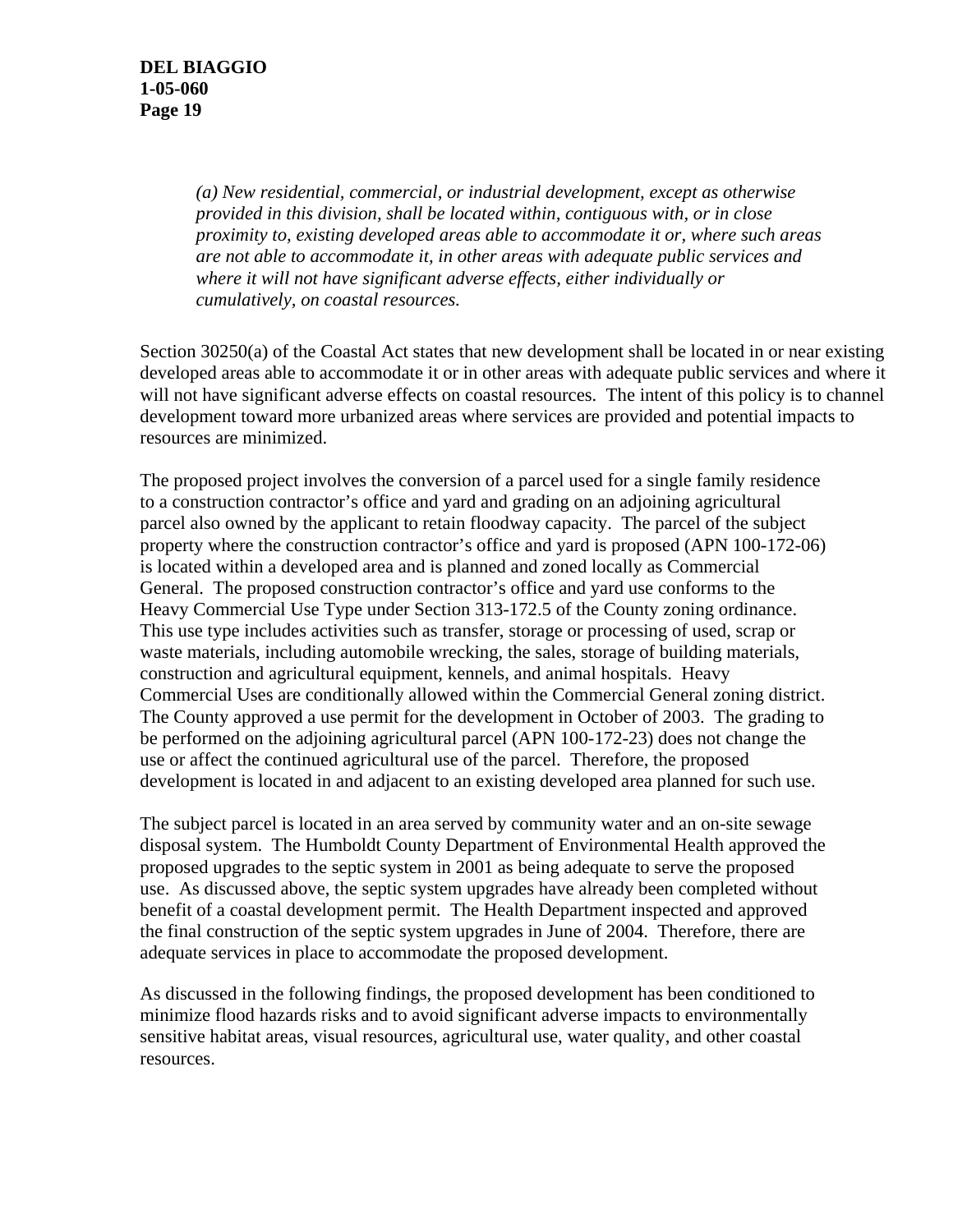Therefore, the Commission finds that as conditioned, the proposed development is consistent with Coastal Act Section 30250(a) in that it is located in or adjacent to a developed area with adequate water and sewage treatment capability to accommodate it, and it will not cause significant adverse effects, either individually or cumulatively, on coastal resources.

## **E. Flood Hazards**

 *…* 

Section 30253 of the Coastal Act states, in applicable part:

*New development shall: (1) Minimize risks to life and property in areas of high geologic, flood, and fire hazard.* 

Section 30212 of the Coastal Act states, in applicable part:

- *(a) Public access from the nearest public roadway to the shoreline and along the coast shall be provided in new development projects except where: (1) it is inconsistent with public safety, military security needs, or the protection of fragile coastal resources, (2) adequate access exists nearby, or, (3) agriculture would be adversely affected. Dedicated accessway shall not be required to be opened to public use until a public agency or private association agrees to accept responsibility for maintenance and liability of the accessway.*
- *(b) For purposes of this section, "new development" does not include:*
- *… (3) Improvements to any structure which do not change the intensity of its use, which do not increase either the floor area, height, or bulk of the structure by more than 10 percent, which do not block or impede public access, and which do not result in a seaward encroachment by the structure.* [emphasis added]

Section 30253 requires that new development minimize risks to life and property in areas of flood hazard.

The subject property is located in the lower Eel River Valley and is within the flood plain of both the Salt and Eel Rivers. The Salt River is a tributary of the Eel and is located just north of the subject property across Port Kenyon Road and an adjoining row of parcels. Both rivers flood periodically.

Because of the flooding hazards, the area where the subject property is located has been identified both as "an area of special flood hazard" and as being within a "floodway" by the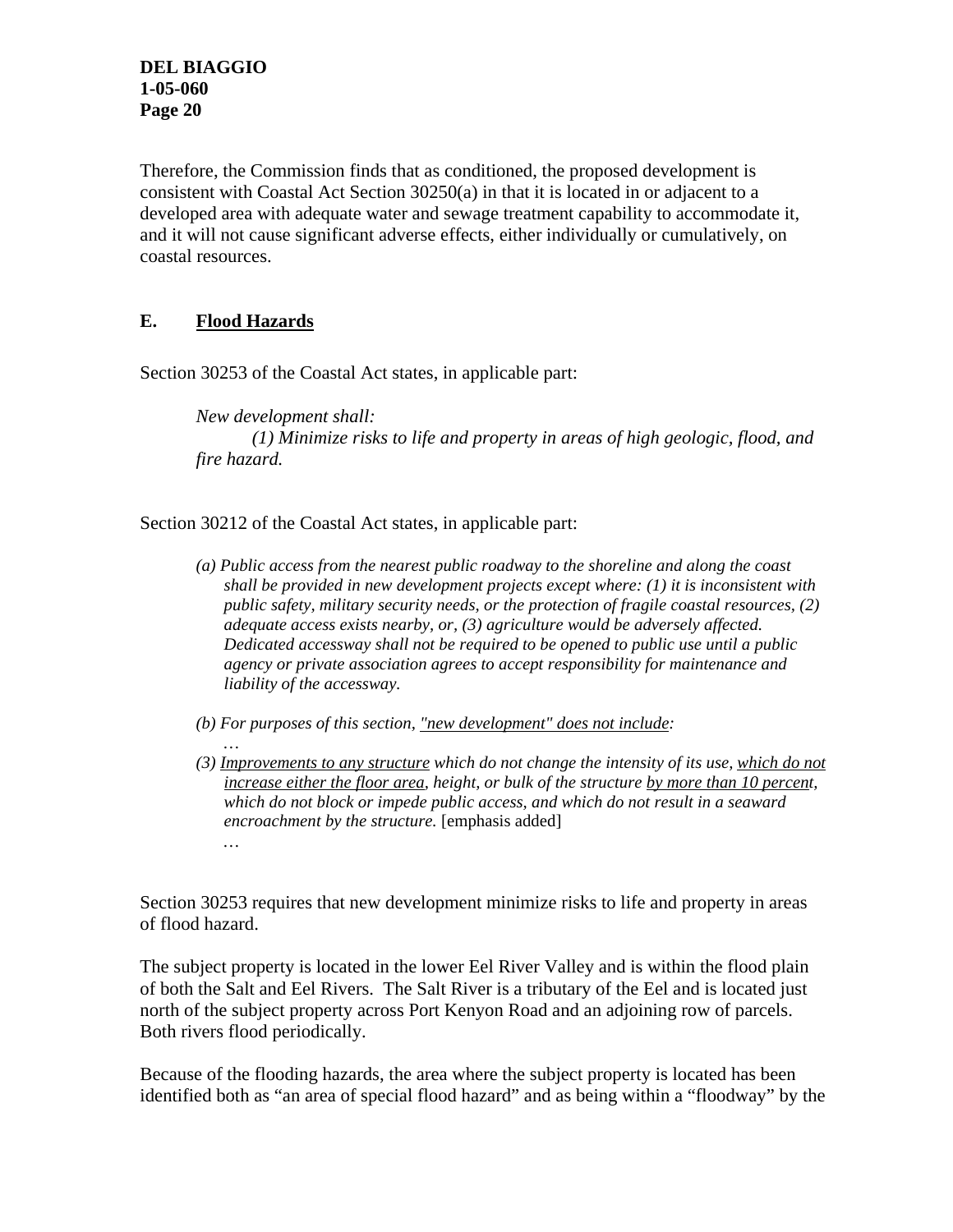Federal Insurance Administration (FIA) of the Federal Emergency Management Agency (FEMA). The FIA produces Flood Insurance Rate Maps (FIRM) for the United States which include, among other information, delineations of special flood hazard areas where there is a one percent (1%) or greater chance of flooding in any given year. In addition, the FIA produces Flood Boundary Floodway Maps which delineate in part both the areas of flood hazard and the floodways. A floodway is defined as the channel of a river or other watercourse and the adjacent land areas that must be reserved in order to discharge the base flood without cumulatively increasing the water surface elevation more than one foot (1'). The "base flood" is defined as the flood having a one percent (1%) chance of being equaled or exceeded in any given year and is commonly called a 100-year flood. At the subject property, the base flood elevation has been determined to be 23.5 feet above mean sea level (NGVD 1929 datum). It should be noted that the floodway is a "design" floodway that is based on mathematical modeling, and the configuration of the floodway does not necessarily match topographical features on the ground. Flood Insurance Rate Maps and Flood Boundary Floodway Maps are included within Flood Insurance Studies produced by the FIA. The Flood Insurance Study for the County of Humboldt was published in 1982 and has been amended several times since then.

The fact that the subject property is located both within an area of special flood hazard and within a floodway means there are two principal kinds of flood risk are associated with development at the site. First, there is the risk that the development itself will be inundated with flood waters during times of flood which not only directly threatens the health and safety of people and causes damage to property on the site itself, but also threatens those downstream by sweeping up materials that could contain hazardous substances or become projectiles that could increase the danger to downstream properties. Second, there is the risk that the development within the floodway will increase the risk of flooding of other property on nearby lands by displacing the capacity of the existing floodway to convey flood waters and thereby causing flood waters to spread to a wider area.

#### Minimizing Hazards Associated with Inundation Risks

The principal strategies commonly employed for minimizing the hazards associated with the first kind of flood risk, inundation of the property, are to either elevate the lowest floor of a new building above the anticipated height of flood waters so that the occupants and contents of the building remain high and dry or "floodproof" the structure. Floodproofing involves making the portions of the structure below the base flood level watertight with walls substantially impermeable to the passage of water and with structural components having the capability of resisting hydrostatic and hydrodynamic loads and effects of buoyancy.

The Humboldt County Flood Damage Prevention ordinance requires that a local flood plain development permit be obtained before construction or development within any area of special flood hazard. The flood plain development permit is usually issued in conjunction with a building permit. The ordinance also requires that new structures proposed in areas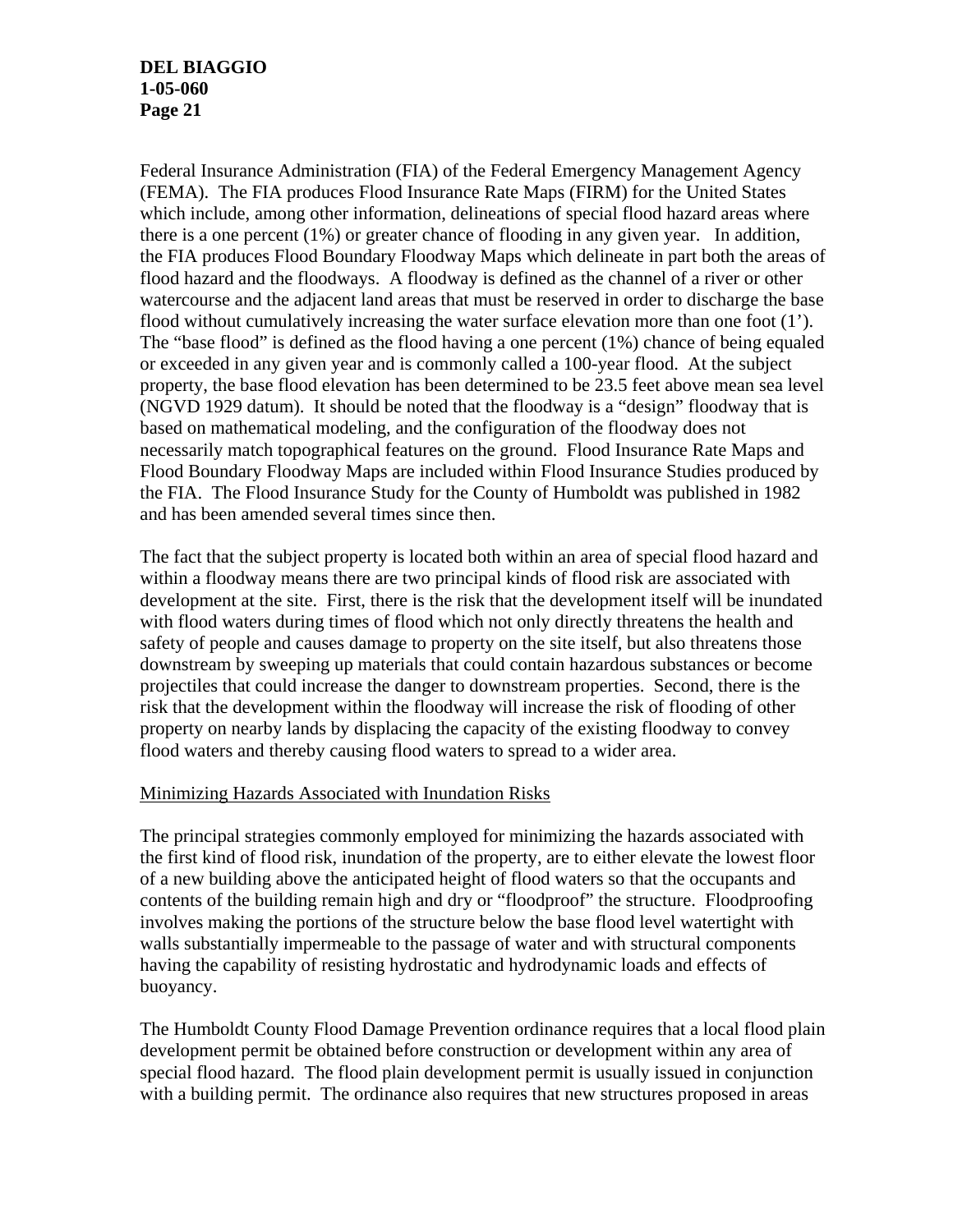of special flood hazard have the floor elevation of the lowest floor of the structure, including any basement, be established at least one-foot above base flood elevation. Residential structures must meet this standard. The ordinance allows non-residential structures to be floodproofed instead. The County requires that a registered professional engineer, architect, or similar professional certify prior to issuance of the flood plain development permit that the design of the structure complies with these requirements. The ordinance further requires that building in areas of special flood hazard be anchored to prevent flotation, collapse, or lateral movement of the structure resulting from hydrodynamic and hydrostatic loads, including the effect of buoyancy.

The applicant proposes to satisfy the requirements of the County ordinance and minimize the hazards of flood inundation for the proposed new office/shop structure by elevating the lowest floor of the structure one foot above the base flood elevation. The existing ground elevation at the new office building is 20 feet above mean sea level (NGVD 1929 datum) and as noted above, the base flood elevation at the subject property has been determined to be 23.5 feet above mean sea level (NGVD 1929 datum). Therefore, the lowest floor of the new office/shop structure would be established at 24.5 feet, or 4.5 feet above the ground in that location. As this proposed design would elevate the occupants and contents of the building to an elevation that would remain safe and dry during anticipated flood events in a manner that conforms with federal and local flood damage prevention requirements, the Commission finds that development of the office/shop building in the proposed manner would minimize risks to life and property from flood inundation hazards. To ensure that the structure is built in the proposed manner, the Commission attaches Special Condition No. 3(A) which requires that the applicant submit for the review and approval of the Executive Director the final construction plans for the new office/shop building with certification by a qualified engineer or architect that the lowest floor of the office/shop building as shown in the final plans is elevated at least one foot above the base flood elevation (to an elevation of 24.5 feet). The plans must also be certified by a qualified engineer or architect as demonstrating that the office/shop building will be anchored to prevent flotation, collapse, or lateral movement of the structure resulting from hydrodynamic and hydrostatic loads, including the effect of buoyancy. Finally, Special Condition No. 3(A) requires that the plans be submitted with evidence that the final plans and certifications have been approved by the Humboldt County Building Department.

With regard to the proposed addition to the existing building that has been converted from a house to an office, the applicant has not specifically proposed to floodproof or elevate the floor of the addition because it is not clear at this point that floodproofing or elevating the floor of the structure would be required by the County. The County requires additions to existing buildings and the existing buildings themselves to meet the standards of the Flood Damage Prevention Ordinance when the addition involves a "substantial improvement," which occurs when the total cost of the improvements equals 50% of the market value of the structure before the start of construction of the improvements. The cost of the proposed improvements and the market value of the existing structure have not yet been assessed.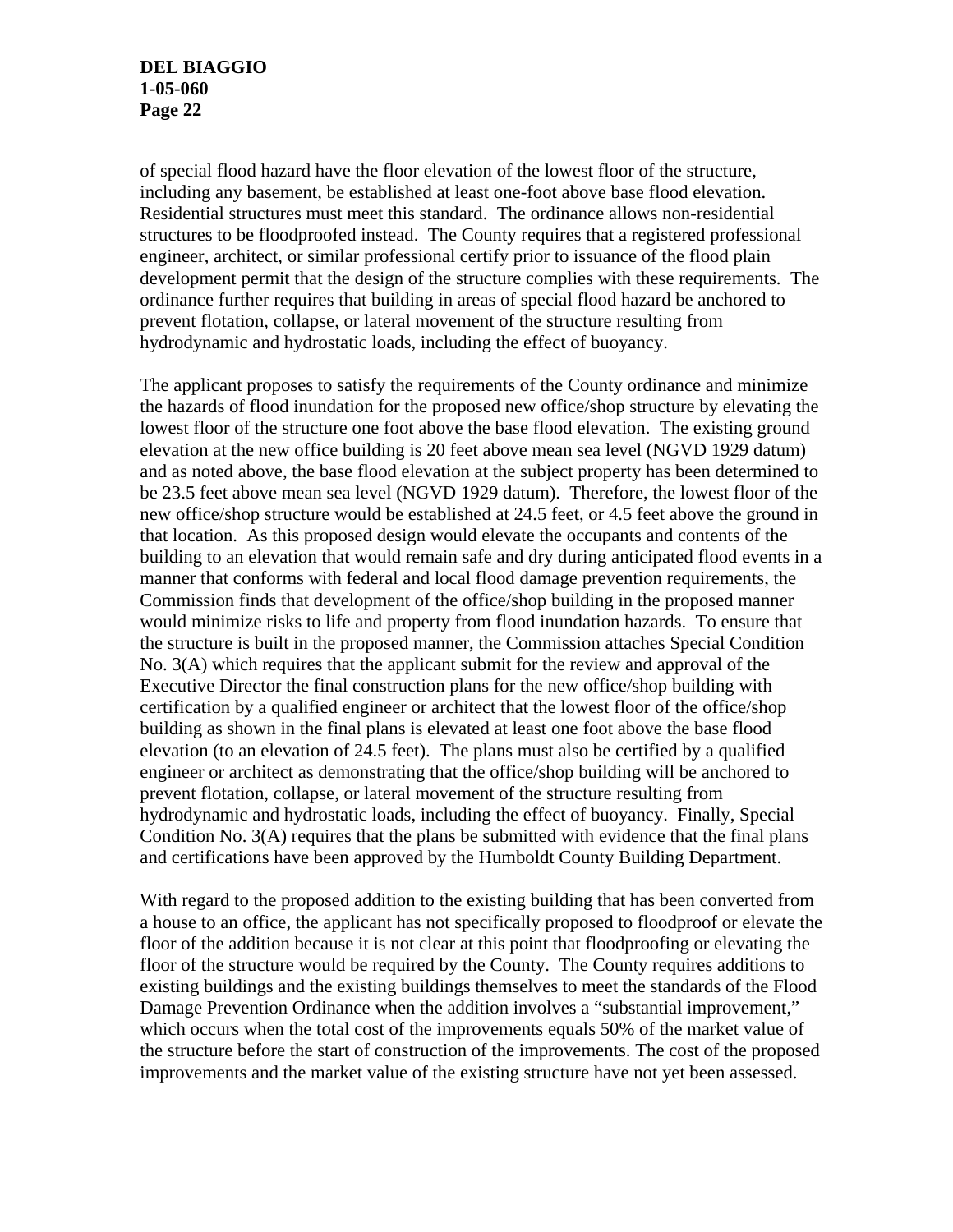The standard of review for the coastal development permit application considered by the Commission is the Chapter 3 policies of the Coastal Act, not the Humboldt County Flood Damage Prevention Ordinance. To find consistency with Section 30253 of Chapter 3 of the Coastal Act and approve the project, the Commission must find that the proposed new development minimizes risks to life and property in area of high flood hazards. The proposed addition to the building would increase the floor area of the 2,640-square-foot building by 740 square feet, or by 28%. The addition to the existing building is a form of new development that must minimize risks to life and property in an area of high flood hazards such as the subject property. Therefore, the Commission finds that if it is feasible to elevate the finished floor of the addition one foot above base flood elevation or floodproof the addition to minimize risks to life and property from the hazards of flood inundation of the addition, such measures must be employed in the construction of the building addition.

The existing ground elevation at the building addition is approximately 20 feet above mean sea level, or 4.5 feet below an elevation one foot above base flood elevation. The floor elevation of the existing building is somewhat higher than the ground elevation as it is built on a foundation. Thus, the difference between the floor elevation of the existing structure and the floor elevation of the addition built to conform to flood elevation requirements of the County ordinance is a maximum of only a few feet. The building addition to the existing building could be built as a split level design with a few steps and a wheelchair ramp connection the two levels. Alternatively, the existing building could be remodeled to raise the floor elevation to the same level as the building addition. Thus, the Commission finds that it is feasible to construct the finished floor of the addition one foot above base flood elevation. Constructing the addition in this manner would minimize risks to life and property from the hazards of flood inundation of the addition by elevating the occupants and contents of the addition to an elevation that would remain safe and dry during anticipated flood events. To ensure that the structure is built in the proposed manner, the Commission attaches Special Condition No. 3(B) which requires that the applicant submit for the review and approval of the Executive Director the final construction plans for the new building addition with certification by a qualified engineer or architect that the lowest floor of the building addition as shown in the final plans is elevated at least one foot above the base flood elevation (to an elevation of 24.5 feet). The plans must also be certified by a qualified engineer or architect as demonstrating that the building addition will be anchored to prevent flotation, collapse, or lateral movement of the structure resulting from hydrodynamic and hydrostatic loads, including the effect of buoyancy. Finally, Special Condition No. 3(C) requires that the plans be submitted with evidence that the final plans and certifications have been approved by the Humboldt County Building Department.

The proposed pole barn storage structure would be an open-sided structure constructed without a floor. The structure would provide cover for vehicles, equipment, lumber, and other construction materials that are proposed to be stored on a gravel surface placed over the ground. Thus, the pole barn structure does not provide any elevated refuge or other protection during a flood. However, the applicant proposes a flood events plan as part of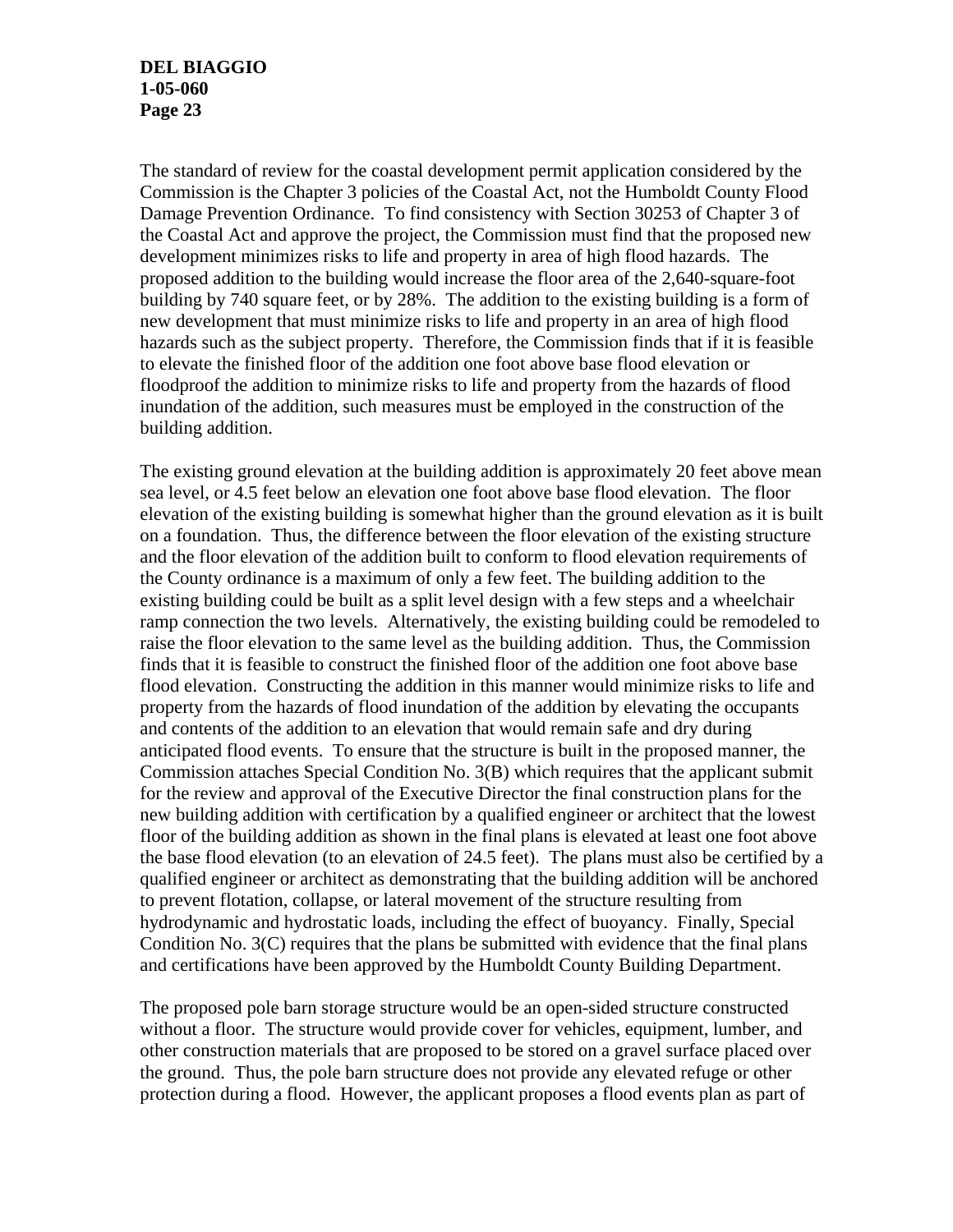the project that includes a series of operational measures to reduce inundation hazards associated with the pole barn structure. These measures include the following:

- 1. No storage of any hazardous materials shall be allowed in any area below the base flood elevation, including under the pole barn structure. Storage in the pole barn structure would be limited to lumber, metal form brackets, construction trucks and other equipment.
- 2. All lumber and materials stored under the pole barn roof cover shall be stacked on pallets so that it can be quickly and neatly removed from the site in case of a flood event.
- 3. All trucks and other equipment shall be in running order and easy to transport to other locations above flood waters, in case of flooding.
- 4. Rain fall and river conditions shall be monitored through-out the winter as the river comes to both warning and flood stage. Action will be taken to move vehicles, equipment, and materials in flood danger to off-site locations in the event of forecasted floods.
- 5. At all times during the winter an employee of the contractor's business shall be assigned the responsibility to implement the flood plan including taking action to move vehicles, equipment, and materials to off-site locations in the event of forecasted floods.
- 6. A copy of the Flood Event Plan shall be posted in all buildings and become part of the operations.

The proposed flood events plan relies on the fact that flood events are usually preceded by warnings from local and state emergency services officials that are broadcast through the media of the impending flood together with projections of how high particular streams and rivers may rise above flood stage. Such warnings usually begin many hours before flooding occurs, providing time for evacuations and other preparation for the flooding. Thus, there will be time before most flood events for the applicant to carry out the proposed flood event plan and move trucks, other equipment, lumber, and other materials from the pole barn storage structure to higher ground in off-site locations that will not be directly affected by flooding. However, the success of the flood events plan is dependent on a number of factors occurring, including (a) warning of the flood being given sufficiently ahead of time to allow for movement of the equipment and materials, (b) the warning being received in time by employees at the project site to move the equipment and materials, (c) sufficient numbers of employees actually being present and available to move the stored items, (d) the fork lift and other vehicles to be used for transporting the stored equipment and materials being in running order, and (e) roads between the construction contractor's yard and off-site higher ground destination for the items to be moved remaining open and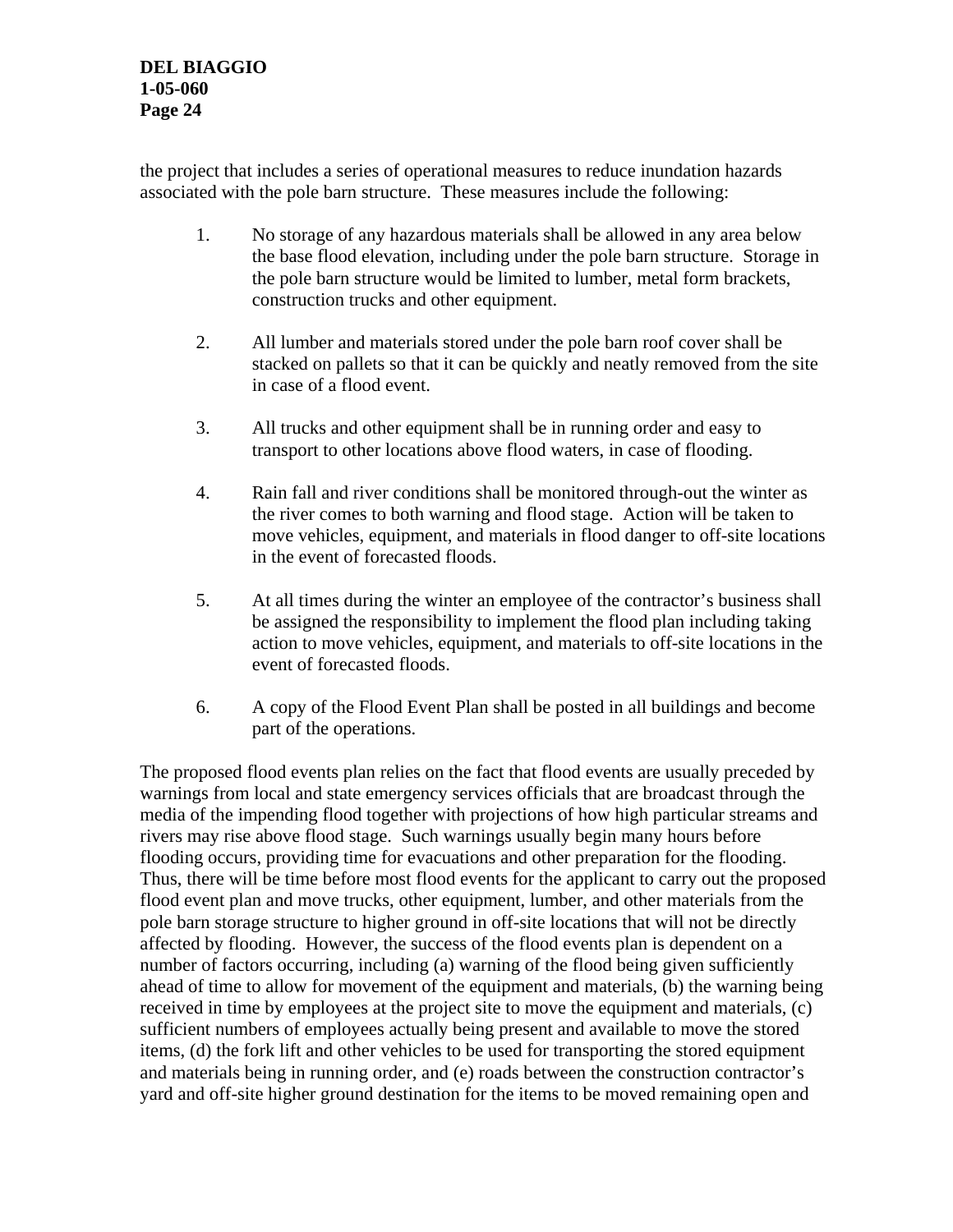unobstructed by the flooding or emergency vehicles. The failure of any one or more of these factors to occur would cause the plan to fail, allowing equipment and material stored under the pole barn structure to be swept away by flood waters and jeopardize public safety and public and private property.

The possibility of failure of the flood events plan is of particular concern with regard to the proposed storage of lumber on pallets at ground level under the pole barn structure. The applicants' flood events plan proposes that no hazardous materials would be stored under the pole barn structure, but the plan specifically proposes to store lumber. Unlike many materials that might be stored, lumber floats and can be easily swept away by flood waters and become projectiles that endanger the health and safety of persons downstream and threaten to damage structures and other property downstream. This risk could be further minimized either by ensuring the lumber would be stored above flood levels or prohibiting its storage at the site altogether. Therefore, the Commission attaches Special Condition No. 3(C) which requires the applicant to submit for the review and approval of the Executive Director final construction plans for the new pole barn storage structure that either provide for the installation of platforms or racks within the structure for the storage of lumber at an elevation at least one foot above the base flood elevation or states that no lumber shall be stored within the structure. The special condition requires the plan to be accompanied by certification by a qualified engineer or architect that the storage area of any platforms or racks for the storage of lumber to be included in the pole barn as shown in the final plans will in fact be elevated at least one foot above the base flood elevation and that the pole barn storage structure and any platforms or racks shown in the final plans will be anchored to prevent flotation, collapse, or lateral movement of the structure resulting from hydrodynamic and hydrostatic loads, including the effect of buoyancy. Finally, the condition requires the submittal of evidence that the final plans and certifications have been approved by the Humboldt County Building Department.

If the applicants' flood events plan were modified to ensure that any lumber stored under the pole barn storage structure or elsewhere on the subject site is stored in properly anchored facilities above flood waters, the plan would help minimize risks to life and property. Therefore the Commission attaches Special Condition No. 2 which requires the applicant to implement the flood hazard minimization and response measures proposed in the plan with this modification. The requirements of Special Condition No. 2 also provide more specificity as to when vehicles and equipment stored under the pole barn storage structure must be moved to higher ground. Section E of Special Condition No. 2 requires vehicles and construction equipment to be moved when forecasted floods are higher than the lowest ground elevations of the parcel, or above 16 feet above mean sea level. This modification will help ensure that any time flood waters are forecast to flood the property, the vehicles and equipment will be moved.

As conditioned, the proposed new structures will be designed to elevate the occupants and contents of the buildings above flood waters and to be anchored in a manner that will prevent flotation, collapse, or lateral movement from the effects of flood waters flowing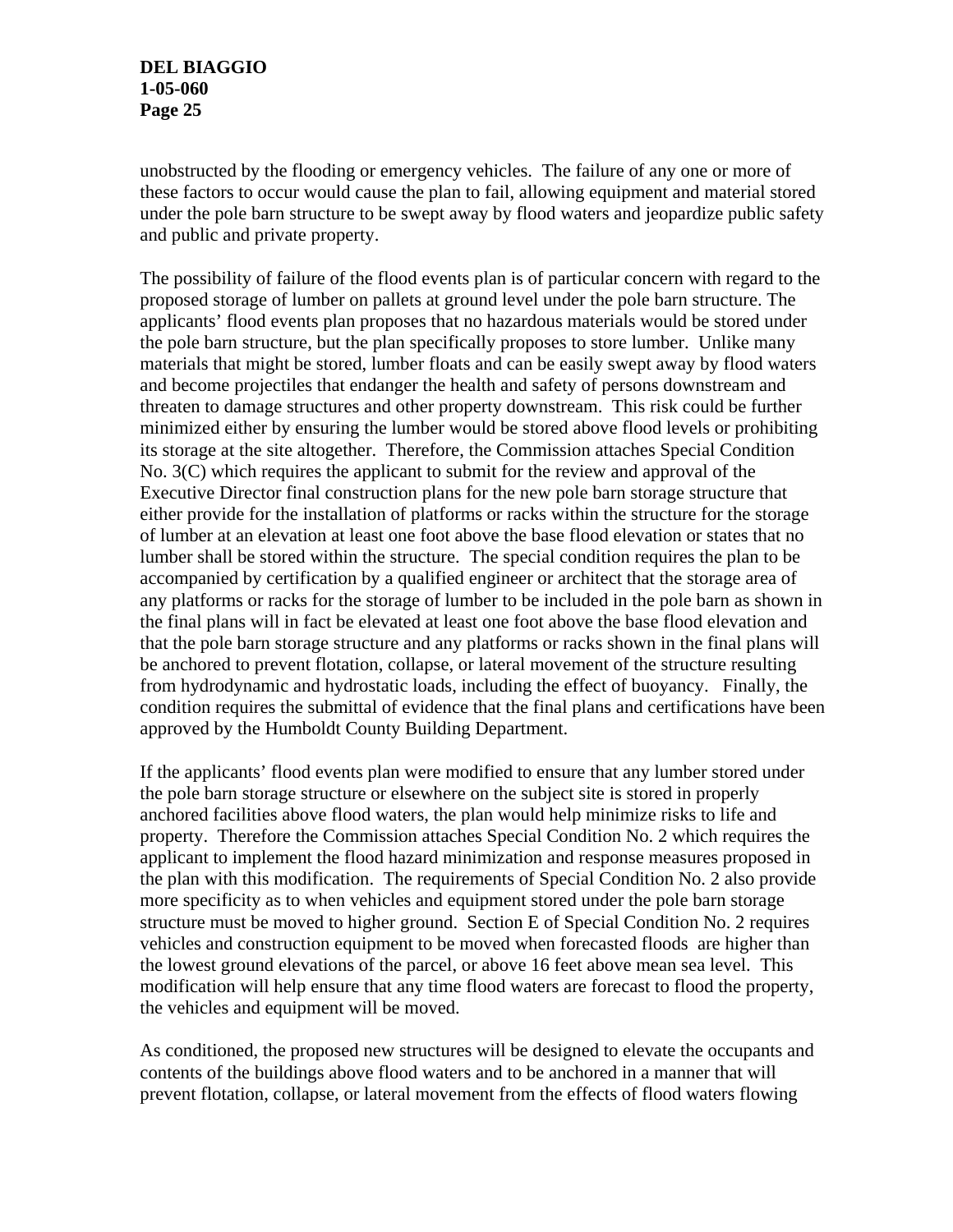through the site. In addition, the conditions of the permit will ensure that the proposed construction contractor's office and yard will be operated in a manner that will reduce the chances that vehicles, equipment, and materials to be stored at the site will be damaged or be dangerous to downstream persons and property in the event of flooding. Therefore, the Commission finds that the development as conditioned will minimize risks to life and property from flood me hazards associated with the inundation of the site with flood waters.

#### Minimizing Hazards Associated with Reducing Floodway Capacity

As noted previously, the subject property is within a County-designated "design" floodway that extends over the entire property. The principal strategy commonly employed for mitigating the effects that development within a floodway has on displacing the capacity of the existing floodway to convey flood waters and cause flood waters to spread is to compensate for the reduction of floodway capacity by expanding the capacity of the floodway in another location.

Humboldt County's Flood Damage Prevention Ordinance requires that development within a "design floodway" not result in a rise in flood height for the base flood event. The intent of the "no rise" provision of the ordinance is to preclude new development that would displace area and volume needed for conveying flood waters during major flood events that could otherwise spread the flooding to a wider area.

As noted above, the proposed new structures are designed to take into account the location of the property within the FEMA designated floodway. The proposed new pole barn structure is designed without sides to allow flood waters to flow through the building and so as not to displace a volume of space equal to the size of the pole barn structure from the floodway. The proposed grading and excavation of 1,000 cubic yards of material along the south side of the drainage swale is proposed to expand the floodway to compensate for the reduction in floodway capacity that will result from construction of the proposed new 3,700-square-foot office/shop building, the proposed addition to the existing office building on the site, and all other portions of the project. The grading plan produced by the applicants' engineers indicates that excavating the 23,476-square-foot area to an average depth of 1.1 feet will remove 25,824 cubic feet or 956 cubic yards of material to expand the floodway capacity by that amount. The applicants' engineers have indicated to Coastal Commission staff that the total displacement of floodway volume by the proposed development will be less than that amount. Thus, as designed, the development will not reduce the floodway capacity.

The submitted grading plan does not indicate when the excavation work would be performed relative to the construction of the buildings that would reduce the capacity of the floodway in its current configuration. If the excavation work were to significantly trail construction of the approved buildings, the possibility exists that a flood event would occur in the interval and the new buildings would displace flood waters in a manner that would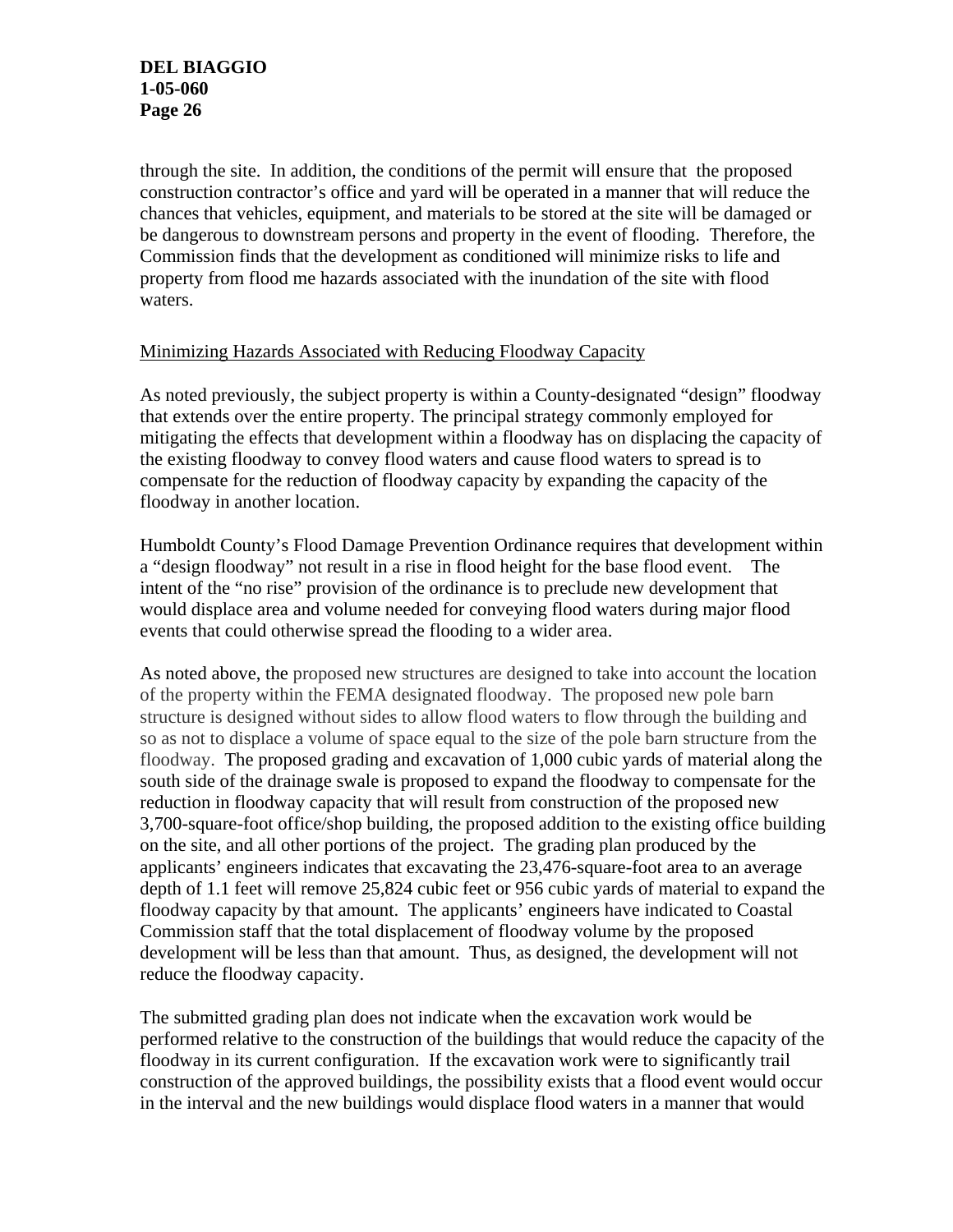cause flooding of a greater area than would have occurred if the development had not proceeded. Therefore, to ensure that such a result does not occur, the Commission attaches Special Condition No. 3(D). The special condition required the applicants to submit a final grading plan that provides for completion of the proposed grading of material from the south side of the drainage swale to expand the floodway capacity prior to construction of any of the new buildings or building addition authorized by this permit. In addition, the special condition requires that the plans be accompanied by certification by a qualified engineer or architect that the proposed grading will sufficiently offset the encroachment of all of the new structures authorized by Coastal Development Permit No. 1-05-060 into the floodway and will not result in any increase in flood levels during the occurrence of the base flood discharge. Finally, the special condition requires the submittal of evidence that the grading and required certification has been approved by the Humboldt County Building Department.

As conditioned, the grading and excavation of 956 cubic yards of material along the south side of the drainage swale to expand the floodway will compensate for the reduction in floodway capacity that will result from construction of the proposed new 3,700-square-foot office/shop building, the proposed addition to the existing office building on the site, and all other portions of the project. Therefore, the Commission finds that the development as conditioned will minimize risks to life and property from flood hazards associated with developing buildings within the floodway.

#### Other Flood Hazard Mitigations

Although the permit has been conditioned to minimize risks to life and property from flood hazards, some risk remains. Therefore, the Commission attaches Special Condition No. 4. The special condition requires the landowner to assume the risks of flooding hazards to the property and waive any claim of liability on the part of the Commission. Given that the applicant has chosen to implement the project despite flooding risks, the applicant must assume the risks. In this way, the applicant is notified that the Commission is not liable for damage as a result of approving the permit for development. The condition also requires the applicant to indemnify the Commission in the event that third parties bring an action against the Commission as a result of the failure of the development to withstand hazards.

Furthermore, to ensure that all future owners of the property are aware of the flood hazard present at the site, the Commission's immunity from liability, and the indemnity afforded the Commission, Special Condition No. 10 requires recordation of a deed restriction that imposes the special conditions of the permit as covenants, conditions, and restrictions on the use of the property.

As conditioned, the proposed development will minimize risks to life and property from flood hazards. However, the Commission notes that future additions to the structures authorized by the coastal development permit could be subject to inundation hazards and displace floodway capacity, thereby increasing risks from flood hazards. Many additions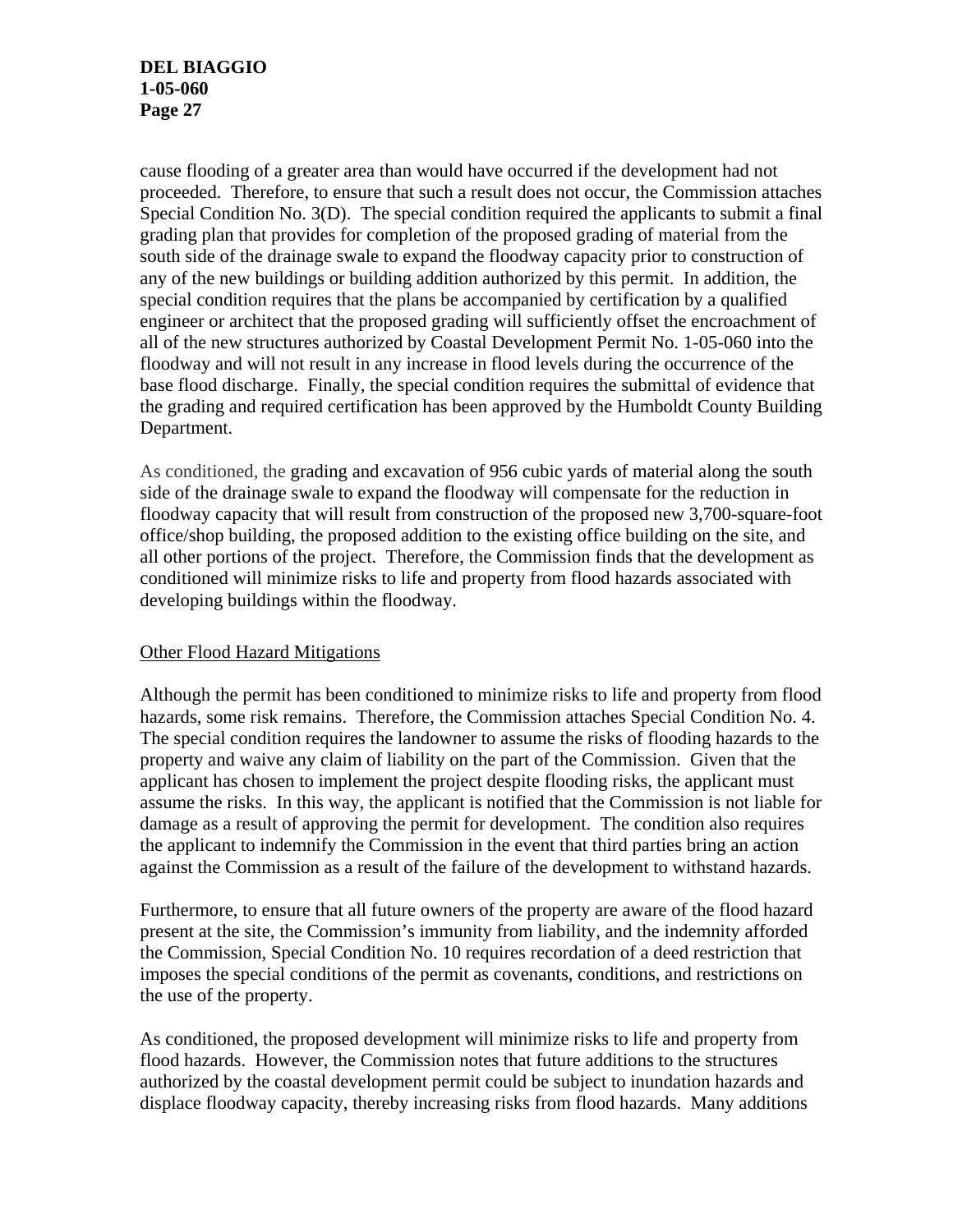to buildings are normally exempt from the need to obtain a coastal development permit under Section 30610(b) of the Coastal Act. Thus, unless the Commission specifies in advance, the Commission would not normally be able to review such development to ensure that flood hazards are avoided.

The Commission further notes that Section 30610(b) of the Coastal Act specifically exempts certain additions to existing structures other than single family residences and public works facilities from coastal development permit requirements. Pursuant to this exemption, once a structure has been constructed, certain additions that the applicant might propose in the future are normally exempt from the need for a permit or permit amendment.

To avoid such risks to life and property in flood hazard areas from the development of otherwise exempt additions to structure, Section 30610(b) requires the Commission to specify by regulation those classes of development that involve a risk of adverse environmental effects and require that a permit be obtained for such improvements. Pursuant to Section 30610(b) of the Coastal Act, the Commission adopted Section 13253 of Title 14 of the California Code of regulations. Section 13253(b)(6) specifically authorizes the Commission to require a permit for additions to existing structure that could involve a risk of adverse environmental effect by indicating in the development permit issued for the original structure that any future improvements would require a development permit. As noted above, development of certain additions to the approved structures could involve a risk of initiating significant adverse flood hazards. Therefore, in accordance with provisions of Section 13253(b)(6) of Title 14 of the California Code of Regulations, the Commission attaches Special Condition No. 5, which requires a coastal development permit or a permit amendment for all additions and improvements to the structures on the subject property that might otherwise be exempt from coastal permit requirements. This condition will allow future development to be reviewed by the Commission to ensure that future improvements will not be sited or designed in a manner that would result in significant adverse flood hazard consequences.

As discussed above, Special Condition No. 10 also requires that the applicant record and execute a deed restriction approved by the Executive Director against the property that imposes the special conditions of this permit as covenants, conditions, and restrictions on the use and enjoyment of the property. Special Condition No. 10 also will help assure that future owners are aware of these CDP requirements applicable to all future development.

#### Conclusion

For all of the above reasons, the Commission finds that as conditioned, the project would minimize risks to life and property from flood hazards and is consistent with Section 30253 of the Coastal Act.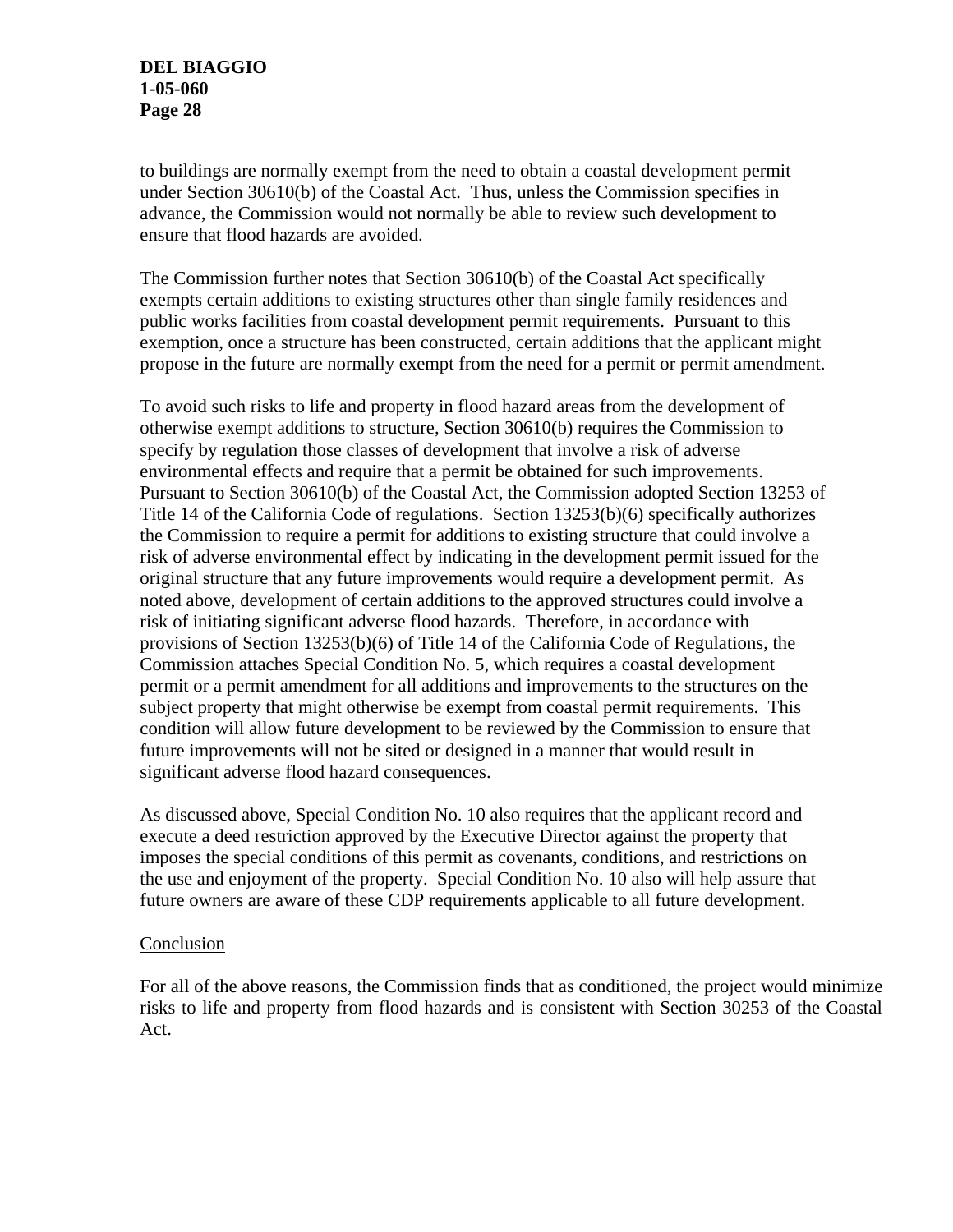### **F. Protection of Environmentally Sensitive Wetland Habitat and Coastal Water Quality.**

Section 30231 of the Coastal Act states:

*The biological productivity and the quality of coastal waters, streams, wetlands, estuaries, and lakes appropriate to maintain optimum populations of marine organisms and for the protection of human health shall be maintained and, where feasible, restored through, among other means, minimizing adverse effects of waste water discharges and entrainment, controlling runoff, preventing depletion of ground water supplies and substantial interference with surface water flow, encouraging waste water reclamation, maintaining natural vegetation buffer areas that protect riparian habitats, and minimizing alteration of natural streams.* 

Section 30240 of the Coastal Act states:

- *(a) Environmentally sensitive habitat areas shall be protected against any significant disruption of habitat values, and only uses dependent on those resources shall be allowed within those areas.*
- *(b) Development in areas adjacent to environmentally sensitive habitat areas and parks and recreation areas shall be sited and designed to prevent impacts which would significantly degrade those areas, and shall be compatible with the continuance of those habitat and recreation areas.*

Coastal Act Section 30107.7 defines "environmentally sensitive area as meaning:

*…any area in which plant or animal life or their habitats are either rare or especially valuable because of their special nature or role in an ecosystem and which could be easily disturbed or degraded by human activities and developments.* 

Coastal Act Section 30231 protects the biological productivity and quality of coastal waters, streams, and wetlands through, among other means, minimizing adverse effects of waste water discharges and entrainment, and controlling runoff.

Section 30240 of the Coastal Act states that development in areas adjacent to environmentally sensitive habitat areas shall be sited and designed to prevent impacts which would significantly degrade those areas, and shall be compatible with the continuance of those habitat areas.

The portion of the subject property where establishment of the construction contractor's office and yard is proposed does not contain any known environmentally sensitive habitat. However, the southerly of the two parcels of the subject property contains an approximately 150-foot-wide drainage swale that extends from underneath a bridge along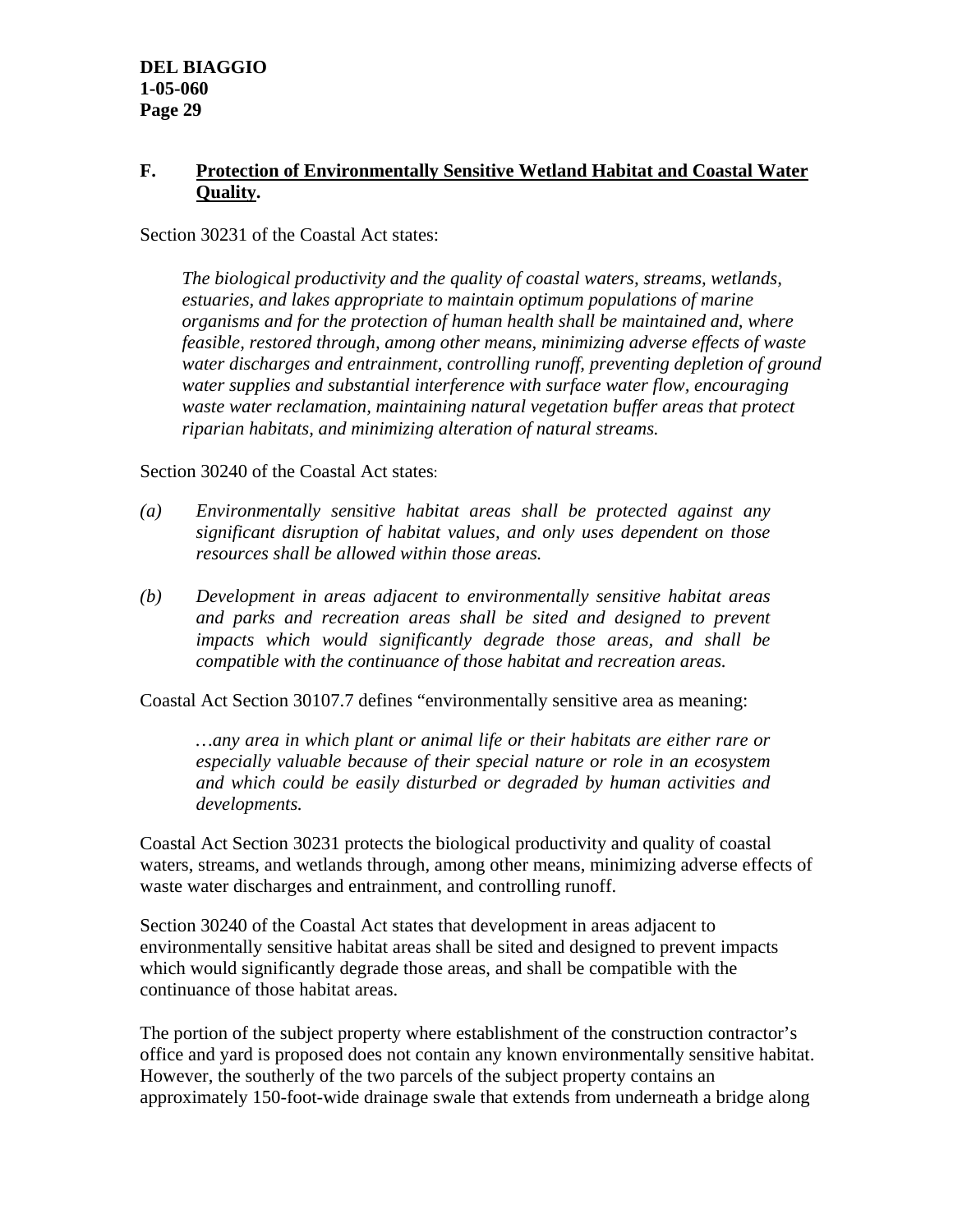Highway 211 to the east and crosses approximately 350 feet through the entire middle of the property in a southeast to northwest direction. The approximately 40-foot deep swale has been characterized as a Palustrine emergent wetland that is inundated to varying degrees depending on the season and amount of rainfall. A wetland delineation has determined that the wetland portion of the swale extends from the bottom of the swale to approximately the 17-foot (NGVD 29 Datum) contour line on the south side of the swale. The substantial wetland provides habitat for migratory birds and other wildlife and is a form of environmentally sensitive habitat.

None of the proposed development is located within the wetland ESHA. The development associated with the conversion of the former residential use of the northerly parcel to the construction contractor's office and yard is located approximately 40 to 140 feet away from the swale and is separated by pasture lands. The proposed expansion of the floodway by excavating the approximately 23,000-square-foot area adjacent to the south side of the drainage swale has been carefully located so as not to avoid the wetlands associated with the swale. The proposed grading work will be performed at and above an elevation of 17 feet above mean sea level (NGVD 1929 datum) along the gentle slope that forms the south side of the swale. A wetland delineation performed for the project has determined that the southern boundary of the wetlands is just north of the 17-foot contour line.

Although none of the development would encroach into the wetland, the ESHA could be adversely affected by the proposed development from site runoff that could impact the water quality of the ESHA. The northerly parcel of subject property is developed with an existing residence that has been converted to a construction contractor's office, an accessory building, paved driveway and parking areas, and related development. The approximately 40-140-foot-wide area between this development and the wetland is largely undeveloped pasture land covered with pasture grasses and other vegetation. This area will maintain a pervious area necessary for stormwater infiltration. However, the increase in impervious surface area from the larger development would lead to an increase in the volume and velocity of stormwater runoff that can be expected to leave the site. Pollutants commonly found in runoff associated with commercial uses of this kind commonly include petroleum hydrocarbons including oil and grease from vehicles; heavy metals; synthetic organic chemicals including paint and cleaners; and soap and dirt from washing vehicles. The excavation work to expand the floodway along the south side of the drainage swale would primarily expose soil that could be carried by stormwater runoff into the adjacent wetland area. The discharge of these pollutants to ESHA can cause cumulative adverse impacts such as: eutrophication and anoxic conditions resulting in the alteration of aquatic habitat, including adverse changes to species composition and size; excess nutrients causing algae blooms and sedimentation increasing turbidity which both reduce the penetration of sunlight needed by aquatic vegetation which provide food and cover for aquatic species; disruptions to the reproductive cycle of aquatic species; and acute and sublethal toxicity in aquatic organisms leading to adverse changes in reproduction and feeding behavior. Such impacts reduce the quality and biological productivity of environmentally sensitive habitat areas.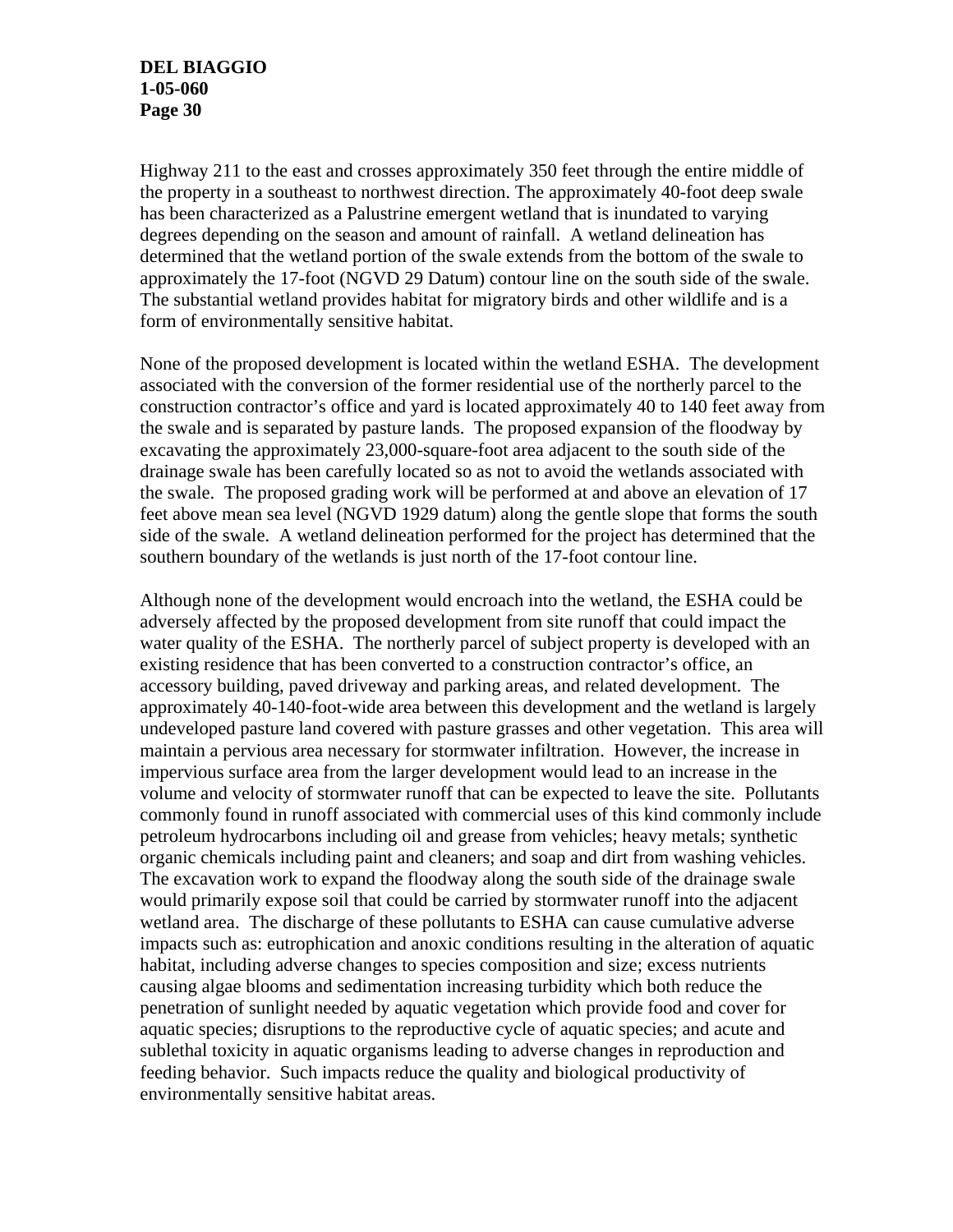The approximately 40-140-foot-wide pasture area that exists between the proposed contractor's office and yard on the northerly parcel and the wetland will remain undeveloped areas of high infiltration capability that will minimize the amount of runoff potentially reaching the ESHA from the northerly parcel. However, to ensure the protection of the quality and biological productivity of the ESHA by minimizing the volume of stormwater runoff that could potentially drain to the ESHA, the Commission attaches Special Condition No. 6. The condition requires the applicant to submit an erosion and runoff control plan for the review and approval of the Executive Director prior to the issuance of the coastal development permit. Special Condition No. 6 requires the Erosion and Runoff Control Plan to include provisions for (1) installing silt fencing along the upland/wetland boundary adjacent to the area to be excavated to capture sediment from the grading before it flows with runoff into the wetland, (2) maintaining on-site vegetation be to the maximum extent possible during construction, (3) replanting or seeding any disturbed areas with native vegetation or sterile non-native grasses following project completion, (4) covering and containing all on-site stockpiles of construction debris to prevent polluted water runoff, (5) to ensure that runoff from the completed development is not directed toward the ESHA, Special Condition No. 4 also requires the erosion and runoff control plan to demonstrate that all runoff from the roof, and other impervious surfaces of the development would be collected and directed into pervious areas on the site for infiltration, (6) prohibiting the washing-out of concrete delivery vehicles and the disposal or release of waste or hazardous materials on the site, (7) requiring staging to be performed only in upland areas, (8) requiring disposal of excess excavated material and construction debris at a locally authorized disposal site outside o the coastal zone or within the coastal zone pursuant to a valid coastal development permit, (9) limiting excavation work to the dry season between April 15th and October  $30<sup>th</sup>$ , and (10) requiring maintenance of the required best management practices.

The construction contractor's yard operation will include the use and storage of fuels, oil, paint, solvents, and other chemicals used in the construction business. In addition, construction vehicles that require diesel and other fuels and oils will be stored at the facility. Many of the se substances are hazardous and could contribute to pollution of groundwater and the adjacent wetland area. Therefore, the Commission attaches Special Condition No. 7 which requires that the applicant submit for the review and approval of the Executive Director a hazardous materials management plan to reduce the impact to water quality from the sue and management of hazardous materials on the site. The condition requires that the plan provide for equipment fueling only in daylight areas in designated fueling areas, maintaining on the site absorbent pads and other equipment needed for the cleanup of and disposal of hazardous materials used at the site, and reporting protocols to the appropriate agencies in the event of a spill.

The ESHA could be adversely affected by the development if non-native, invasive plant species were introduced from revegetation of areas disturbed during construction and landscaping at the site. Introduced invasive exotic plant species could spread into the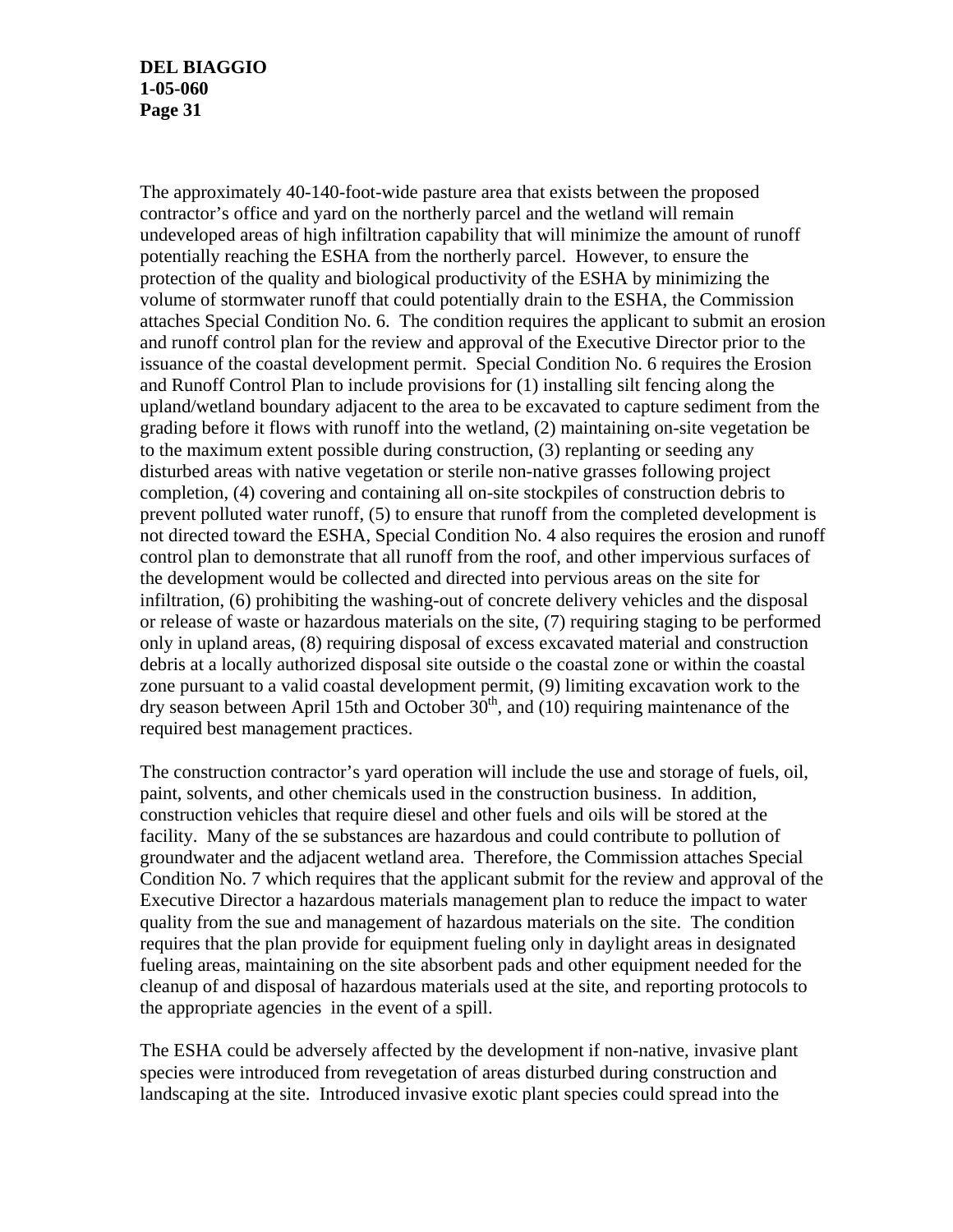ESHA and displace native riparian and wetland vegetation, thereby disrupting the value and function of the adjacent ESHA. To ensure that the ESHA is not adversely impacted by planting of invasive species, the revegetation provision of the erosion and runoff control plan required by Special Condition No. 6 requires that only native plant species of native stock or sterile non-native grasses that will not invade the surrounding area be used for the revegetation. The perimeter of the contractor's yard compound on the northerly parcel has been landscaped with trees to reduce the visual impact of the development. To maintain the visual screening provided by the trees over the life of the project, Special Condition No. 8 requires the replacement of any of the trees that die. To prevent such future replacement of trees from contributing to the introduction of invasive species into nearby environmentally sensitive habitat, Special Condition No. 8 requires that such replacement trees be comprised of native plant species of native stock.

To help in the establishment of vegetation, rodenticides are sometimes used to prevent rats, moles, voles, and other similar small animals from eating the newly planted saplings. Certain rodenticides, particularly those utilizing blood anticoagulant compounds such as brodifacoum, bromadiolone and diphacinone, have been found to poses significant primary and secondary risks to non-target wildlife present in urban and urban/ wildland areas. As the target species are preyed upon by raptors or other environmentally sensitive predators and scavengers, these compounds can bio-accumulate in the animals that have consumed the rodents to concentrations toxic to the ingesting non-target species. Therefore, to minimize this potential significant adverse cumulative impact to environmentally sensitive wildlife species, the Commission attaches Special Condition No. 8 which prohibits the use of specified rodenticides on the property.

The proposed project will not encroach into the environmentally sensitive wetland habitat on the subject property. In addition, the mitigation measures discussed above will minimize any potential impacts to the water quality or other elements of the environmentally sensitive wetland habitat area. Therefore, the Commission finds that the project as conditioned will not significantly degrade adjacent ESHA and will be compatible with the continuance of the wetland habitat area consistent with Section 30240 of the Coastal Act. The Commission further finds that the project, as proposed, will maintain and enhance the biological productivity and functional capacity of the habitat consistent with the requirements of Section 30231 of the Coastal Act.

## **G**. **Visual Resources**

Section 30251 of the Coastal Act states:

*The scenic and visual qua1ities of coastal areas shall be considered and protected as a resource of public importance. Permitted development shall be sited and designed to protect views to and along the ocean and scenic coastal areas, to minimize the alteration of natural land forms, to be visually compatible with the*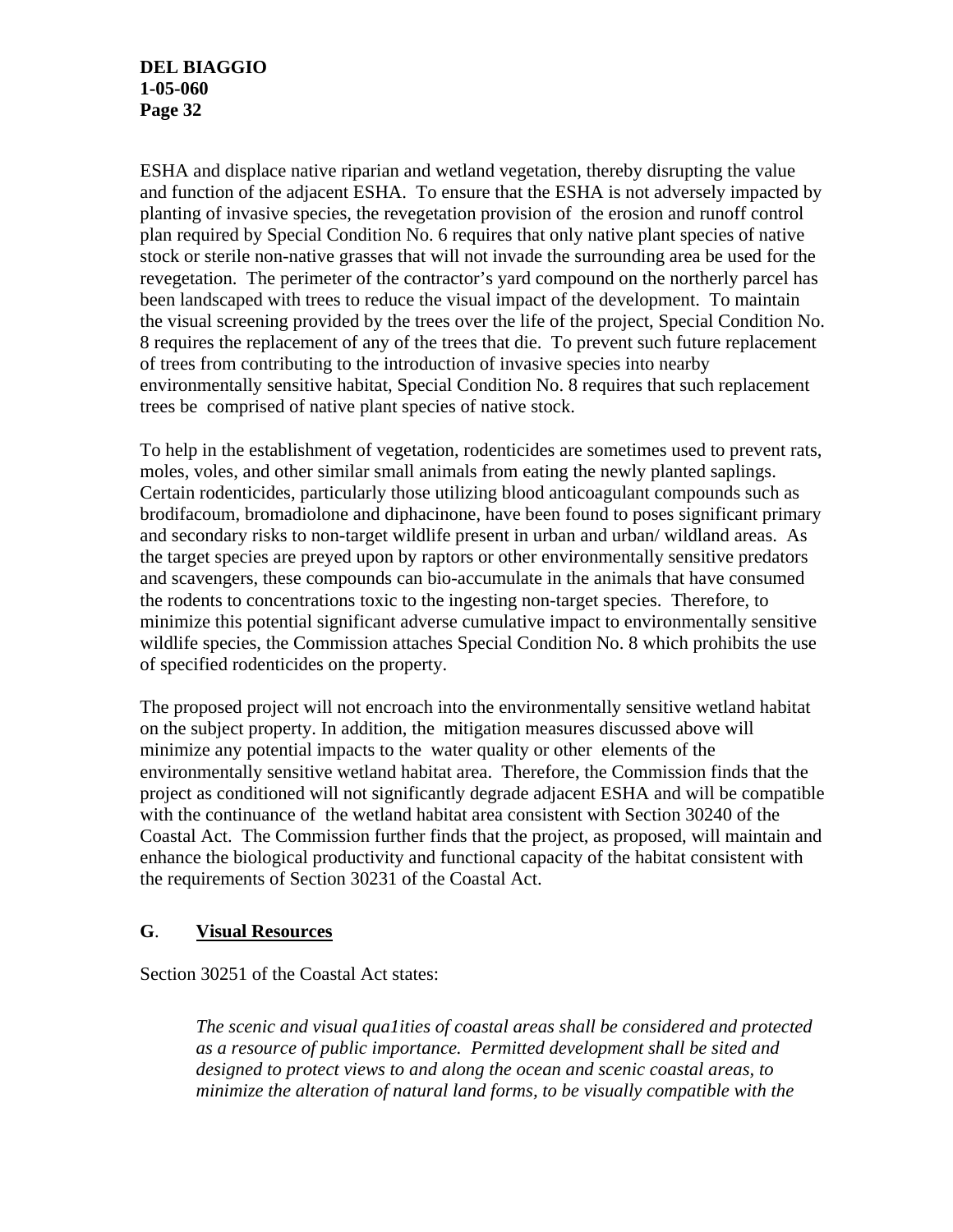*character of surrounding areas and, where feasible, to restore and enhance visual qua1ity in visually degraded areas. New development in highly scenic areas…shall be subordinate to the character of its setting.* 

Section 30251 sets forth three principal limitations on new development. First, new development must be sited and designed to protect views to and along the ocean and scenic coastal areas. Second, new development must minimize the alteration of natural landforms. Finally, new development must be visually compatible with the character of surrounding areas and if located within a highly scenic area, the development must not only be compatible with the character of the surrounding area but must also be subordinate to the character of its setting.

The proposed development is not located in a designated highly scenic area. In addition, with its location approximately three miles inland from the ocean shoreline, the development does not block views to and along the ocean and scenic coastal areas. However, the project site is within a prominent location visible from Highway 211, the main road connecting the historic City of Ferndale, a major tourist destination within the coastal zone along the North Coast, with Highway 101 and points north and south. The project site is also directly in view from adjacent Port Kenyon Road. As the proposed project is surrounded by open agricultural lands, rural residences, and an east-west trending band of riparian habitat to the north along the Salt River and as the development is not located adjacent to other commercial or industrial land use, the principal consideration in evaluating the development's conformance with the visual resource protection provisions of Section 30251 of the Coastal Act is whether the development is compatible with the character of its setting. In addition, as the project involves the excavation of approximately 1,000 cubic yards of material over an approximately 23,290-square-foot area, a second consideration regarding the conformance of the development with Section 30251 is whether the development would minimize the alteration of natural landforms

#### **Compatibility With Character of Surrounding Area**

The proposed development involves the conversion of the northerly of the two parcels involved in the project from a residential use to a construction contractor's office and yard. The exterior appearances of both the former house and the former residential accessory building on the site that have been converted to an office and storage facility respectively, have not been significantly changed. However, the project also involves the construction of two additional structures, including a separate 3,700-square-foot office/storage building and an approximately 2,700-square-foot pole barn storage structure. The pole barn structure will be located at the southwesterly corner of the northern parcel, in the portion of the parcel that is closest to and most visible from Highway 211. The new office/storage building will be most prominent from Port Kenyon Road and also from portions of Highway 211. The form and height of these new structures will be generally consistent with the varying bulk and height of other structures in the surrounding area including the residences along Port Kenyon Road and the numerous agricultural barns and accessory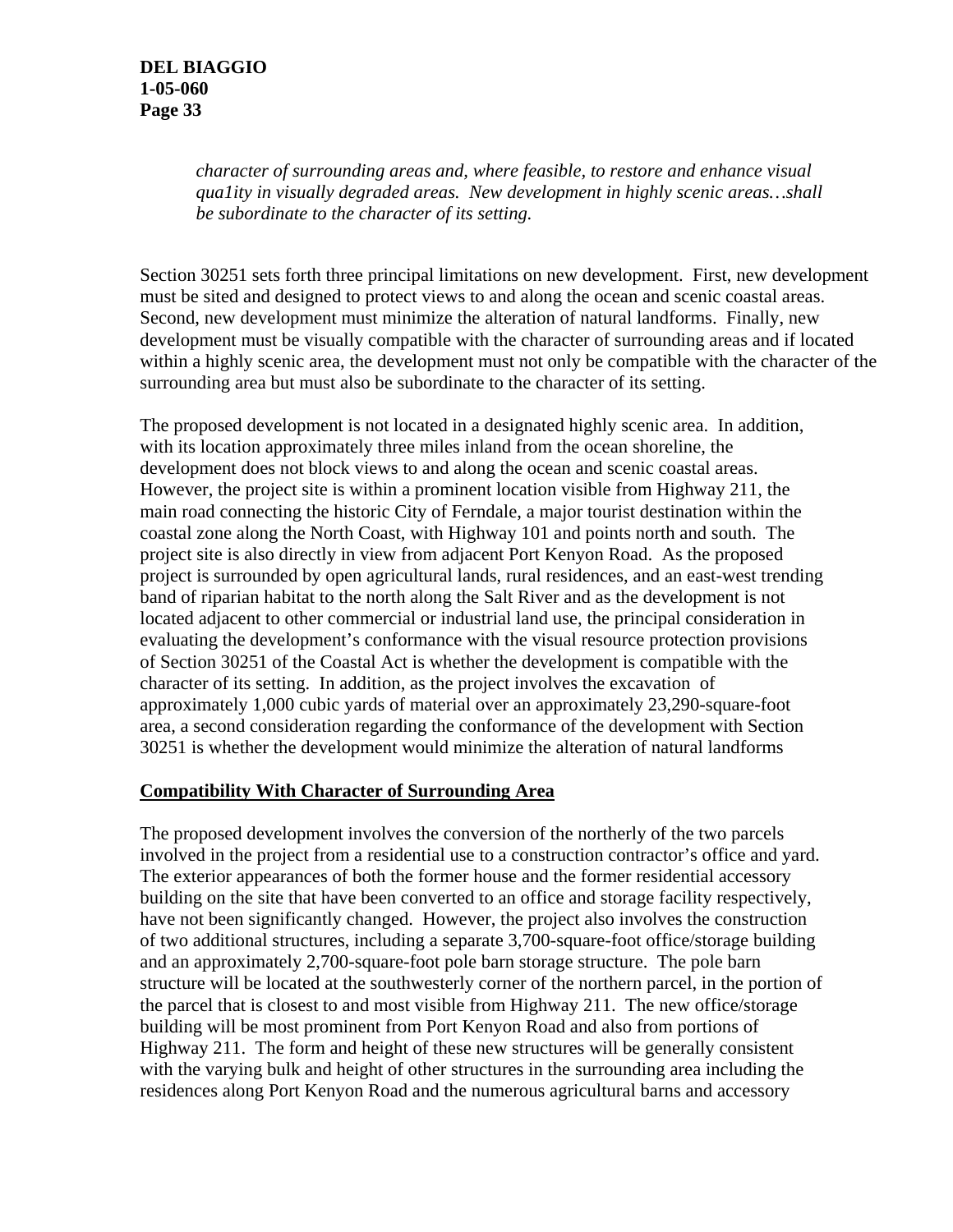structures in the larger surrounding area. However, the pole barn structure will be opensided which would allow all of the construction vehicles, equipment and other materials to be stored under the roof covering of the structure to be plainly visible from the highway if not visually screened. In addition, the open areas of the proposed development on the northerly parcel will often be the scene of the movement of vehicles, equipment, and materials associated with the business. If not screened, the views of these structures, the stored vehicles, equipment, and materials, and the activity associated with the business would contrast greatly with the views of (1) the open agricultural fields that exists between Highway 211 and the development and throughout much of the surrounding area, (2) the string of rural residences that extend westward along Port Kenyon Road, and (3) the backdrop of riparian vegetation north of Port Kenyon Road that lines the course of the Salt River.

To minimize the visual impact of the development and to help blend the appearance of the proposed construction contractor's office and yard with the surrounding development and landscape, the applicant proposes the installation of a fence and landscaping around the perimeter of the contractor's yard. The fencing consists of a 6-foot-high solid wooden fence around the north, west, and east sides of the northerly parcel and a wooden split rail fence along the south side of the parcel. The planting plan involves the installation of 18 trees, including 8 Leyland Cypress, 6 Pittosporun Tenufloum trees, 4 Mayten trees, 4 Strawberry trees, and 7 Redtip Photina trees. In addition, the planting plan includes the installation of approximately 9,500 square feet of turf within the interior of the facility. The fence installation and landscaping have already been completed, and these features do help soften the appearance of the yard. Although the fence does not completely block all view of the yard, the solid portion of the fence does shield much of the view of the yard from Port Kenyon Road and for southwest-bound travelers along Highway 211. The split rail fence along the south side of the compound offers partial screening as viewed by northeast-bound travelers along Highway 211. In addition, the natural wood color of the fence helps soften the appearance of the painted buildings, shiny metal equipment, and stored construction materials. Furthermore, the existing and planted trees play a significant role in blending the appearance of the yard into the backdrop of the east-west trending band of riparian vegetation that exists along the Salt River to the north of the property across Port Kenyon Road as viewed by travelers heading northeast on Highway 211. The trees also help break up the expanse of the solid screening fence along Port Kenyon Road. As the trees mature, the vegetation will further soften the appearance of the yard.

As proposed, the installation of the wooden fencing and trees screen and soften the appearance of the construction contractor's office and yard in a manner that greatly contributes to ensuring the compatibility of the development with the character of its surrounding area. However, the fencing and landscaping must be maintained to ensure there continued effectiveness in mitigating the visual impact of the development. Therefore, the Commission attaches Special Condition No. 8 and 9. Special Condition No. 8 requires the applicant to maintain all of the existing trees and all the trees planted pursuant to the proposed planting plan submitted with the application in good growing condition throughout the life of the project. If any of the trees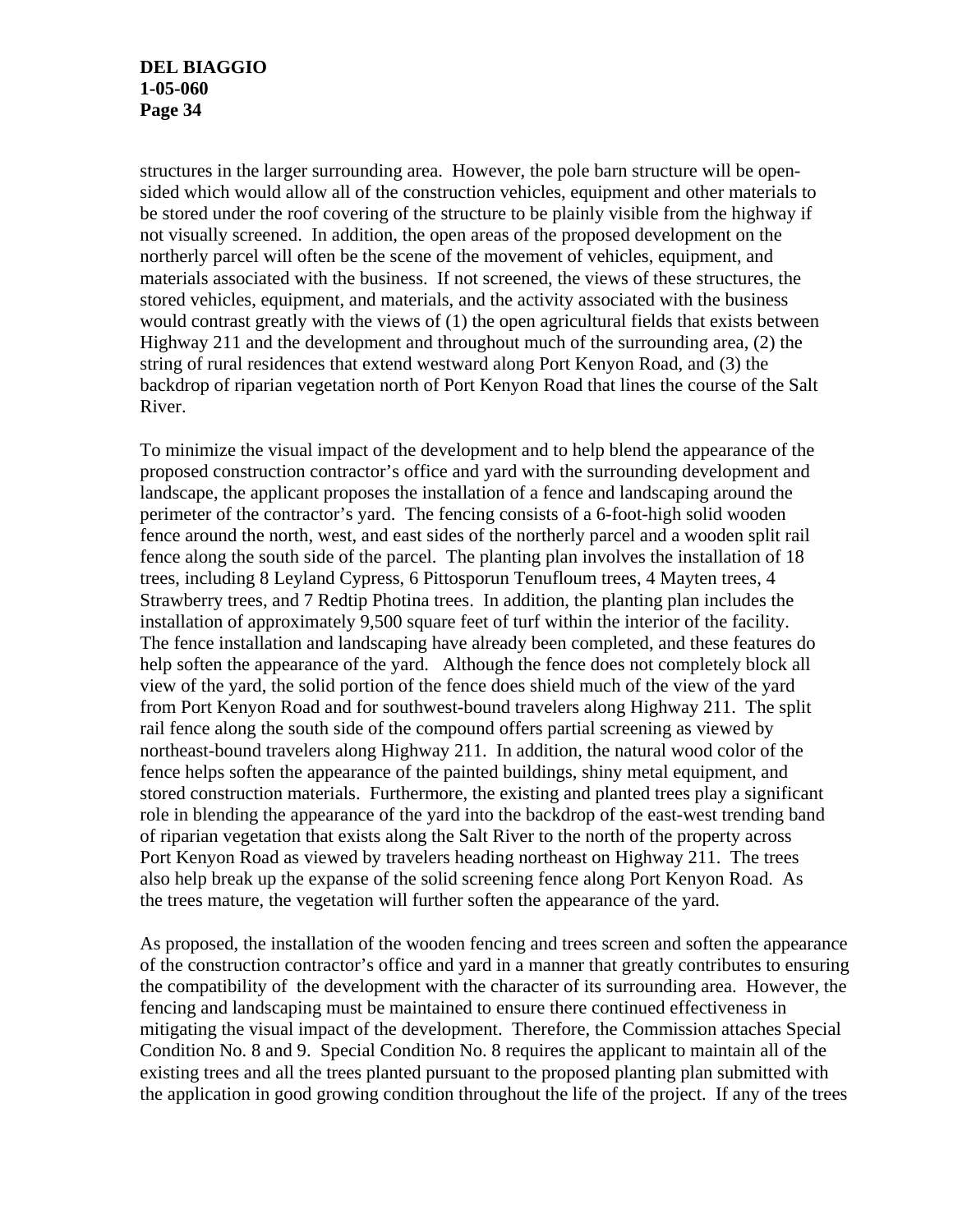become decadent, rotten, or weakened by decay or disease, or are removed for any reason, the applicant must immediately replace the trees with native non-invasive tree species common to the area that will grow to a similar or greater girth and height. Similarly, Special Condition No. 9 requires the applicant to maintain the wooden fencing throughout the life of the project. Any portions of the fencing that collapse or are otherwise damaged or removed must be immediately repaired or replaced in-kind with wooden fencing, and the fence must be maintained in natural wood tone colors.

Even with the fencing and landscaping, the development would not be compatible with the character of its surroundings at night if the yard were to include excessive lighting that shines beyond the boundaries of the parcel and produces glare. The public roads that constitute the major public vantage points with views of the development are certainly used at night, especially Highway 211. Therefore, the Commission attaches Special Condition 9(B). To minimize potential glare from any exterior lighting, Special Condition No. 9(B) requires that all exterior lights be the minimum necessary for the safe ingress and egress of structures and be low-wattage, non-reflective, shielded, and be cast downward such that no light will be directed to shine beyond the boundaries of the subject parcel.

Therefore, the Commission finds that the proposed development, as conditioned, is consistent with the requirements of Section 30251 of the Coastal Act that approved development be visually compatible with the character of the surrounding area.

## **Alteration of Natural Landforms**

As noted above, the project involves the excavation of 1,000 cubic yards of earthen material from an approximately 23,290-square-foot area along the south side of an existing drainage swale. The proposed grading and excavation is proposed to expand the floodway to compensate for the reduction in floodway capacity that will result from construction of the proposed new 3,700-square-foot office/shop building, the 740-square-foot addition to one of the existing buildings, and the other elements of the development. The grading and excavation would not result in a significant alteration of natural landforms as it would serve to only slightly expand the exiting topographical depression at the site that constitutes the drainage swale. The existing drainage swale already covers approximately one and a half acres or about half of the area of the southerly parcel of the subject property and the swale extends over large areas both east and west of the site. To avoid disturbance of the wetlands within the swale, the grading and excavation would essentially create a flat bench adjacent to and just above wetlands of the existing drainage swale. The appearance of the raised bench area may be somewhat more noticeable than if the excavation instead were to simply expand the swale by excavating through the side of the swale from the base of the swale. However, by expanding outward from side of the swale at an elevation above the wetlands but still below the top of the swale, the grading would not alter the fundamental visual character of the swale. The side of the proposed bench that will rise to the elevation of the land area adjacent to the swale will be shaped to a gradual 1 vertical to 2 horizontal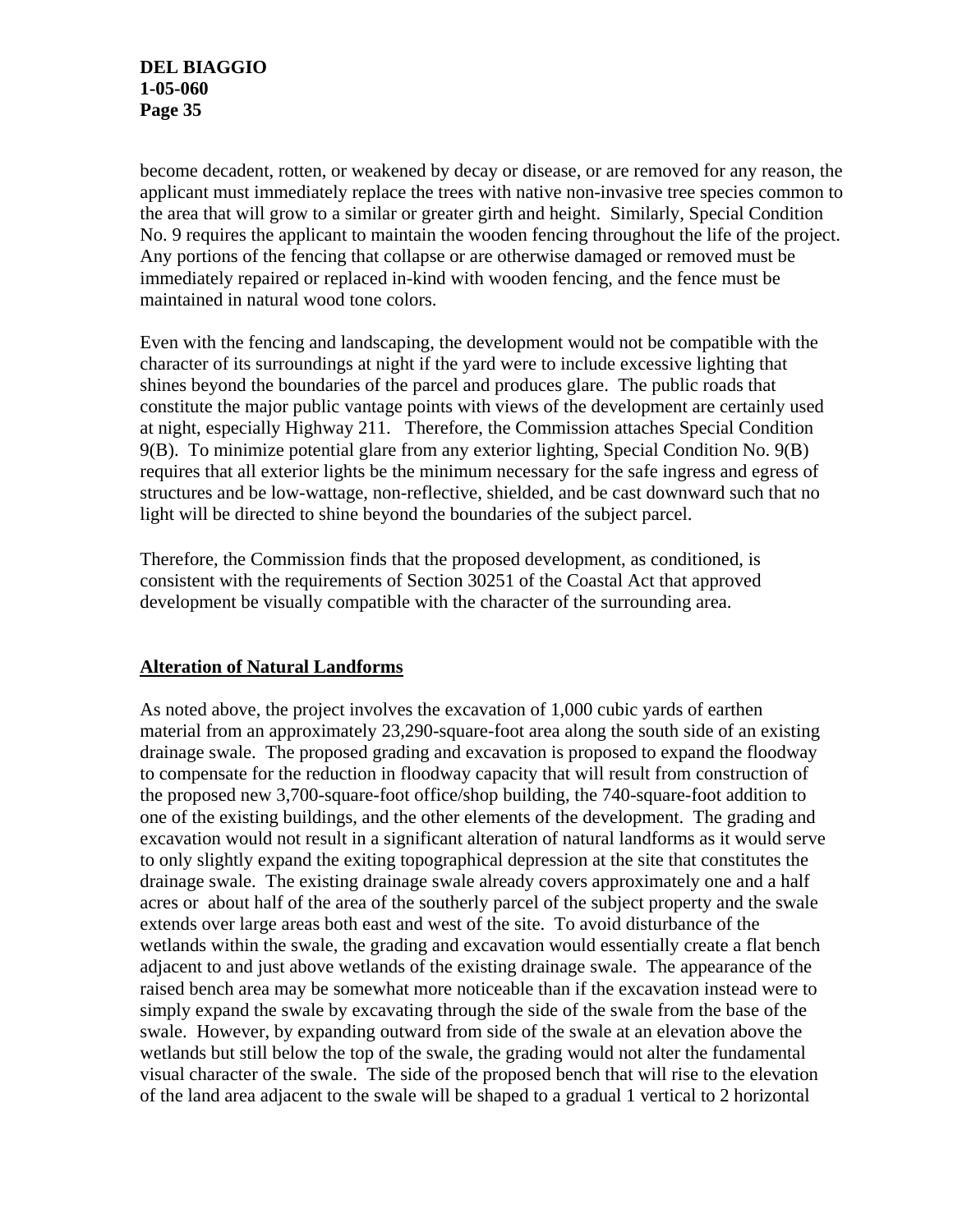slope. In addition, the bench will only be approximately three feet deep and the existing swale is only approximately 10 feet deep from the top of the surrounding plain to the bottom of the swale. The gradual slope of the bench and the relatively shallow depth of the bench and swale will generally conform to the minor undulations of the surrounding plain and topography. Therefore, the development will minimize the alteration of natural landforms consistent with the requirements of Section 30251 of the Coastal Act.

In conclusion, the Commission finds that the proposed development, as conditioned, is consistent with requirements of Section 30251 of the Coastal Act 35 as the development would (1) not significantly adversely affect views to and along the ocean, (2) minimize the alteration of natural land forms, and (3) be visually compatible with the character of the surrounding area. , and (4) include exterior lighting that would be designed to minimize glare beyond the boundaries of the parcel.

## **H***.* **State Waters**

The project site is located in an area subject to the public trust. Therefore, to ensure that the applicant has the necessary authority to undertake all aspects of the project on these public lands, the Commission attaches Special Condition No. 11, which requires that the project be reviewed and where necessary approved by the State Lands Commission prior to the commencement of development.

## **I. Alleged Violation**

Certain development has allegedly taken place at the project site without the benefit of a valid coastal development permit, including (1) remodelling a 2,640-square-foot singlestory former residence for conversion into a business office, (2) conversion of a 2,060 square-foot accessory building as a storage facility for storing equipment and materials, (3) grading and gravelling an area for the storage of vehicles and construction materials, (4) paving an area to construct a larger driveway and a parking area, (5) upgrading an existing septic system, (6) installing fencing around most of the perimeter of the northerly parcel, and (7) installing landscaping along the perimeter and outside of the new fencing improvements. Although certain development has allegedly taken place at the project site without the benefit of a coastal development permit, consideration of the application by the Commission has been based solely upon the proposed project's conformance with the Chapter 3 policies of the Coastal Act. Approval of this permit does not constitute a waiver of any legal action with regard to the alleged violations nor does it constitute an admission as to the legality of any development undertaken on the subject site without a coastal development permit.

## **J. California Environmental Quality Act**

Humboldt County is the lead agency for purposes of CEQA review. In its action to approve a use permit for the development, the County determined that the proposed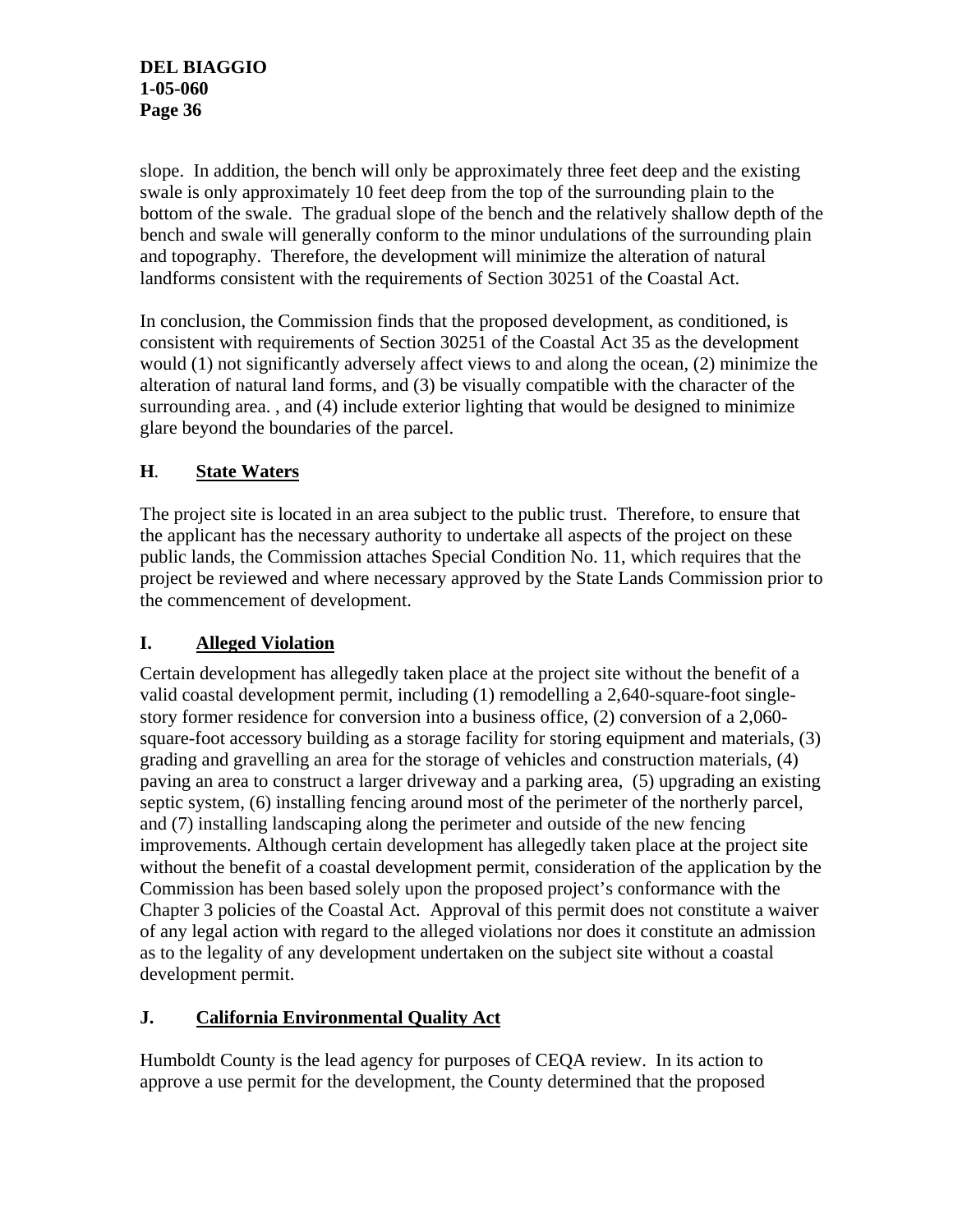project is categorically exempt from environmental review under Section 15303(c) of CEQA.

Section 13096 of the Commission's administrative regulations requires Commission approval of a coastal development permit application to be supported by findings showing that the application, as modified by any conditions of approval, is consistent with any applicable requirement of the California Environmental Quality Act (CEQA). Section  $21080.5(d)(2)(A)$  of CEOA prohibits a proposed development from being approved if there are feasible alternatives or feasible mitigation measures available, which would substantially lessen any significant adverse effect the proposed development may have on the environment.

The Commission incorporates its findings on Coastal Act consistency at this point as if set forth in full. As discussed above, the proposed project is consistent with the requirements of the applicable policies of the Coastal Act. These findings address and respond to all public comments regarding potential significant adverse environmental effects of the project that were received prior to preparation of the staff report. As approved, there are no feasible alternatives or feasible mitigation measures available, beyond those required, which would substantially lessen any significant adverse impact that the activity would have on the environment. Therefore, the Commission finds that the proposed project can be found consistent with the requirements of the Coastal Act and to conform to CEQA.

## **EXHIBITS:**

- 1. Regional Location Map
- 2. Project Vicinity Map
- 3. Parcel Map
- 4. Site Plan
- 5. Floodway Excavation Cross Section
- 6. Planting Plan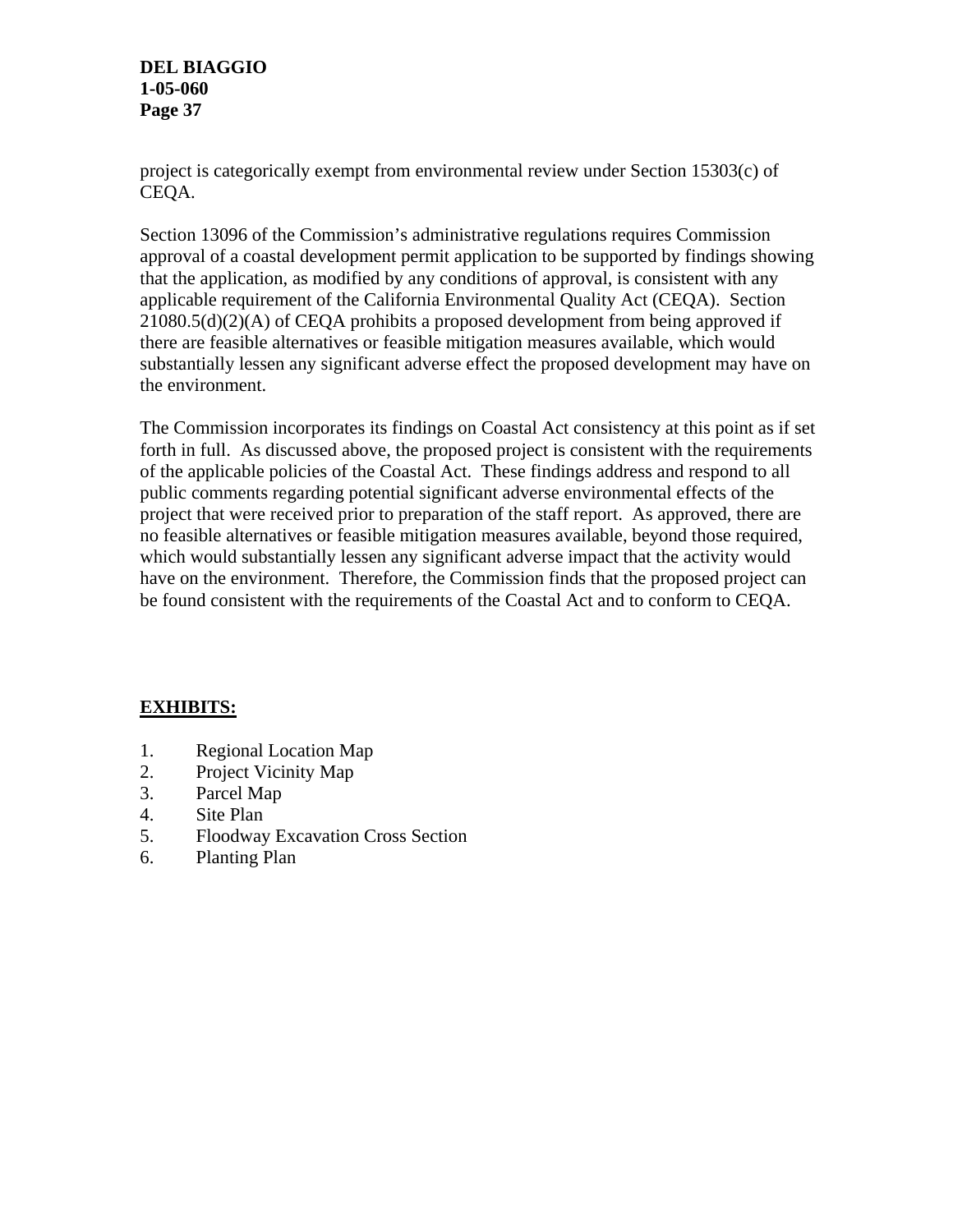## **APPENDIX A**

#### STANDARD CONDITIONS

- 1. Notice of Receipt and Acknowledgement. The permit is not valid and development shall not commence until a copy of the permit, signed by the permittee or authorized agent, acknowledging receipt of the permit and acceptance of the terms and conditions, is returned to the Commission office.
- 2. Interpretation. Any questions of intent of interpretation of any condition will be resolved by the Executive Director of the Commission.
- 3. Assignment. The permit may be assigned to any qualified person, provided assignee files with the Commission an affidavit accepting all terms and conditions of the permit.
- 4. Terms and Conditions Run with the Land. These terms and conditions shall be perpetual, and it is the intention of the Commission and the permittee to bind all future owners and possessors of the subject property to the terms and conditions.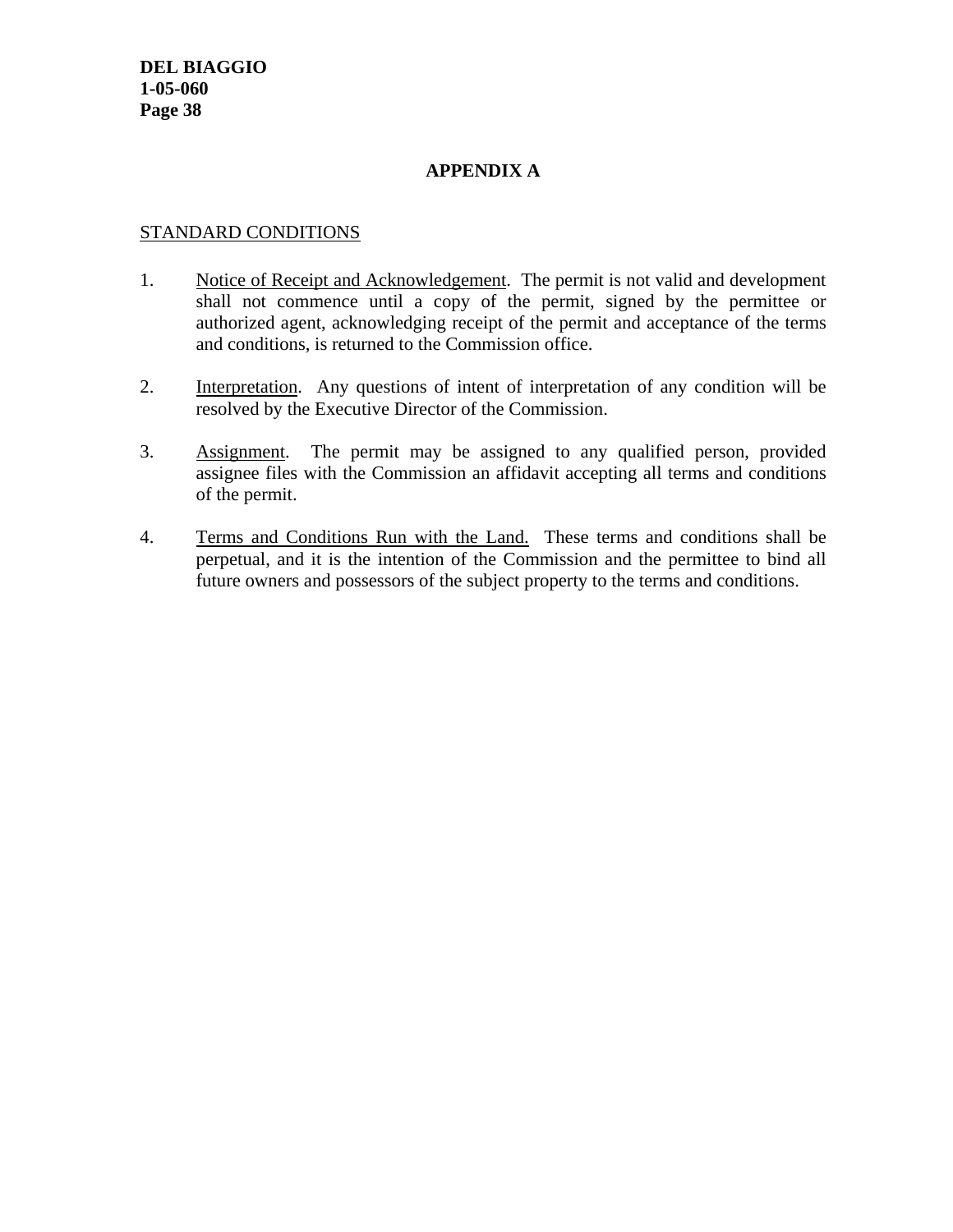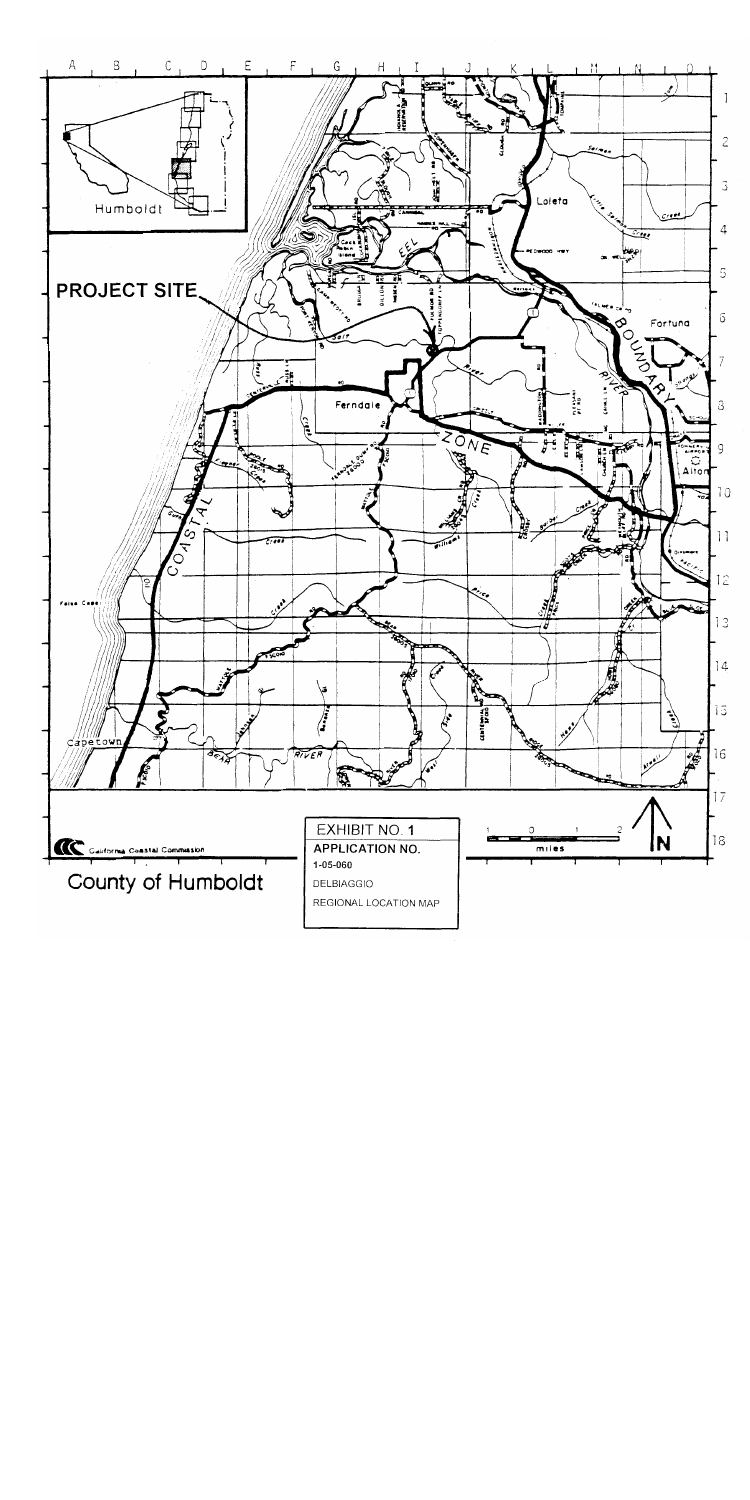

 $\mathcal{P}$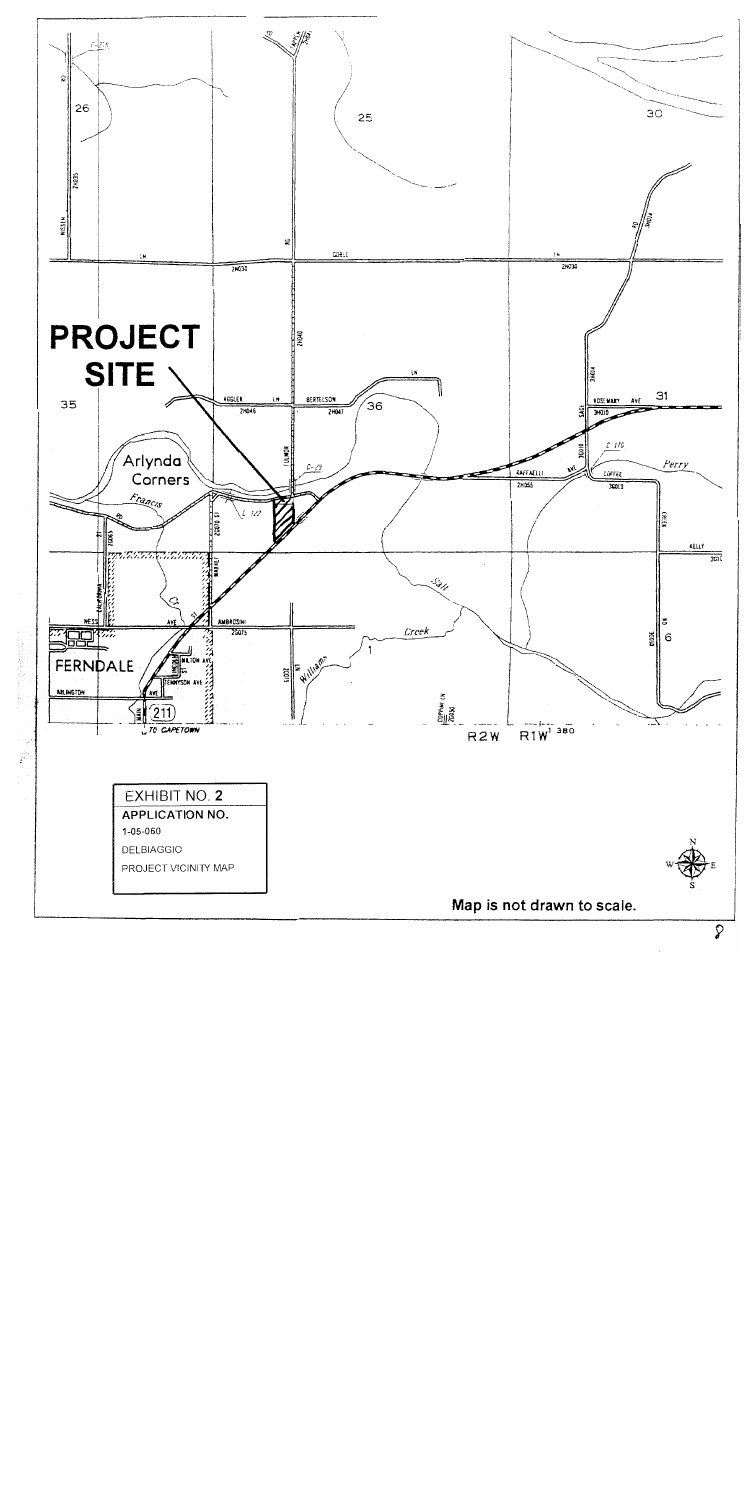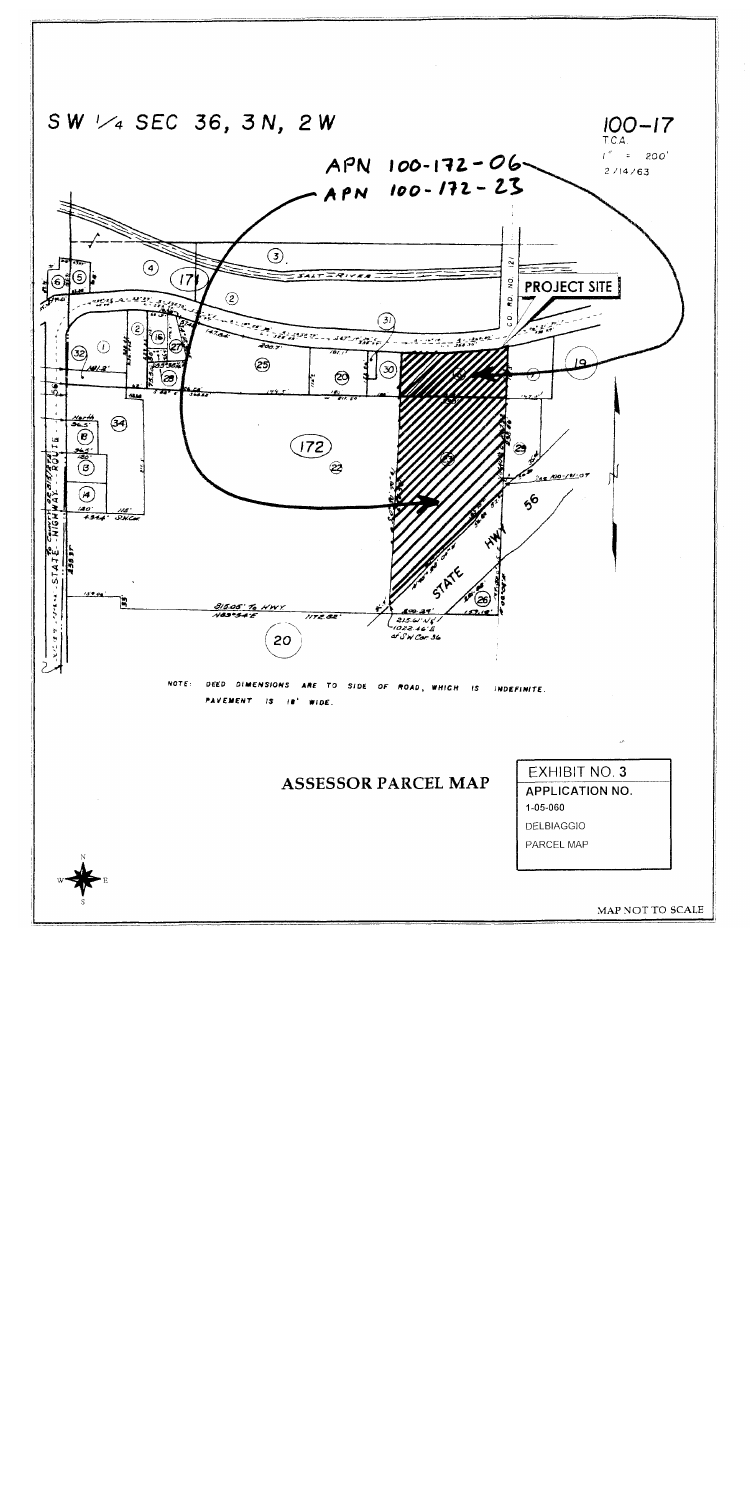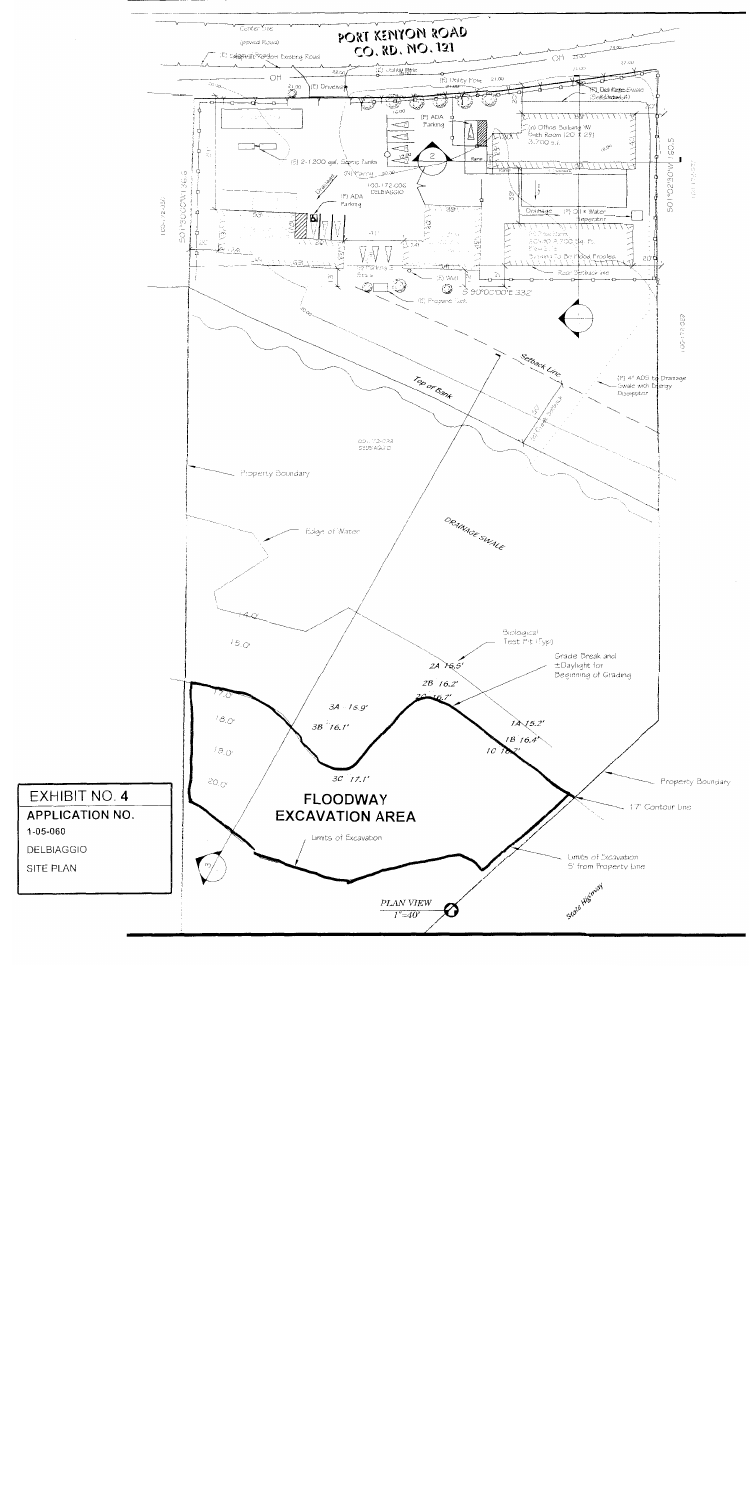

#### FLOODWAY NOTES

Existing Ground Elevation at New Office Building is 20'. The Flood Elevation for the Area is 23.5' Therefore, the New Office BLDG is Proposed to One Foot Above Flood Elevation or 24.5'. The Amount of Water this New Office Bldg will Displace is 940 C.Y. It is proposed to grade the South Side of the Dramage Swale to Compensate for the Displaced Water. The Graded Area of 23,476 s.f. by 1.1' Depth Totais 25,824 c.f. or 956 c.y. The New Pole Barn is Proposed to be Built at Grade and Wet Flood Proofed.

Excavated material from the property will be hauled off by Dave Trutalli Gravei to a stockpile at their facility.